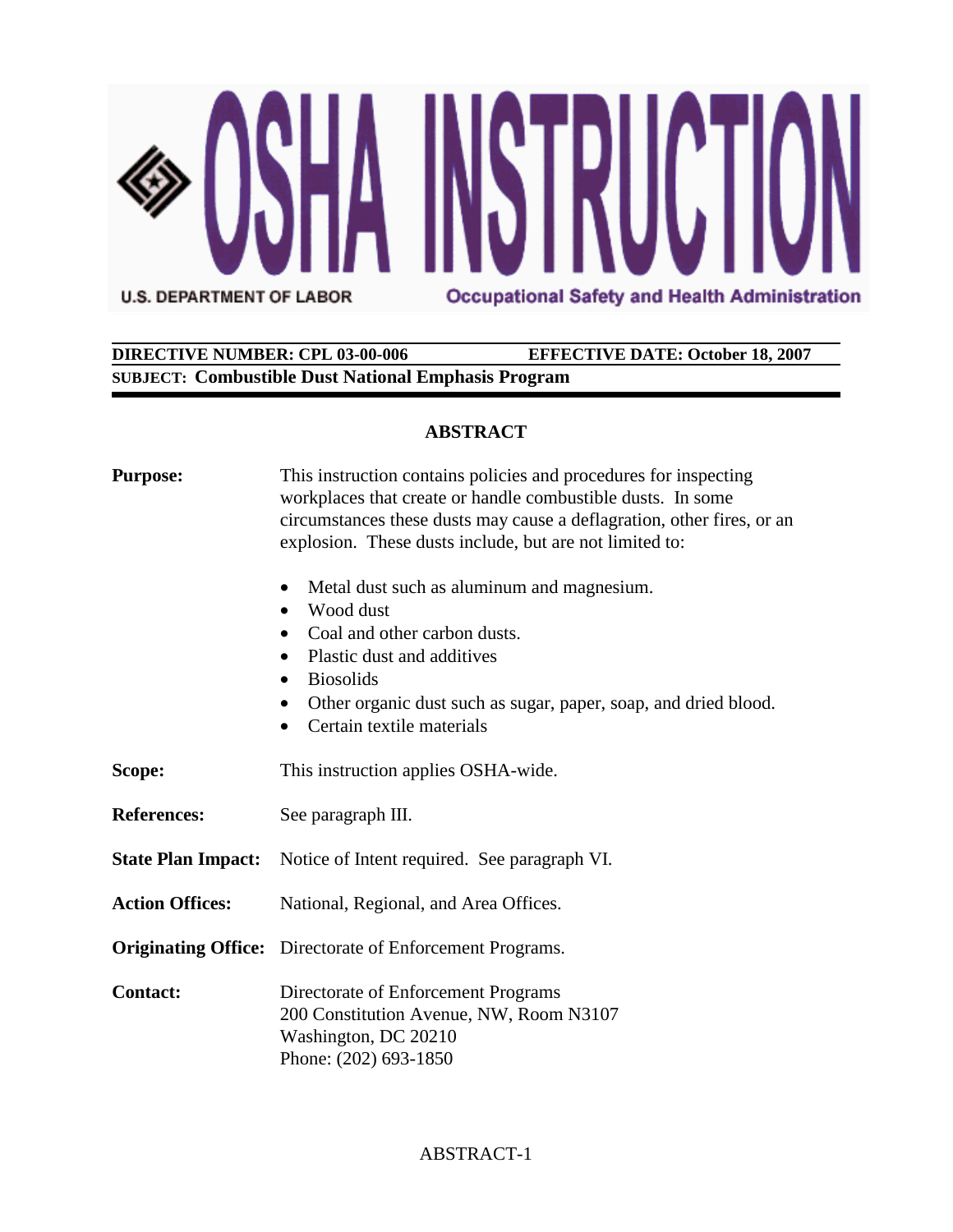By and Under the Authority of

Edwin G. Foulke, Jr. Assistant Secretary

# **Executive Summary**

OSHA is initiating this National Emphasis Program (NEP) to address the deflagration, other fire, and explosion hazards that may exist at facilities handling combustible dust. A combustible dust hazard study conducted by the U.S. Chemical Safety and Hazard Investigation Board (CSB) found that nearly 280 dust fires and explosions have occurred in U.S. industrial facilities over the past 25 years, resulting in 119 fatalities and over 700 injuries.

The purpose of this NEP is to inspect facilities that generate or handle combustible dusts which pose a deflagration or other fire hazard when suspended in air or some other oxidizing medium over a range of concentrations, regardless of particle size or shape; deflagrations can lead to explosions. Combustible dusts are often either organic or metal dusts that are finely ground into very small particles, fibers, fines, chips, chunks, flakes, or a small mixture of these. Types of dusts include, but are not limited to: metal dust, such as aluminum and magnesium; wood dust; plastic dust; biosolids; organic dust, such as sugar, paper, soap, and dried blood; and dusts from certain textiles. Some industries that handle combustible dusts include: agriculture, chemicals, textiles, forest and furniture products, wastewater treatment, metal processing, paper products, pharmaceuticals, and recycling operations (metal, paper, and plastic).

In situations where the facility being inspected is not a grain handling facility, the lab results indicate that the dust is combustible, and the combustible dust accumulations not contained within dust control systems or other containers, such as storage bins, are extensive enough to pose a deflagration, explosion, or other fire hazard, then citations under 29 CFR 1910.22 (housekeeping) or, where appropriate, 29 CFR 1910.176(c) (housekeeping in storage areas) may generally be issued. Combustible dusts found in grain handling facilities are covered by 29 CFR 1910.272.

For workplaces not covered by 1910.272, but where combustible dust hazards exist within dust control systems or other containers, citations under section 5(a)(1) of the OSH Act (the General Duty Clause) may generally be issued for deflagration, other fire, or explosion hazards. National Fire Protection Association (NFPA) standards (listed in Appendix A of this directive) should be consulted to obtain evidence of hazard recognition and feasible abatement methods. Other standards are applicable to the combustible dust hazard. For example, if the workplace has a *Class II* location, then citations under 29 CFR 1910.307 may be issued to those employers having

# ABSTRACT-2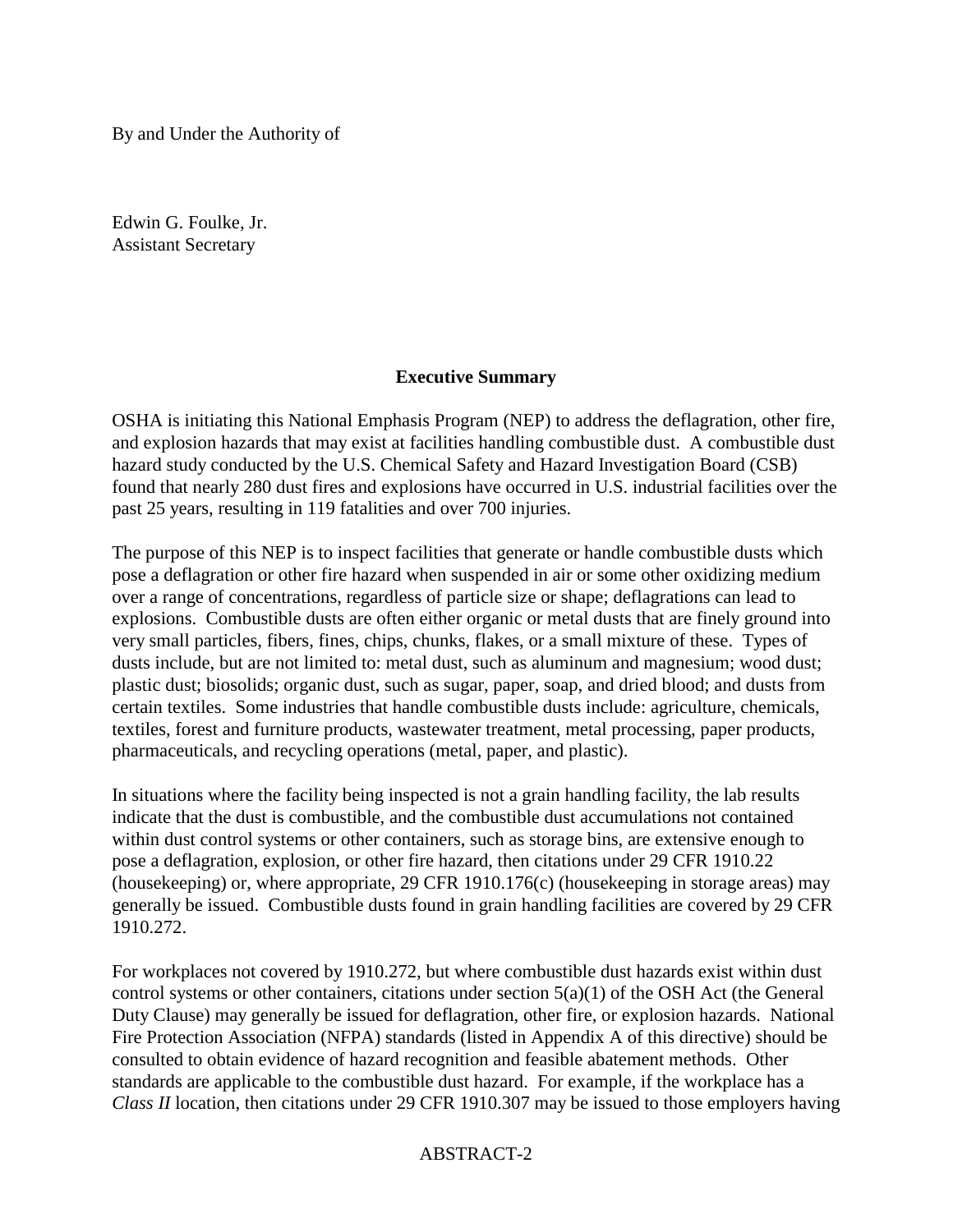electrical equipment not meeting the standard's requirements.

# **New Directive: Significant Issues**

This is a new directive describing policies and procedures regarding inspection of facilities that handle combustible dust. This directive does not replace the grain handling facility directive, OSHA Instruction CPL 02-01-004, Inspection of Grain Handling Facilities, 29 CFR 1910.272. In addition, this directive is not intended for inspections of explosives and pyrotechnics manufacturing facilities covered by the Process Safety Management (PSM) standard (1910.119). However, it does not exclude facilities that manufacture or handle other types of combustible dusts (such as ammonium perchlorate) covered under the PSM standard.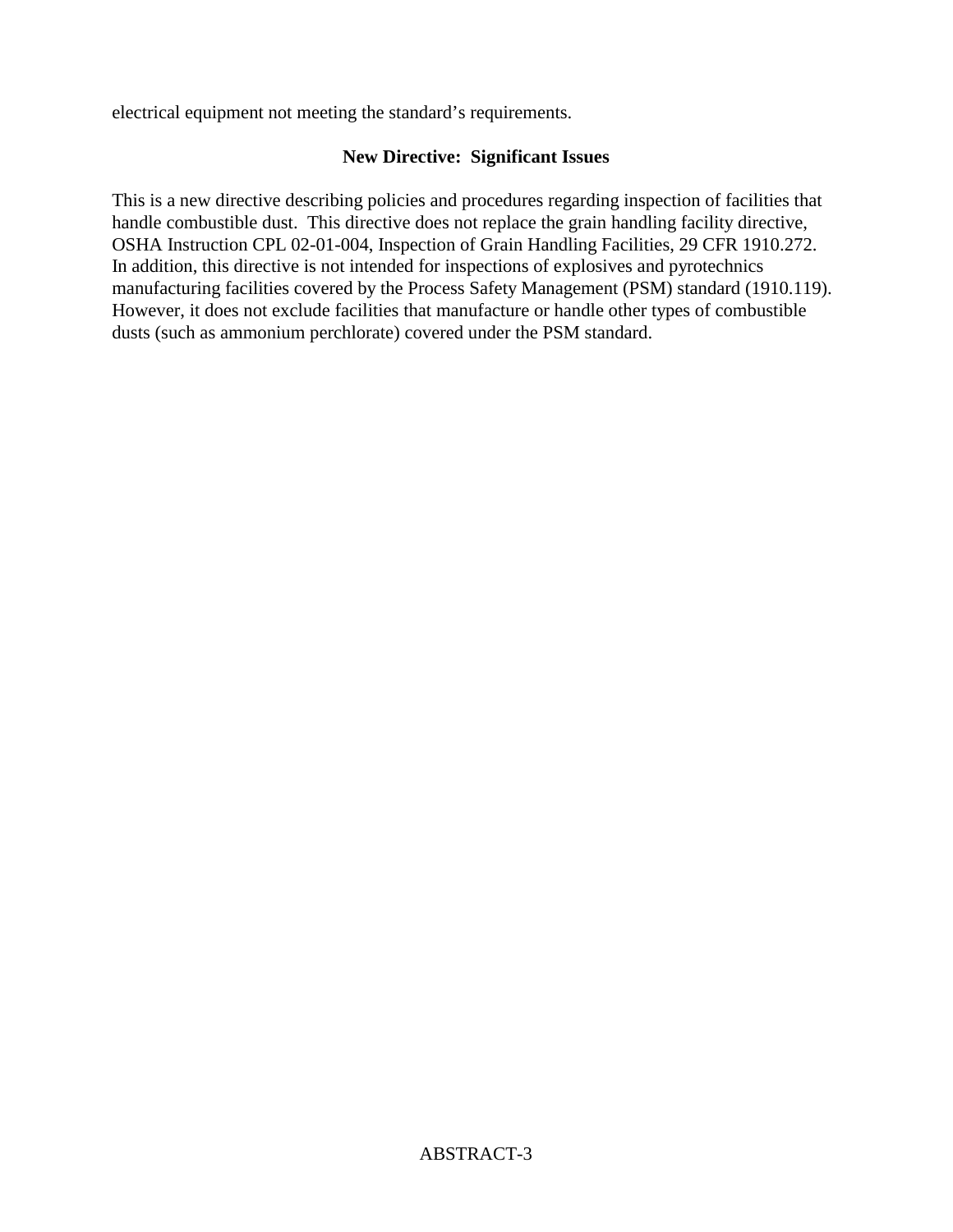# TABLE OF CONTENTS

| I.   |                                                        |  |  |
|------|--------------------------------------------------------|--|--|
| II.  |                                                        |  |  |
| III. |                                                        |  |  |
| IV.  |                                                        |  |  |
| V.   |                                                        |  |  |
| VI.  |                                                        |  |  |
|      |                                                        |  |  |
|      |                                                        |  |  |
|      |                                                        |  |  |
|      | A.<br><b>B.</b><br>$C$ .<br>D.<br>E.<br>F.<br>G.<br>H. |  |  |
|      |                                                        |  |  |
|      |                                                        |  |  |
|      |                                                        |  |  |
|      |                                                        |  |  |
|      |                                                        |  |  |
|      |                                                        |  |  |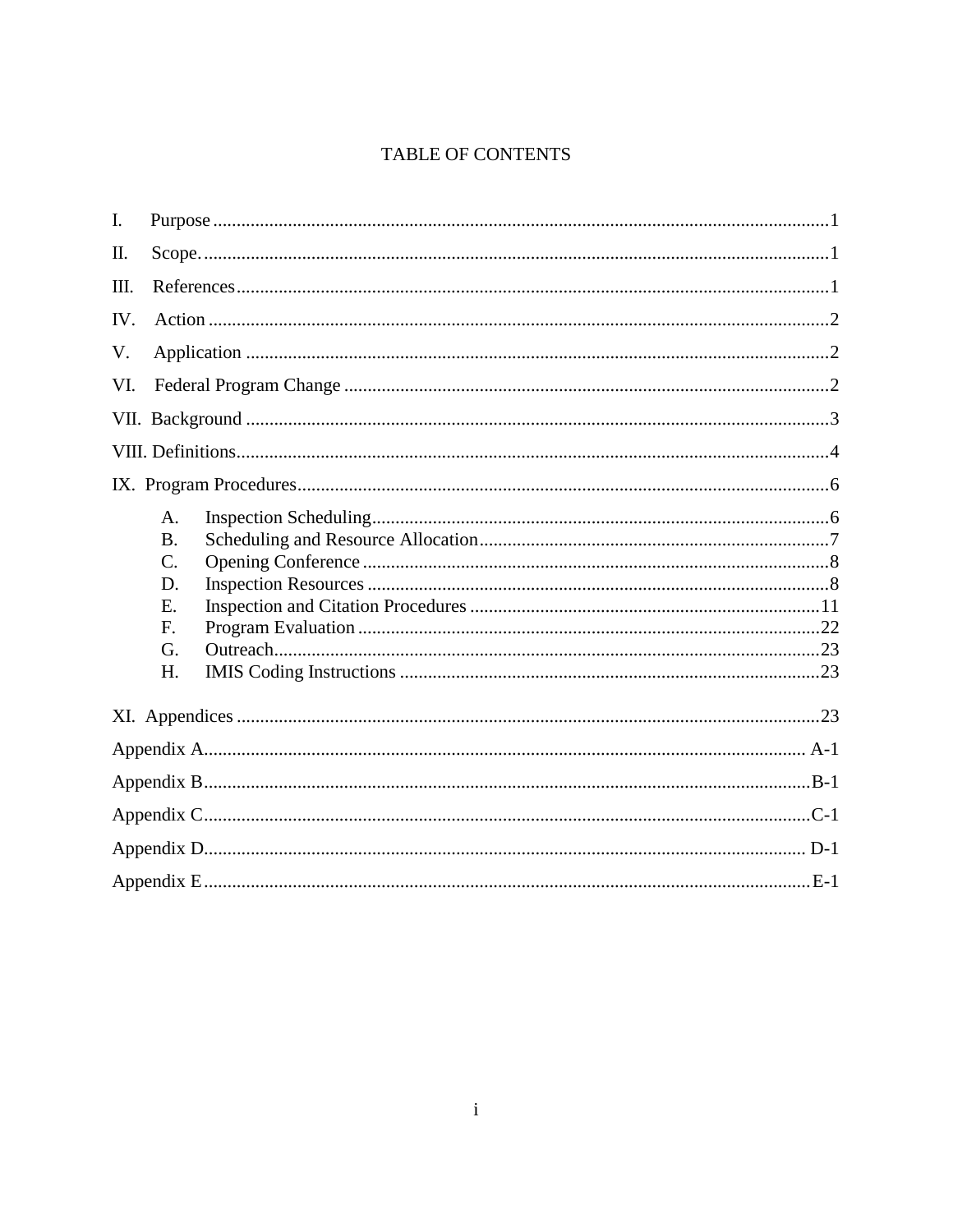- I. Purpose.This instruction contains policies and procedures for inspecting workplaces that handle combustible dusts that are likely to cause dust deflagrations, other fires, or explosions. These dusts include, but are not limited to:
	- Metal dust such as aluminum and magnesium.
	- Wood dust
	- Coal and other carbon dusts
	- Plastic dust and additives
	- Biosolids
	- Other organic dust such as sugar, paper, soap, and dried blood.
	- Certain textile materials.

Industries that handle combustible dusts include, but are not limited to:

- **Agriculture**
- Chemicals
- Textiles
- Forest and furniture products
- Metal processing
- Tire and rubber manufacturing plants
- Paper products
- Pharmaceuticals
- Wastewater treatment
- Recycling operations (metal, paper, and plastic.)
- Coal dust in coal handling and processing facilities.

(**Note**: OSHA Standard 29 CFR 1910.269(v)(11)(xii) addresses control of ignition sources at coal handling operations in electric power plants. The Mine Safety and Health Administration (MSHA) has authority in some areas involving coal crushing and conveying. See OSHA Instruction CPL 02-01-038 dated June 18, 2003 for additional guidance on authority)

- II. Scope. This instruction applies OSHA-wide.
- III. References.
	- A. OSHA Regional Notice (Region III), Directive Number: 2006 556 (CPL 04), Local Emphasis Program for Dust Explosion Prevention, October 1, 2006.
	- B. OSHA Instruction CPL 02-00-103, Field Inspection Reference Manual, September 26, 1994.
	- C. OSHA Instruction CPL 02-01-004, Inspection of Grain Handling Facilities, 29 CFR 1910.272, November 8, 1996.
	- D. OSHA Instruction CPL 02-01-038, Enforcement of the Electric Power Generation, Transmission, and Distribution Standard, June 18, 2003.
	- E. Safety and Health Information Bulletin (SHIB)--Improper Installation of Wood Dust Collectors in the Woodworking Industry—May 2, 1997.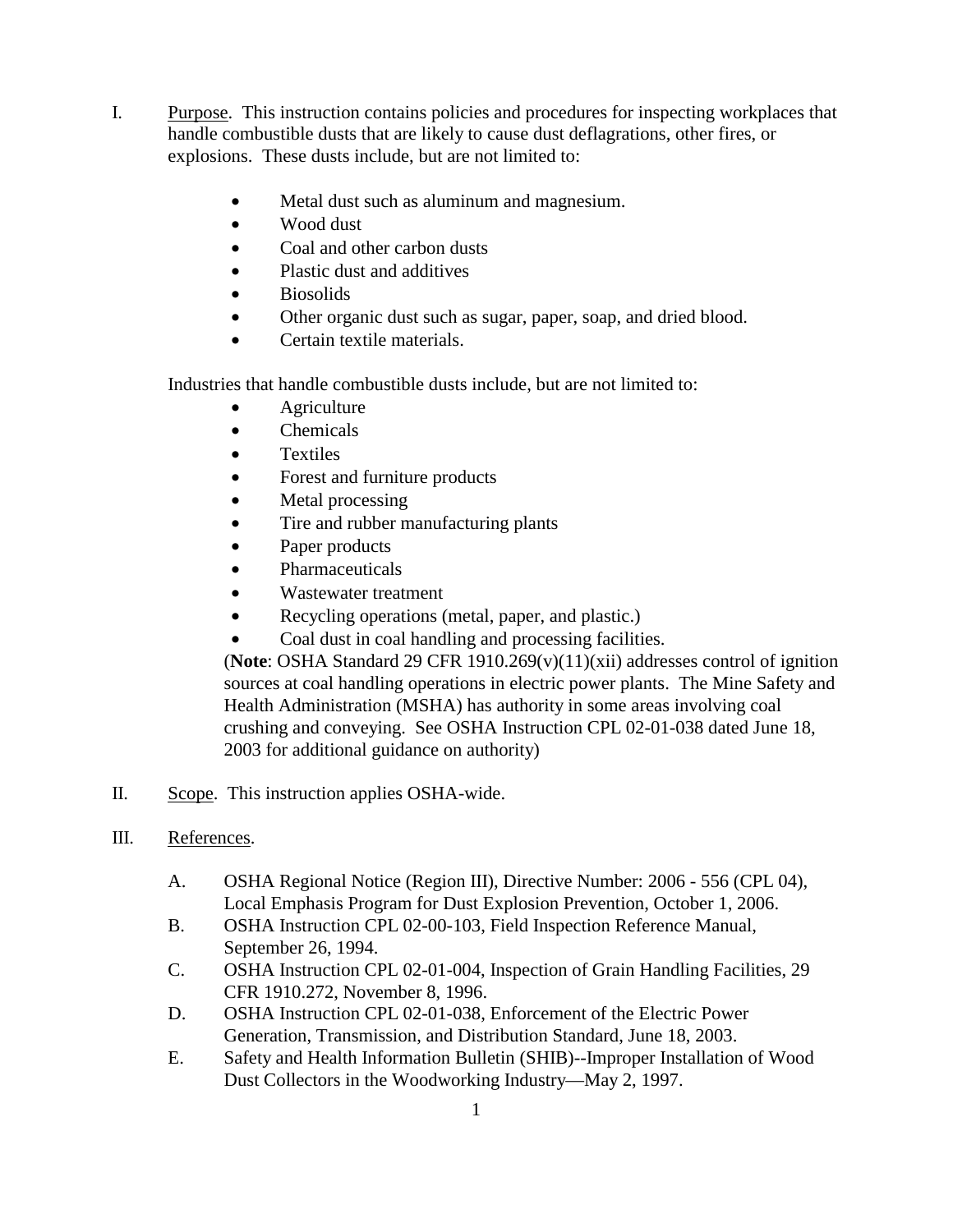- F. SHIB--Combustible Dust in Industry: Preventing and Mitigating the Effects of Fire and Explosions—July 31, 2005.
- G. 29 CFR 1910.399--Definitions applicable to Subpart S—Electrical.
- H. NFPA 61, Standard for the Prevention of Fires and Dust Explosions in Agricultural and Food Processing Facilities (2002 Edition).
- I. NFPA 68, Guide for Venting of Deflagrations (2002 Edition).
- J. NFPA 69, Standard on Explosion Prevention Systems (2002 Edition).
- K. NFPA 70, National Electrical Code (2005).
- L. NFPA 77, Recommended Practice on Static Electricity.
- M. NFPA 86, Standard for Ovens and Furnaces.
- N. NFPA 120, Standard for Fire Prevention and Control in Coal Mines.
- O. NFPA 91, Standard for Exhaust Systems for Air Conveying of Vapors, Gases, Mists, and Noncombustible Particulate Solids (2004 Edition).
- P. NFPA 484, Standard for Combustible Metals (2006 Edition).
- Q. NFPA 499, Recommended Practice for the Classification of Combustible Dusts and of Hazardous (Classified) Locations for Electrical Installations in Chemicals Process Areas (2004 Edition).
- R. NFPA 654, Standard for the Prevention of Fires and Dust Explosions from the Manufacturing, Processing, and Handling of Combustible Particulate Solids (2006 Edition).
- S. NFPA 664, Standard for the Prevention of Fires and Explosions in Wood Processing and Woodworking Facilities (2007 Edition).
- T. NFPA 2113, Standard on Selection, Care, Use and Maintenance of Flame-Resistant Garments for Protection of Industrial Personnel Against Flash Fire.
- U. United States Chemical Safety and Hazard Investigation Board (CSB) Combustible Dust Explosion Reports and website.
- V. ASTM E1226 05, Standard Test Method for Pressure and Rate of Pressure Rise for Combustible Dusts.
- W. ASTM E1515, Standard Test Method for Minimum Explosible Concentration of Combustible Dusts.
- X. FM Global, Data Sheet No. 7-76, Prevention and Mitigation of Combustible Dust Explosions and Fire (2006 Edition).
- Y. National Materials Advisory Board (NMAB) 353-3-80, Classification of Combustible Dusts in Accordance with the National Electrical Code.
- Z. NFPA 85, Boiler and Combustion Systems Hazards Code (2007 Edition).
- IV. Action. OSHA Regional Administrators and Area Directors must use professional judgment when ensuring that the policies and procedures set forth in this directive are followed.
- V. Application. OSHA compliance personnel must use professional judgment when carrying out the procedures contained in this directive when conducting inspections of the facilities selected under this NEP.
- VI. Federal Program Change. This instruction describes a Federal program change, which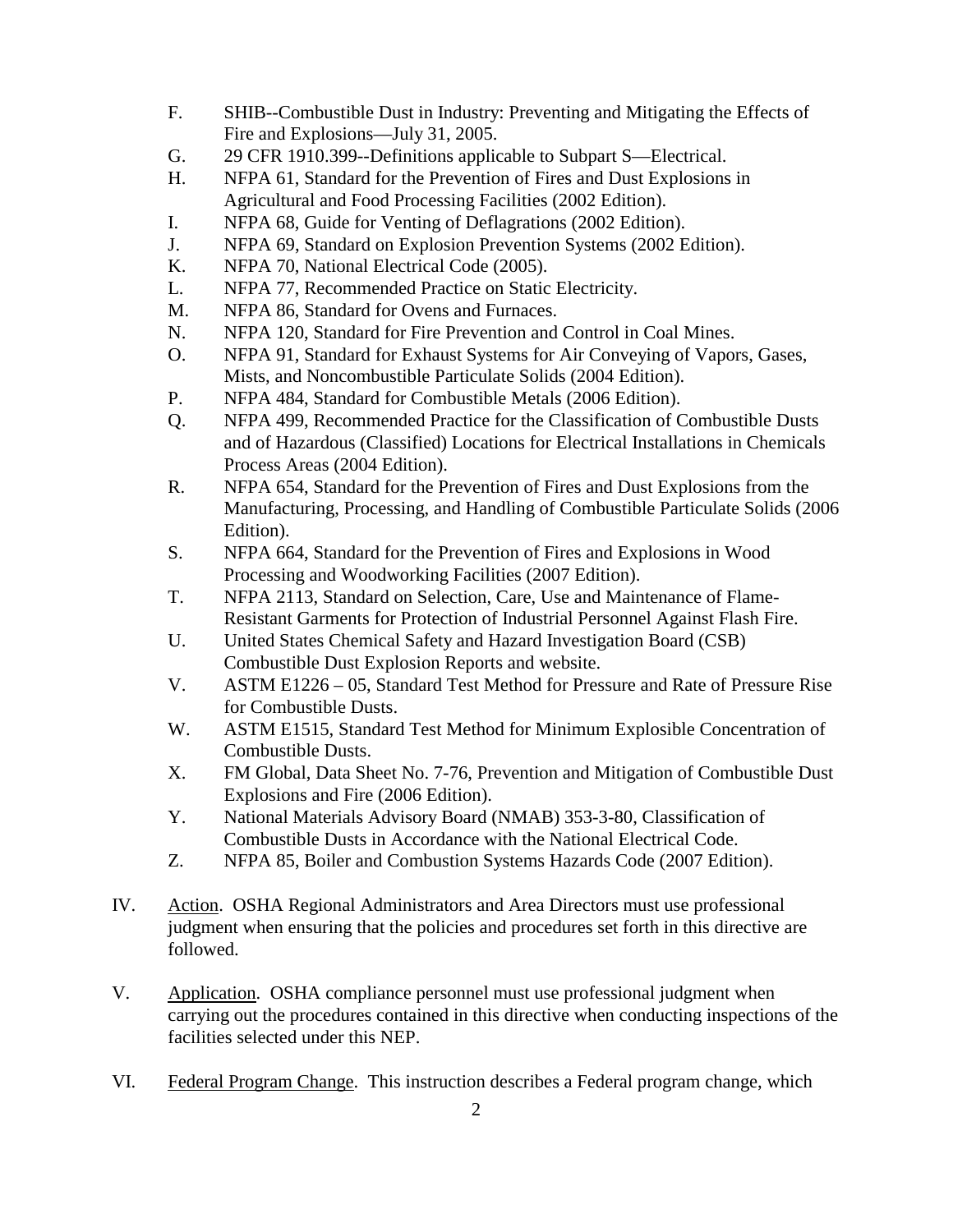establishes a National Emphasis Program (NEP) for inspecting workplaces that handle combustible dusts. State plan participation in this national emphasis effort is strongly encouraged but is not required. State response/notice of intent regarding this directive is required.

 The State's response/notice of intent must indicate whether the State will initiate an emphasis program and if so, whether the State's program will be identical to or different from the Federal one. If the State's program differs from the Federal program, its implementing policies and procedures are expected to be at least as effective as those in this instruction and must be available for review. The State may either post its emphasis program on its State plan website and provide the link to OSHA or provide information on how a copy may be obtained. (OSHA will provide summary information on the State response to this instruction on its website.)

 The assignment of appropriate IMIS identifier codes for State Emphasis Programs should be coordinated with the Directorate of Information Technology and the Regional Administrator.

VII. Background. Dust deflagration, other fire, and explosion hazards in the industries noted in Section I, Purpose, are covered by several OSHA standards and the general duty clause. A chemical dust deflagration occurs when the right concentration of finely divided chemical dust suspended in air is exposed to a sufficient source of ignition to cause ignition (combustion) of the dust. If the deflagration is in a confined area, an explosion potential exists. These materials can also cause other fires. Combustible dust is often either organic or metal dust that is finely ground into very small particles. The actual quantity of dust that may accumulate in an affected area may vary, depending upon air movement, particle size, or any number of other factors.

OSHA is initiating this NEP to address the deflagration, other fire, and explosion hazards associated with most combustible dusts. It is issued in response to a number of combustible dust accidents which have resulted in deaths and serious injuries.

 In 1999, a primary explosion of natural gas in an idle power boiler followed by a secondary explosion of disturbed coal dust in the facility caused six fatalities and fourteen serious injuries in a Michigan electrical power generation facility. (See Safety and Health Information Bulletin: Potential for Natural Gas and Coal Dust Explosions in Electrical Power Generating Facilities.)

In May 2002, an explosion occurred at Rouse Polymerics International, Inc., a rubber fabricating plant, in Vicksburg, Mississippi, which injured eleven employees, five of whom later died of severe burns. The explosion occurred when highly combustible rubber dust that had been allowed to accumulate ignited.

On January 29, 2003, an explosion and fire destroyed the West Pharmaceutical Services plant in Kinston, North Carolina, causing six deaths, dozens of injuries, and hundreds of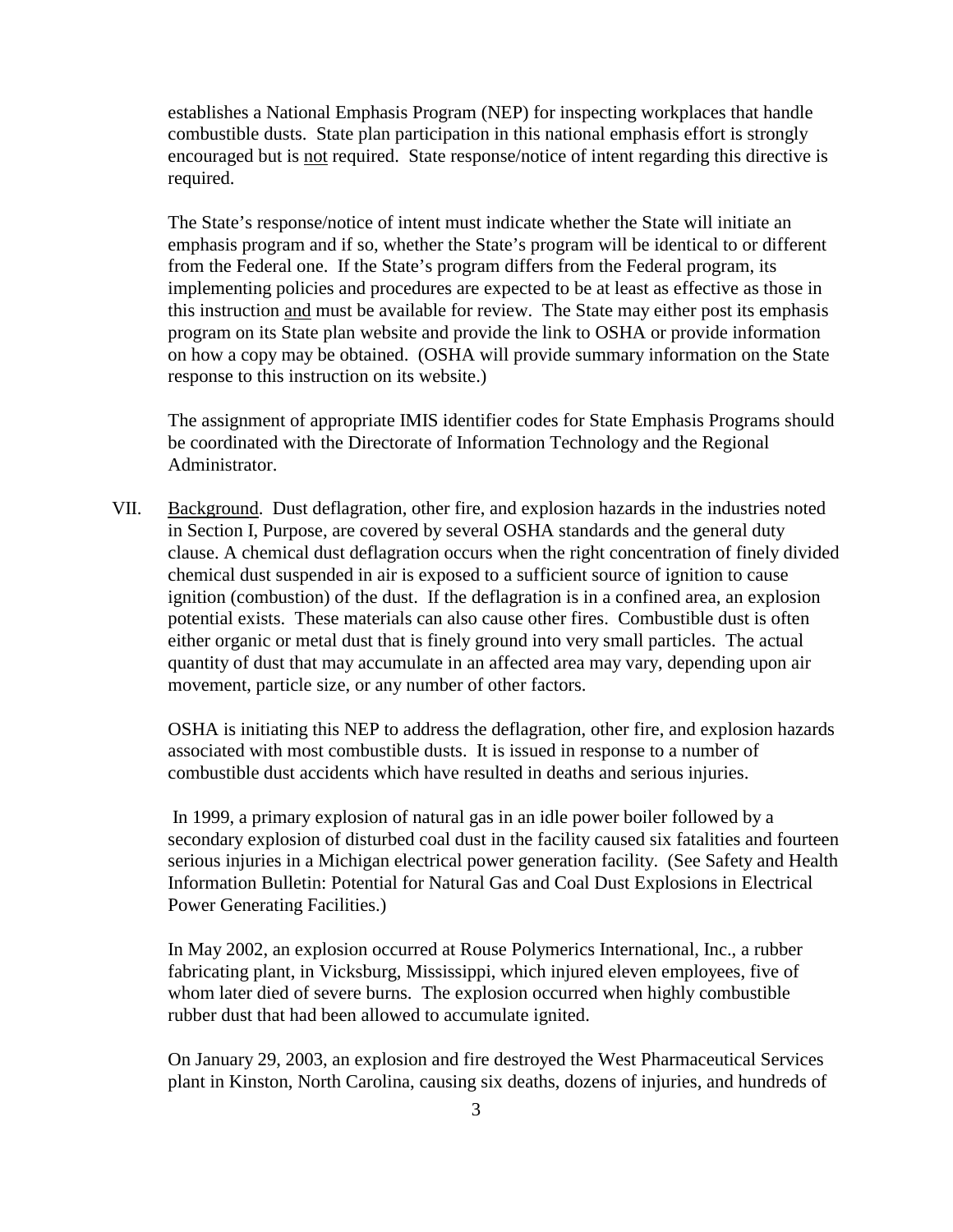job losses. The facility produced rubber stoppers and other products for medical use. The fuel for the explosion was a fine plastic powder, which accumulated above a suspended ceiling over a manufacturing area at the plant and ignited.

On February 20, 2003, an explosion and fire damaged the CTA Acoustics manufacturing plant in Corbin, Kentucky, fatally injuring seven employees. The facility produced fiberglass insulation for the automotive industry. The resin involved was a phenolic binder used in producing fiberglass mats.

On the evening of October 29, 2003, a series of explosions severely burned three employees, one fatally, and caused property damage to the Hayes Lemmerz manufacturing plant in Huntington, Indiana. One of the severely burned men subsequently died. The Hayes Lemmerz plant manufactures cast aluminum automotive wheels, and the explosions were fueled by accumulated aluminum dust, a combustible byproduct of the wheel production process.

These explosions -- in Michigan, Mississippi, North Carolina, Kentucky, and Indiana - resulted in the loss of 25 lives and caused numerous injuries and substantial property losses.

In opening a daylong public hearing on the combustible dust hazard on June 22, 2005, the United States Chemical Safety and Hazard Investigation Board (CSB) declared that chemical dust explosions in the United States are a "serious industrial safety problem." In November 2006, CSB issued a Combustible Dust Hazard Study Report that revealed the occurrence of nearly 280 dust fires and explosions in U.S. industrial facilities over the past 25 years, resulting in approximately 119 fatalities and over 700 injuries. In that report CSB made five recommendations to OSHA, one of which urged OSHA to conduct a special emphasis program targeting industries particularly at risk for dust explosions, such as aluminum casting, plastics, pharmaceuticals, and wood products. Details on this study and other CSB reports can be found at http://www.csb.gov.

### VIII. Definitions.

The following is a partial listing of definitions based on NFPA standards and 29 CFR 1910.399, the definitions provision of Subpart S—Electrical, that relate to combustible dust.

A. *Class II locations.* Class II locations are those that are hazardous because of the presence of combustible dust. The following are Class II locations where the combustible dust atmospheres are present:

> *Group E*. Atmospheres containing combustible metal dusts, including aluminum, magnesium, and their commercial alloys, and other combustible dusts whose particle size, abrasiveness, and conductivity present similar hazards in the use of electrical equipment.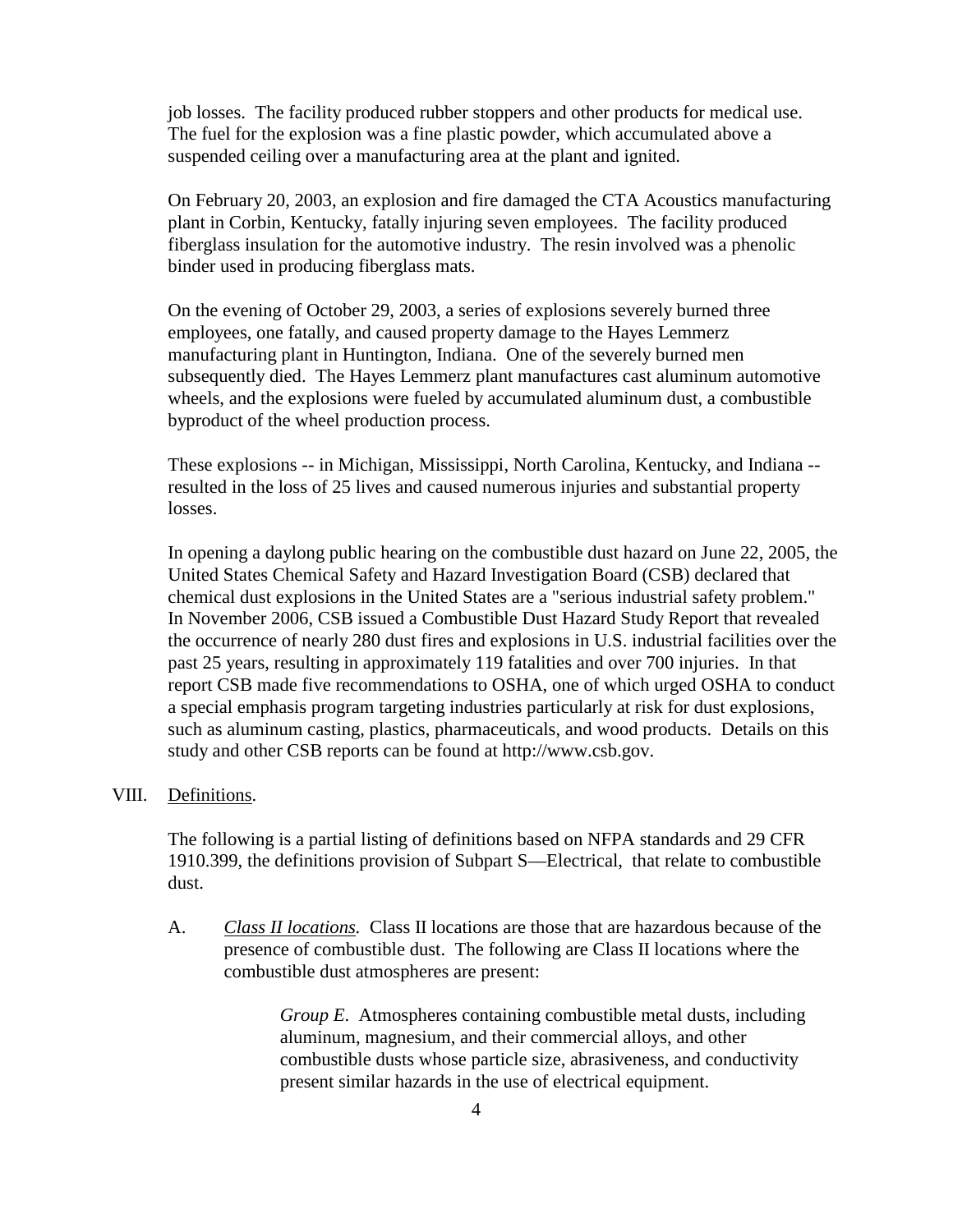*Group F*. Atmospheres containing combustible carbonaceous dusts that have more than 8 percent total entrapped volatiles (see ASTM D 3175, *Standard Test Method for Volatile Matter in the Analysis Sample of Coal and Coke*, for coal and coke dusts) or that have been sensitized by other materials so that they present an explosion hazard. Coal, carbon black, charcoal, and coke dusts are examples of carbonaceous dusts.

*Group G.* Atmospheres containing other combustible dusts, including flour, grain, wood flour, plastic and chemicals.

- B. *Combustible dust.* A combustible particulate solid that presents a fire or deflagration hazard when suspended in air or some other oxidizing medium over a range of concentrations, regardless of particle size or shape.
- C. *Combustible Particulate Solid*. Any combustible solid material composed of distinct particles or pieces, regardless of size, shape, or chemical composition.
- D. *Hybrid Mixture*. A mixture of a flammable gas with either a combustible dust or a combustible mist.
- E. *Deflagration*. Propagation of a combustion zone at a speed that is less than the speed of sound in the unreacted medium.
- F. *Deflagration Isolation.* A method employing equipment and procedures that interrupts the propagation of a deflagration of a flame front, past a predetermined point.
- G. *Deflagration Suppression*. The technique of detecting and arresting combustion in a confined space while the combustion is still in its incipient stage, thus preventing the development of pressures that could result in an explosion.
- H. *Detonation*. Propagation of a combustion zone at a velocity that is greater than the speed of sound in the unreacted medium.
- I. *Dust*-*ignitionproof*. Equipment enclosed in a manner that excludes dusts and does not permit arcs, sparks, or heat otherwise generated or liberated inside of the enclosure to cause ignition of exterior accumulations or atmospheric suspensions of a specified dust on or in the vicinity of the enclosure.
- J. *Dusttight.* Enclosures constructed so that dust will not enter under specified test conditions.
- K. *Explosion.* The bursting or rupture of an enclosure or a container due to the development of internal pressure from deflagration.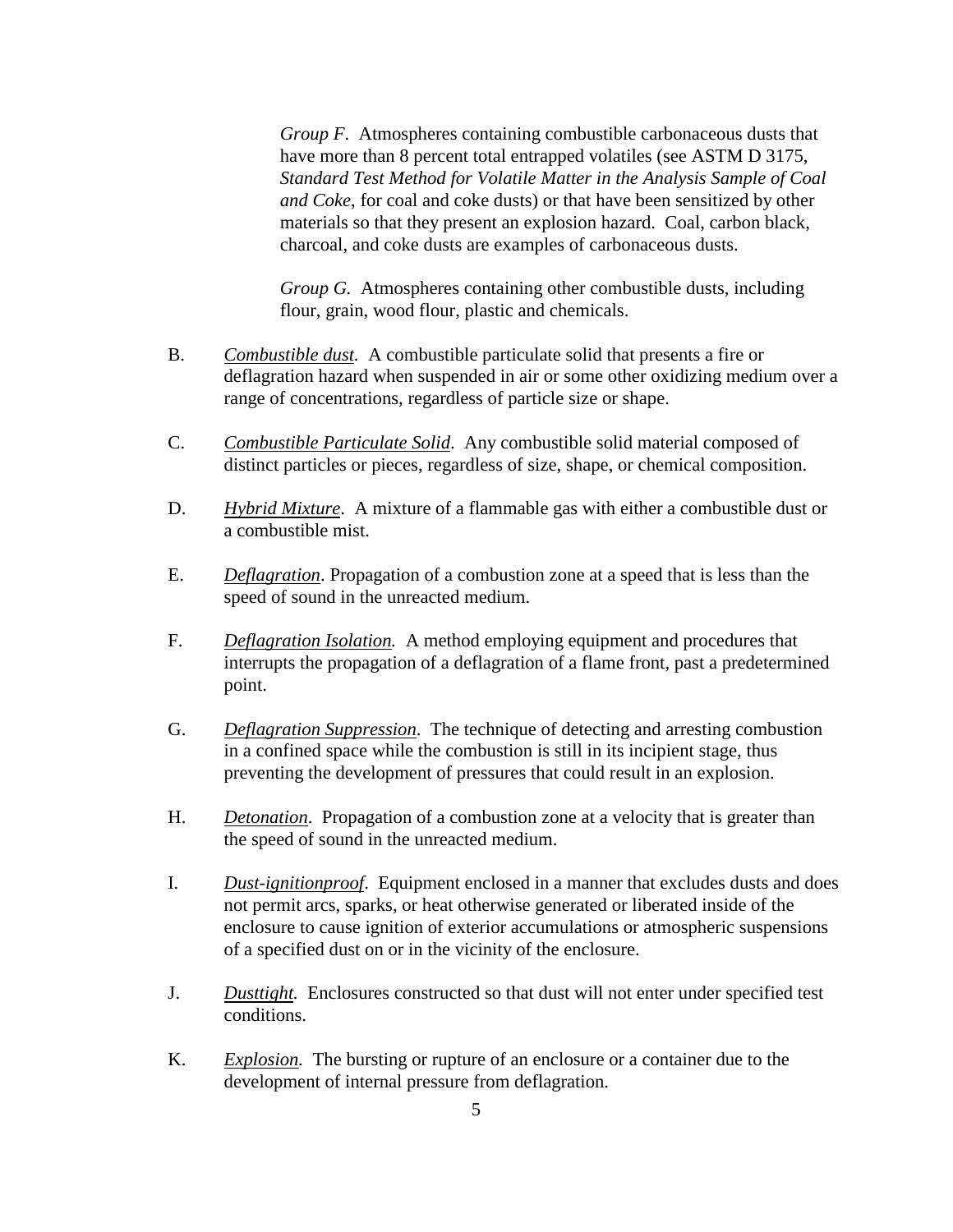- L. *Minimum Explosible Concentration (MEC)*. The minimum concentration of combustible dust suspended in air, measured in mass per unit volume that will support a deflagration.
- IX. Program Procedures.
	- A. Inspection Scheduling.Inspections conducted under this NEP will focus on general industry facilities where employees may be exposed to potential combustible dust hazards.
		- 1. Using the most recently available Dunn and Bradstreet employer list, the Office of Statistical Analysis (OSA) will prepare a master list of establishments in the SIC/NAICS codes listed in Appendix D of this Instruction, which represents industries with an OSHA inspection history of combustible dust hazards. OSA will then provide to each Area Office a list of establishments in these SIC/NAICS codes within the Area Office's geographical jurisdiction.
		- 2. Based on its familiarity with local industries, each Area Office will then make appropriate additions and deletions to its list. See OSHA Instruction CPL 02-00-025 (CPL 2.25I)-Scheduling Systems for Programmed Inspections.
			- Other facilities with a known a pattern of combustible dust hazards (with SICs/NAICS other than the ones listed in Appendix D) may be added, in alphabetical order, to the bottom of the list. The Area Office shall document the basis for any such addition.
			- Area Offices shall delete from the master list any facilities not likely to have combustible dust hazards, documenting the basis for such determinations.
			- Area Offices shall delete from the master list any establishments known to be out of business, documenting the basis for such determinations.
			- Area Offices may delete any establishment that has received an inspection addressing combustible dust hazards within the previous five Fiscal Years, provided either that no citations were issued for combustible dust hazards or that a citation(s) was issued but a follow-up inspection documented tangible appropriate and effective efforts to abate the serious hazards cited or OSHA received abatement verification that the dust hazards have been abated. An establishment with a pending contest of a citation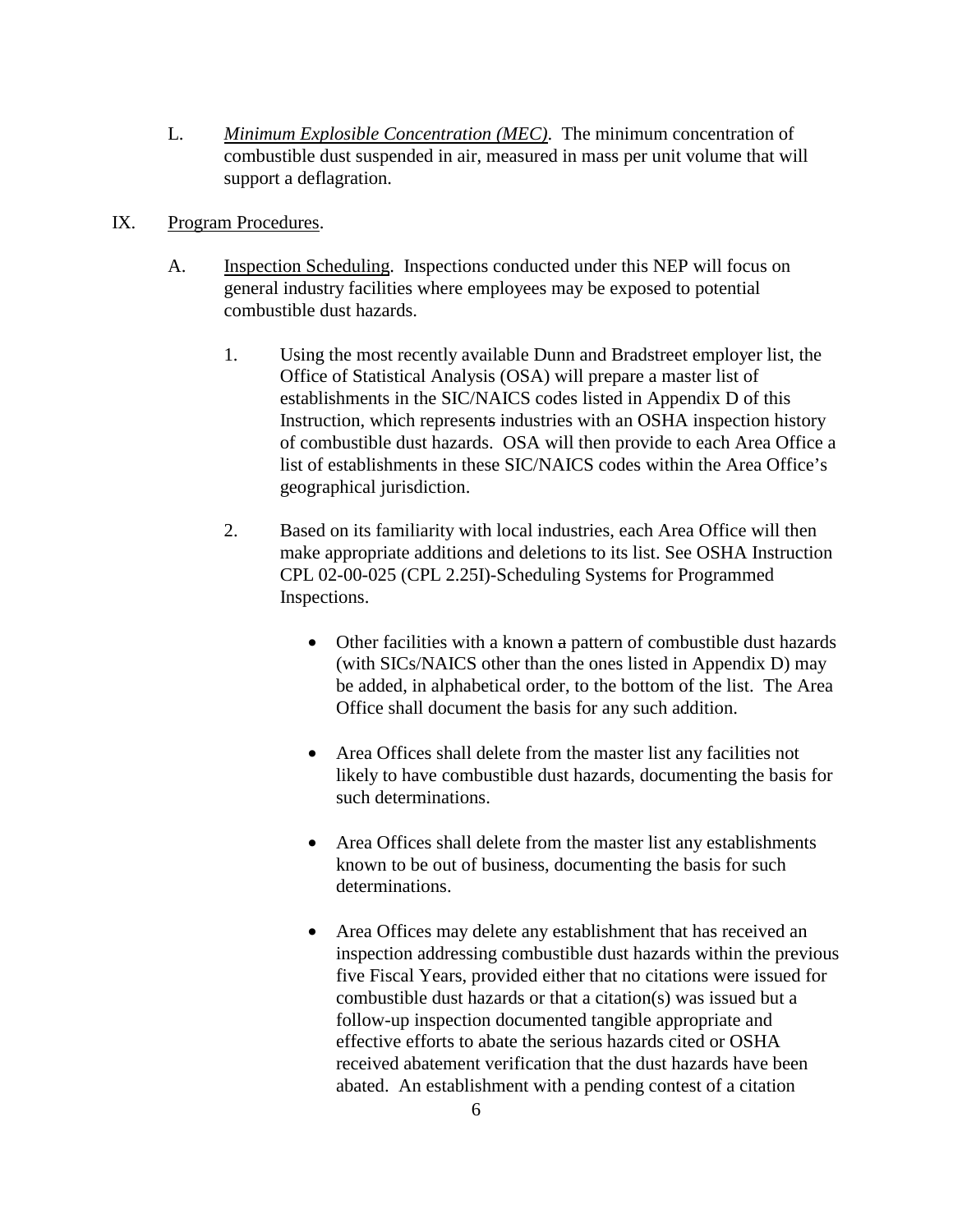related to combustible dust hazards will not be deleted, but the inspection will be deferred during the contest.

- 3. After additions and deletions have been made, each establishment on the resulting establishment list will be assigned a sequential number, starting at the top of the list with number one. A random number table (RNT) (see CPL 02-00-025) will then be applied. Inspections will be scheduled in the order called for by the RNT.
- 4. Each Area Office shall conduct at least one NEP inspection from this list in each Fiscal Year.
- 5. Area Offices will ensure that they schedule and conduct enforcement activities following the guidelines set forth in CPL 02-00-051, Enforcement Exemptions and Limitations under the Appropriations Act, using the NAICS codes found in the current Appendix A of CPL 02-00- 051.
- 6. The establishment list generated under this NEP must be maintained in the Regional/Area Offices for a period of three years. (See OSHA Instruction ADM 03-01-005, OSHA Compliance Records.)

#### B. Scheduling and Resource Allocation.

- 1. Some establishments selected for inspection under this NEP also may be selected under the current Site-Specific Targeting (SST) Plan. Whenever possible, NEP inspections should be conducted concurrently with SST inspections. If this is not possible, the SST plan inspections have priority and are to be conducted prior to NEP inspections. Refer to OSHA Notice CPL 07-03 (CPL 02), Site-Specific Targeting 2007 (SST-07), or subsequent implementing directive for later years.
- 2. If a formal complaint or referral is received related to a facility handling combustible dust, the complaint or referral item(s) shall be investigated in accordance with OSHA Instruction CPL 02-00-140, Complaint Policies and Procedures, and an inspection as required by this NEP should be conducted if the Area Director determines that the facility has not already been inspected as per this instruction and resources are available to conduct the NEP inspection.
- 3. If a nonformal complaint is received related to a facility handling combustible dust, and if an inspection is conducted to investigate the complaint based on the criteria contained in OSHA Instruction CPL 02-00- 140, then an inspection as required by this NEP should be conducted if the Area Director determines that the facility has not already been inspected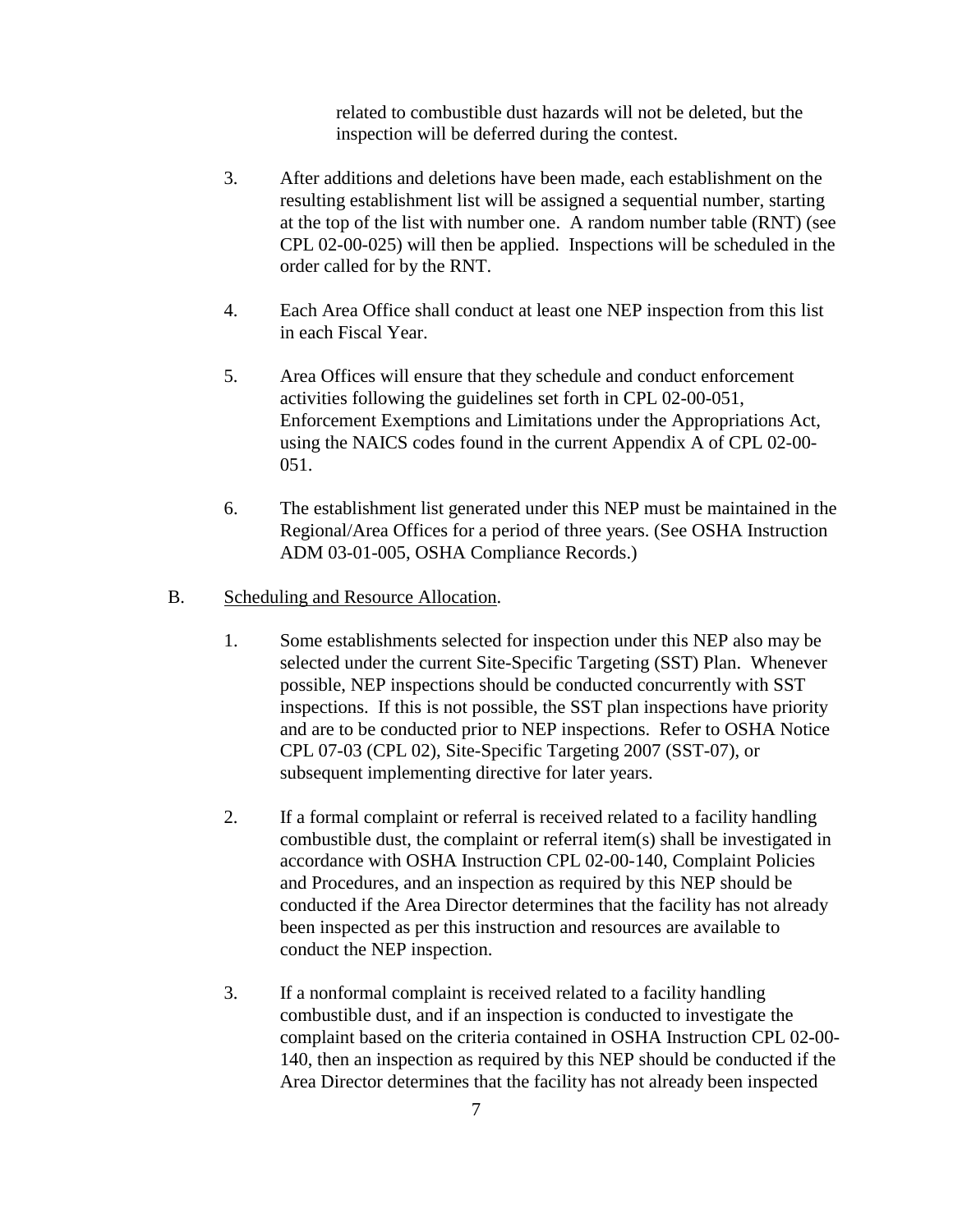under this instruction and resources are available to conduct the NEP inspection.

4. Responses to accidents and catastrophes at facilities handling combustible dust shall follow the guidelines contained in CPL 02-00-137, Fatality/Catastrophe Investigation Procedures, in addition to the guidelines contained in this instruction. If a fatality or catastrophe investigation arises at a facility due to a combustible dust deflagration or explosion, the accident shall be investigated and an inspection as required under this NEP shall be conducted.

### C. Opening Conference.

During the opening conference and after a preliminary walkaround of the facility, if the CSHO determines that the employer's operation does not have combustible dust explosion, deflagration, or other fire hazards, then the CSHO may terminate the inspection, or contact the Area Office on whether to continue the inspection. Additionally, if the CSHO determines that the facility has undergone an OSHA consultation visit in the past three years and verifies (through a basic walkaround and evaluation of any changes made by the employer) that the combustible dust explosion hazards have sufficiently been addressed by the employer, then the CSHO shall normally terminate the inspection.

During the opening conference, if the CSHO determines that the facility being inspected is covered under the grain handling standard (1910.272), then the CSHO shall not use the guidance provided in this instruction, but instead, shall use the guidance provided in OSHA Instruction, CPL 02-01-004, Inspection of Grain Handling Facilities, 29 CFR 1910.272, November 8, 1996.

#### D. Inspection Resources.

 1. When possible, only CSHOs trained in recognizing the hazards associated with combustible dust shall be assigned to conduct inspections under this NEP. A training course offered by the OSHA Training Institute (OTI) in recognizing combustible dust explosion hazards may be one source of such training. The training at OTI covers various topics, including engineering controls and methodologies in preventing combustible dust deflagration, other fire, and explosion hazards. In addition the training covers several NFPA documents referenced in Section III of this directive, including NFPA 654, NFPA 68, and NFPA 69. (Note: CSHOs knowledgeable in recognition and control of combustible dust hazards and familiar with NFPA provisions need not undergo the training at OTI). The Regional Administrators will ensure that an appropriate number of CSHOs trained in combustible dust hazard recognition are available for inspections under this NEP.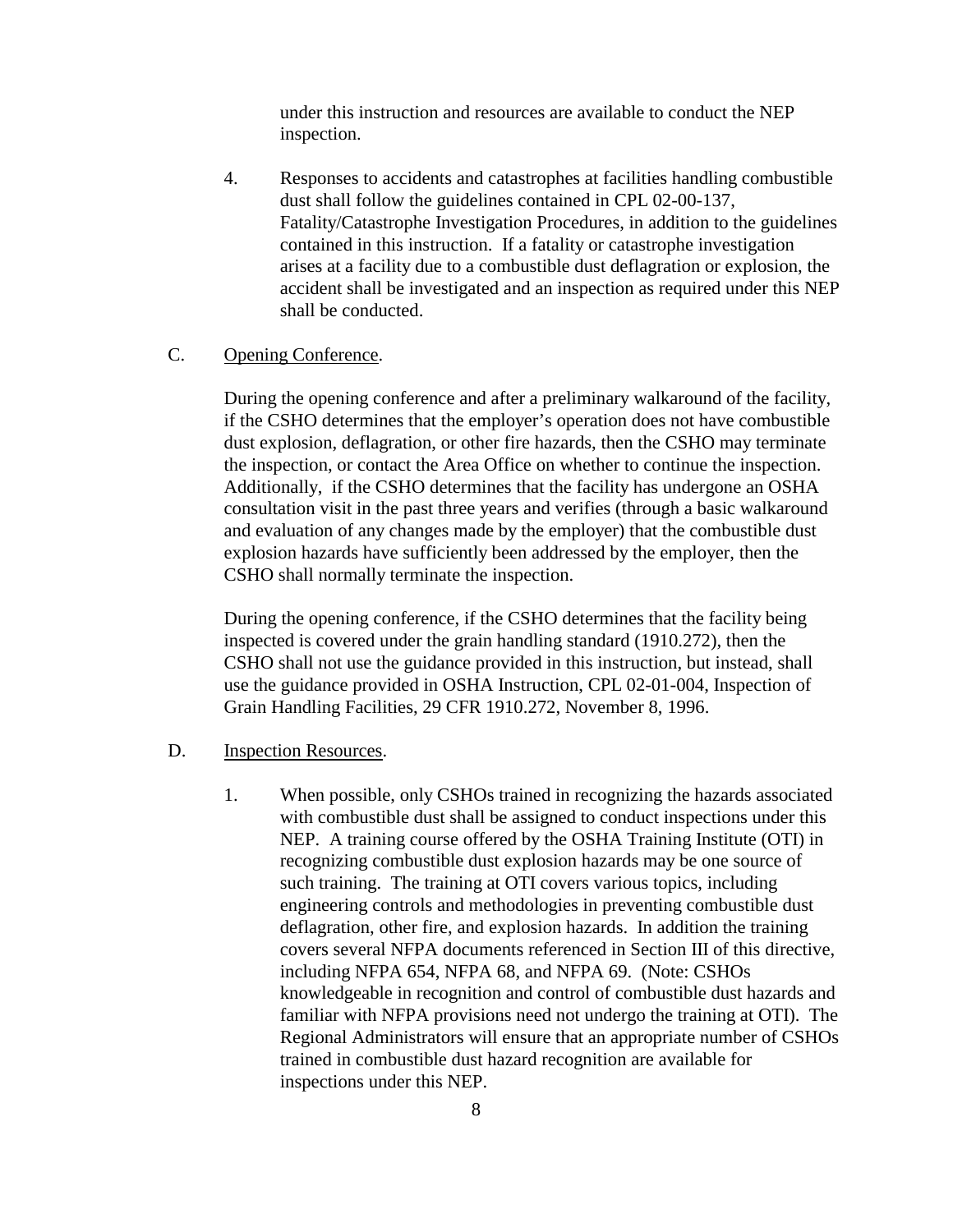- 2. If appropriate, the Area Director in coordination with the Regional Office shall decide as soon as practicable whether or not expert services from outside the Agency (such as expert witnesses) will be needed to support a combustible dust case properly. If so, such services shall be involved at the earliest date practical.
- 3. To support inspections under this NEP, each Regional Office library shall have industry reference documents available for CSHOs to use as a resource to support research and enforcement activities during the inspection. However, Area Offices that conduct a larger number of inspections under this NEP should have these industry reference documents in their own libraries.

 At a minimum, each Regional Office shall have available for CSHOs the hard copies of the latest editions of the following documents (listed in Section III, References of this instruction):

- a. NFPA 654, Standard for the Prevention of Fires and Dust Explosions from the Manufacturing, Processing, and Handling of Combustible Particulate Solids.
- b. NFPA 484, Standard for Combustible Metals, Metal Powders, and Metal Dusts.
- c. NFPA 664, Standard for the Prevention of Fires and Explosions in Wood Processing and Woodworking Facilities.
- c. NFPA 68, Guide for Venting of Deflagrations.
- d. NFPA 85: Boiler and Combustion Systems Hazards Code
- e. NFPA 69, Standard on Explosion Prevention Systems.
- f. NFPA 499, Recommended Practice for the Classification of Combustible Dusts and of Hazardous (Classified) Locations for Electrical Installations in Chemical Process Areas.
- g. FM Global Safety Data pamphlet FM 7-76

 Note: The NFPA documents are available online in readable format, without charge, at:

http://www.nfpa.org/aboutthecodes/list\_of\_codes\_and\_standards.asp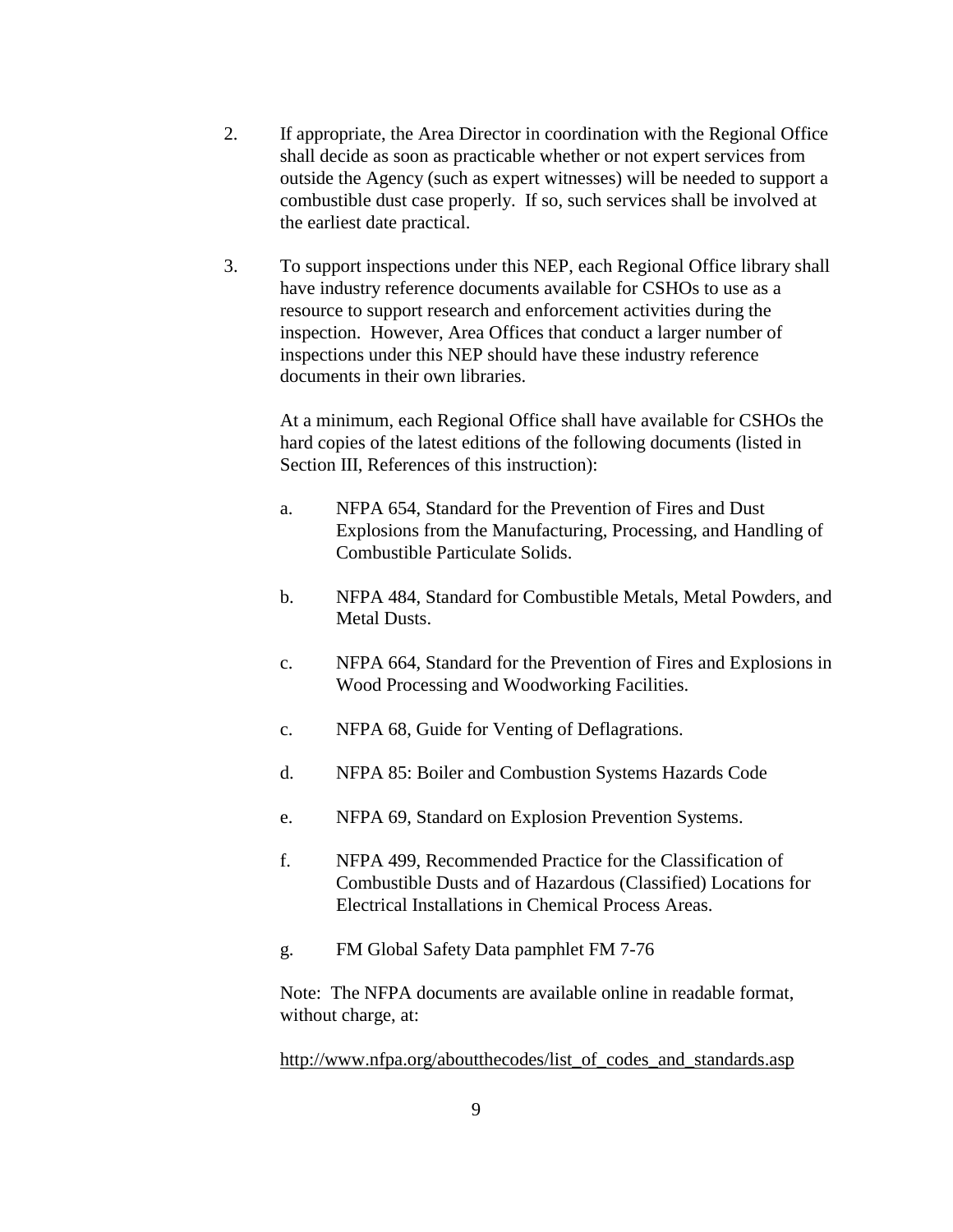At the above web address, the following steps will allow in accessing a NFPA standard only in readable format: 1) select the standard, 2) click "Preview this Document", 3) agree to the disclaimer, and 4) open the standard.

4. CSHOs' Safety and Health.

 CSHOs shall take appropriate precautionary measures for the particular hazards presented in facilities with combustible dust hazards.

- a. Personal Protective Equipment (PPE): In addition to the normally required personal protective equipment, CSHOs shall wear nonspark-producing clothing such as natural fiber (e.g., cotton). It is also recommended that CSHOs be provided with flame-resistant clothing as appropriate.
- b. Equipment: Cameras and video cameras shall be appropriate (for example, intrinsically safe) for the work environment. However, if such cameras are not available, then CSHOs shall take photographs or videos (using a telephoto feature) from locations within the plant that are not hazardous (classified) locations. Additionally, CSHOs shall take written statements from employees, and if possible from employers, regarding the hazardous conditions, including the alleged violative conditions (such as dust accumulations over 1/32 inch, explosion vents not directed to safe locations away from the employees working in the area, etc.)
- c. Use safe practices when collecting samples, such as not generating a dust cloud while collecting a sample and using the right tools in collecting the samples. Additionally, if a means of safe access is not available, sample(s) should not be collected.
- d. Equipment for collecting dust samples may include the following:
	- Natural bristle hand brushes for collecting settled dust.
	- Non-sparking, conductive dust pans (aluminum), for collecting settled dust.
	- Non-spark producing sample container.
	- Non-spark producing funnel for filling sample containers.
	- Non-spark producing scoops for removing dust from cyclone containers or other ventilation equipment.
- e. Care shall be taken to ensure integrity of the sample.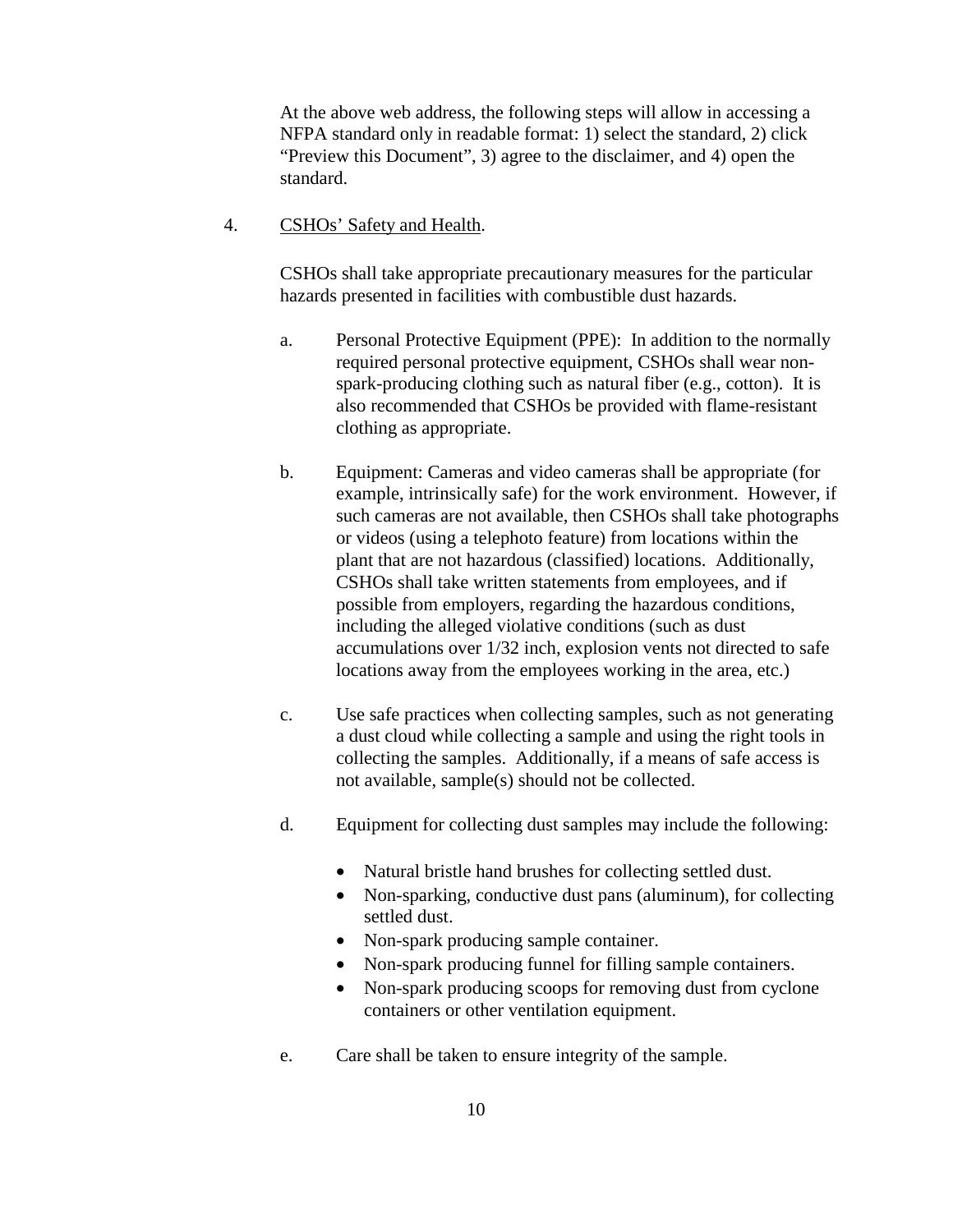#### E. Inspection and Citation Procedures.

- 1. CSHOs should recognize that the following criteria must be met before a deflagration can occur:
	- a. The dust has to be combustible.
	- b. The dust has to be dispersed in air or another oxidant, and the concentration of this dispersed dust is at or above the minimum explosible concentration (MEC).
	- c. There is an ignition source, such as an electrostatic discharge, spark, glowing ember, hot surface, friction heat, or a flame that can ignite the dispersed combustible mixture that is at or above the MEC.
- 2. CSHOs should recognize that the following criteria must be met before an explosion can occur:
	- a. The above criteria for deflagration must be present.
	- b. The combustible mixture is dispersed within a confined enclosure (and the confined enclosure does not contain sufficient deflagration venting capacity to safely release the pressures) such as a vessel, storage bin, ductwork, room or building. It must be noted that a small deflagration can disturb and suspend the combustible dust, which could then serve as the fuel for a secondary (and often more damaging) deflagration or explosion.
- 3. CSHOs should be able to recognize the following conditions that may indicate that a potential dust deflagration, other fire, or explosion hazard exists:
	- a. Plant History of Fires:The plant has a history of fires involving combustible dusts.
	- b. Material Safety Data Sheets (MSDS): The MSDS may indicate that a particular dust is combustible and can cause explosions, deflagrations, or other fires. However, do not use MSDSs as a sole source of information because this information is often excluded from MSDSs.
	- c**.** Dust Accumulations:Annex D of NFPA 654 contains guidance on dust layer characterization and precautions. It indicates that immediate cleaning is warranted whenever a dust layer of 1/32-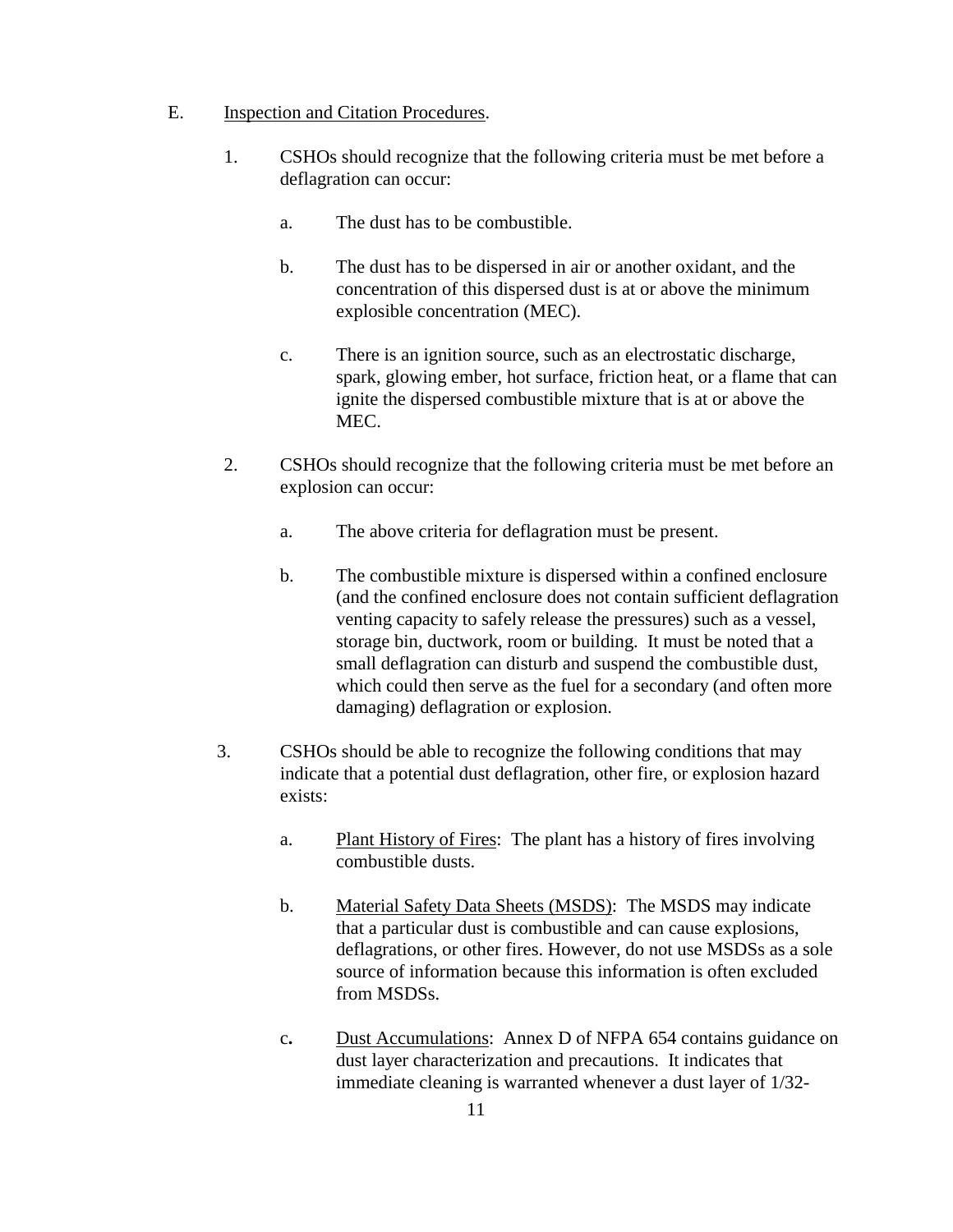inch thickness accumulates over a surface area of at least 5% of the floor area of the facility or any given room. The 5% factor should not be used if the floor area exceeds  $20,000$  ft<sup>2</sup>, in which case a  $1,000 \text{ ft}^2$  layer of dust is the upper limit. Accumulations on overhead beams, joists, ducts, the tops of equipment, and other surfaces should be included when determining the dust coverage area. Even vertical surfaces should be included if the dust is adhering to them. Rough calculations show that the available surface area of bar joists is approximately 5 % of the floor area and the equivalent surface area for steel beams can be as high as 10%. The material in Annex D is an idealized approach based on certain assumptions, including uniformity of the dust layer covering the surfaces, a bulk density of 75 lb/ $\text{ft}^3$ , a dust concentration of 0.35 oz/ ft 3, and a dust cloud height of 10 ft. Additionally, FM Data Sheet 7-76 contains a formula to determine the dust thickness that may create an explosion hazard in a room, when some of these variables differ.

- d. CSHOs should observe areas of the plant for dust accumulations of greater than 1/32 of an inch (approximately equal to the thickness of a typical paper clip). Likely areas of dust accumulations within a plant are:
	- structural members
	- conduit and pipe racks
	- cable trays
	- floors
	- above ceiling
	- on and around equipment (leaks around dust collectors and ductwork.)
- e. If CSHOs find that there are potential combustible dust hazards, dust samples must be safely collected. CSHOs shall use means of access to upper levels of a facility only when this can be done safely. Dust samples shall be submitted to OSHA's Salt Lake Technical Center (SLTC) for analysis. Locations from which to collect separate samples:
	- "High spaces" such as roof beams, open web beams, tops of pipes and ductwork, and other horizontal surfaces located as high in the overhead as possible. Note: These are the preferred locations; however, if a means of safe access is not available, sample(s) should not be collected.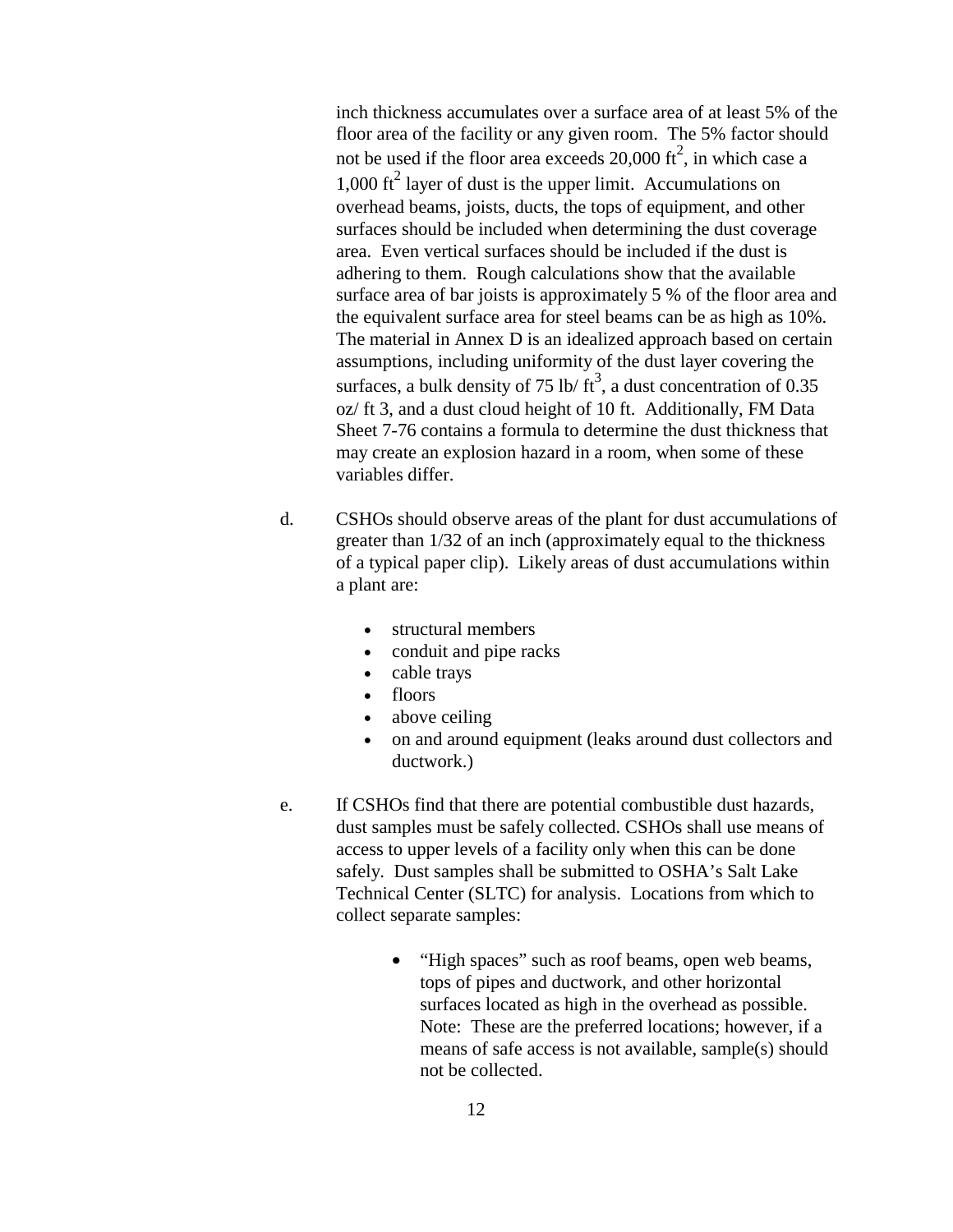- Equipment and floors where dust has accumulated.
- The interior (i.e., bins and/or bags) of a dust collector.
- Within ductwork.
- 4. SLTC Tests. The following are a series of tests which may be performed at SLTC to determine the explosibility and combustibility parameters of the dust samples submitted. Details on these tests are found in Appendix E.

- Percent through 40 mesh
- Percent moisture content
- Percent combustible material
- Percent combustible dust
- Metal dusts will include resistivity
- Minimum explosive concentration (MEC)
- Minimum ignition energy (MIE)
- Class II test
- Sample weight
- Maximum normalized rate of pressure rise  $(dP/dt) Kst$  Test
- Minimum ignition temperature

### 5. Sampling & Analytical Methods.

- Air sampling is not necessary.
- Bulk samples in 1-liter plastic bottles are preferred, because several tests are conducted at SLTC. Obtain samples from several locations so that the amount can be collected in a 1-liter plastic bottle. These bottles may be obtained from the SLTC or locally purchased.
- Affix an official sample identification seal (OSHA 21) on the container. To seal the bottle correctly apply one end of the seal to the center of the lid. Then run the seal to the edge of the lid and as far down the side of the bottle as it will reach.
- It is preferred that these sample materials not be collected in plastic bags because they cannot be sealed tightly enough to prevent sample leakage or moisture loss. Also, these bags have a bellows effect which can make the dust airborne when handling the samples.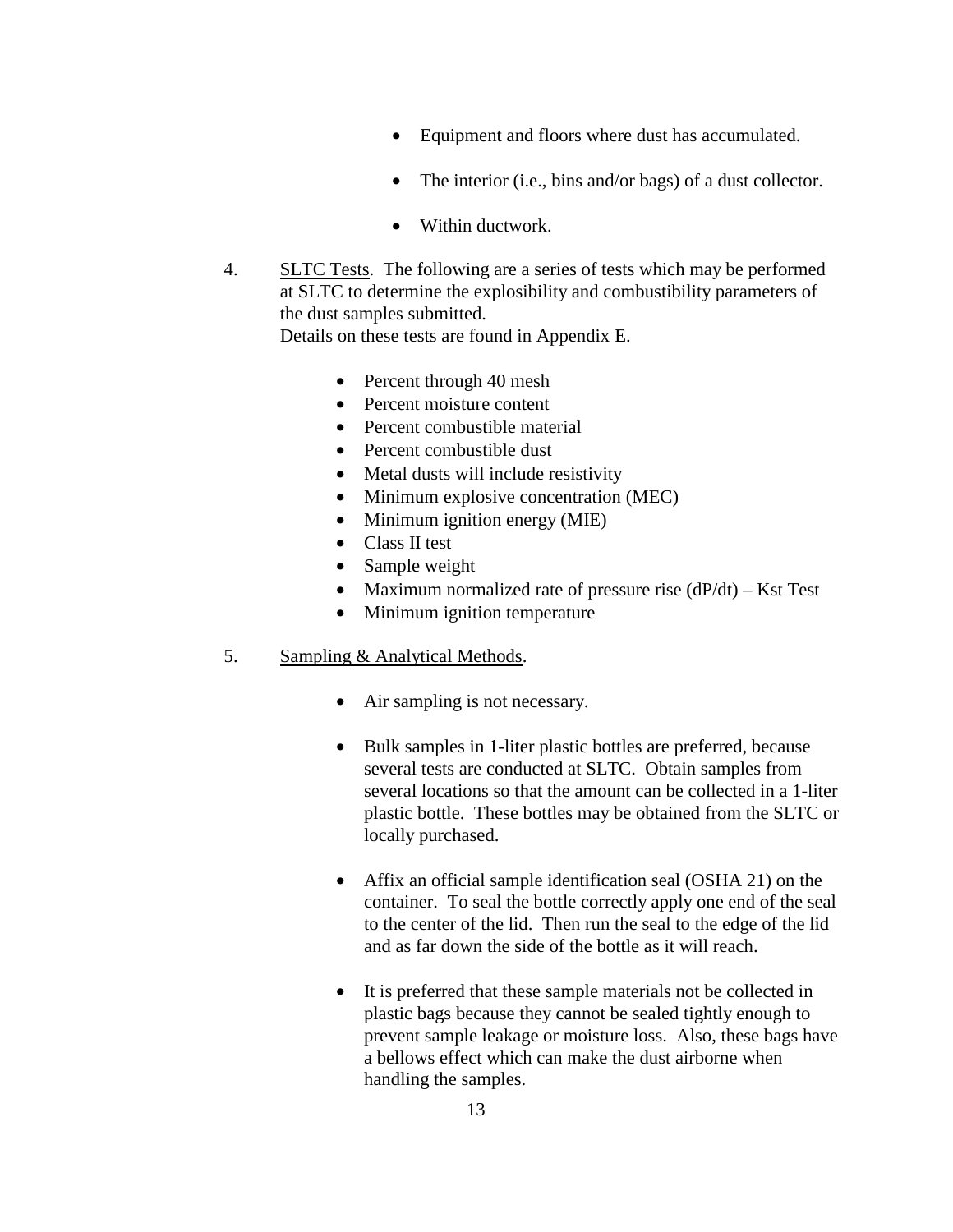- CSHOs should take precautions not to contaminate the sample material. The presence of some contaminants in a sample may result in the tests' underreporting of the explosiveness of the dust being handled at the facility.
- Document the description of the operation in block 18 of the OSHA 91A form, and indicate the tests to be done on block 30 of the OSHA 91A as follows:
	- ° When requesting analyses for fire or explosion hazards that may result from house keeping or  $5(a)(1)$  violations, write Kst.
	- ° When requesting analyses for Class II hazardous locations, write " Potential Class II Dust". This test must be done to support a citation for Class II hazardous (classified) locations, 1910.307. (Note: This test only applies to electrical ignition sources in Class II locations.)
- Because of the resource intensive nature of the tests, SLTC requires the Area Director's concurrence for all combustibility and explosibility testing.
- Place the prepared materials and required identification papers (including an MSDS) in a box, and ship them to SLTC, following the shipping instructions provided by the shipping company or the U.S. Postal Service. (Note: Normally, no special DOT shipping requirements apply; however, when shipping metal dusts (especially when dusts involve aluminum or magnesium), CSHOs should verify with the shipping company whether any special shipping requirements apply.)
- 6. Lab results. Lab results may contain some of the results listed below, but not all, depending on particular tests that are performed:
	- Mesh size
	- Moisture content
	- Percent combustible dust
	- Sample weight
	- Explosion severity
	- Kst Value
	- MEC
	- Resistivity for metal dusts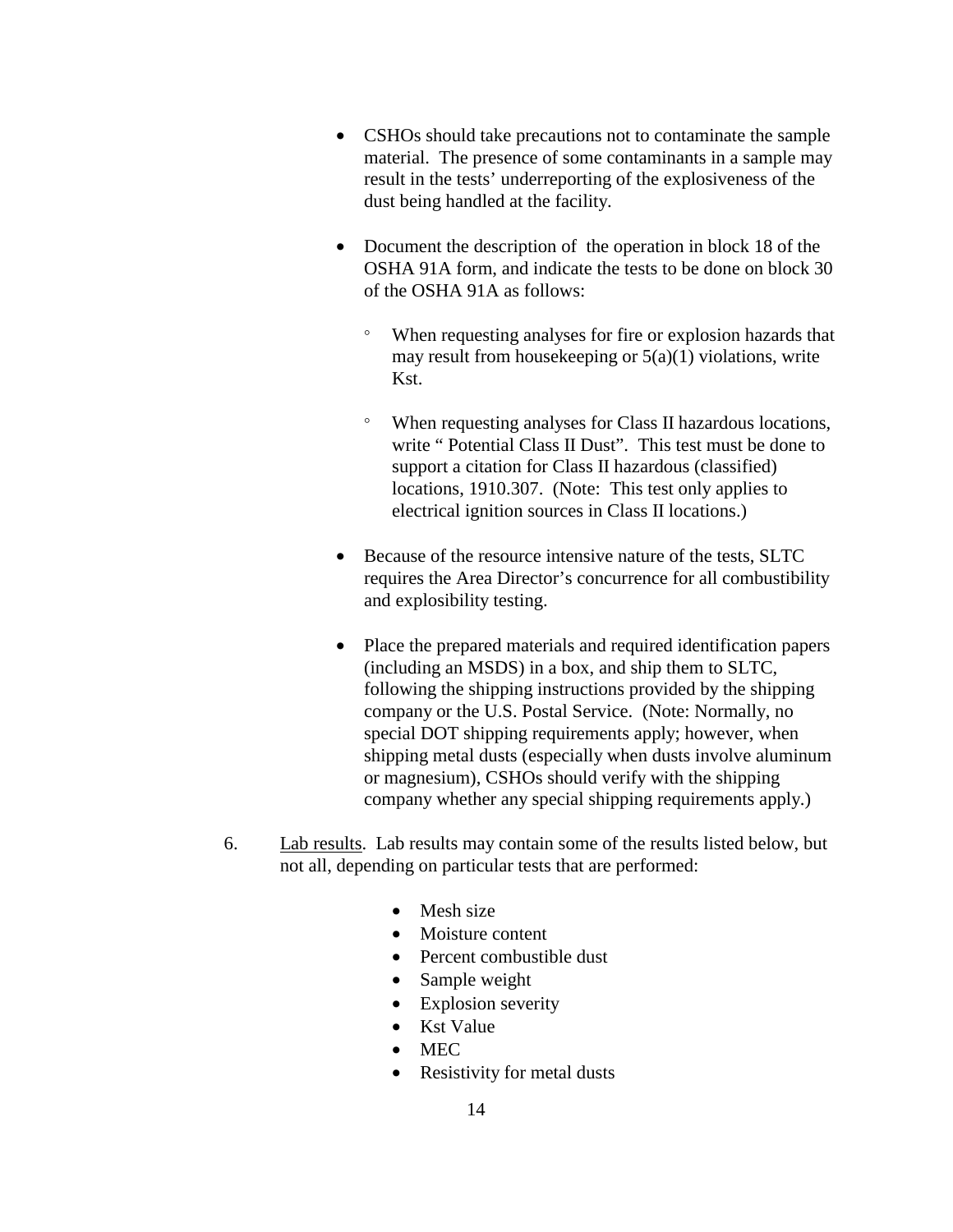- 7. Dust collectors, ductwork, and other containers. CSHOs should also pay attention to the dust collectors and ductwork, as well as other containers, because they maintain a cloud of finely divided particles suspended in air. Because they maintain a cloud of combustible dust, CSHOs should determine whether the plant has a sound ignition control program that prevents introduction of ignition sources (including sparks from electrostatic discharge, open flames, or other similar sources) into them. Additionally, housekeeping problems may be exacerbated by the inefficient operation of dust collectors. As noted in NFPA 654, Annex D.2, dust collectors generally operate most effectively between limited pressure drops of between 3 inches to 5 inches of water. If the employer does not have a hot work permit system that addresses hot work on and around collection points and ductwork or in areas where hazardous levels of dust accumulations may occur, the CSHO should recommend that such a system be adopted expeditiously and rigorously implemented. In section 5(a)(1) cases a hot work permit system may be noted as a feasible abatement method. For chemicals covered by 29 CFR 1910.119 (PSM), the standard requires a hot work permit system. See 29 CFR 1910.119(k).
- 8. CSHOs must gather information about the employer's efforts to abate the combustible dust hazard. This information will be helpful in determining some violations, as well as the employer's good faith, a penalty factor. CSHOs should look at dust collectors, ductwork, associated equipment, and containers, like mixers or storage bins. The following information may be gathered during the course of the inspection:
	- Explosion prevention and mitigation controls such as the isolation or segregation of dust-generating processes, building damage-limiting construction, explosion venting for dustprocessing areas; process equipment relief (see NFPA 68), and process isolation and explosion suppression (see based NFPA 69).
	- The dimensions of the room as well as the areas of the dust accumulations of greater than 1/32-inch depth.
	- The design information on the dust collection systems, along with model numbers and serial numbers (located on the side of the equipment along with the manufacturer and phone numbers).
	- Size (volume) of dust collectors (Note: Dust collectors are referred to as "air-material separators" in NFPA 654).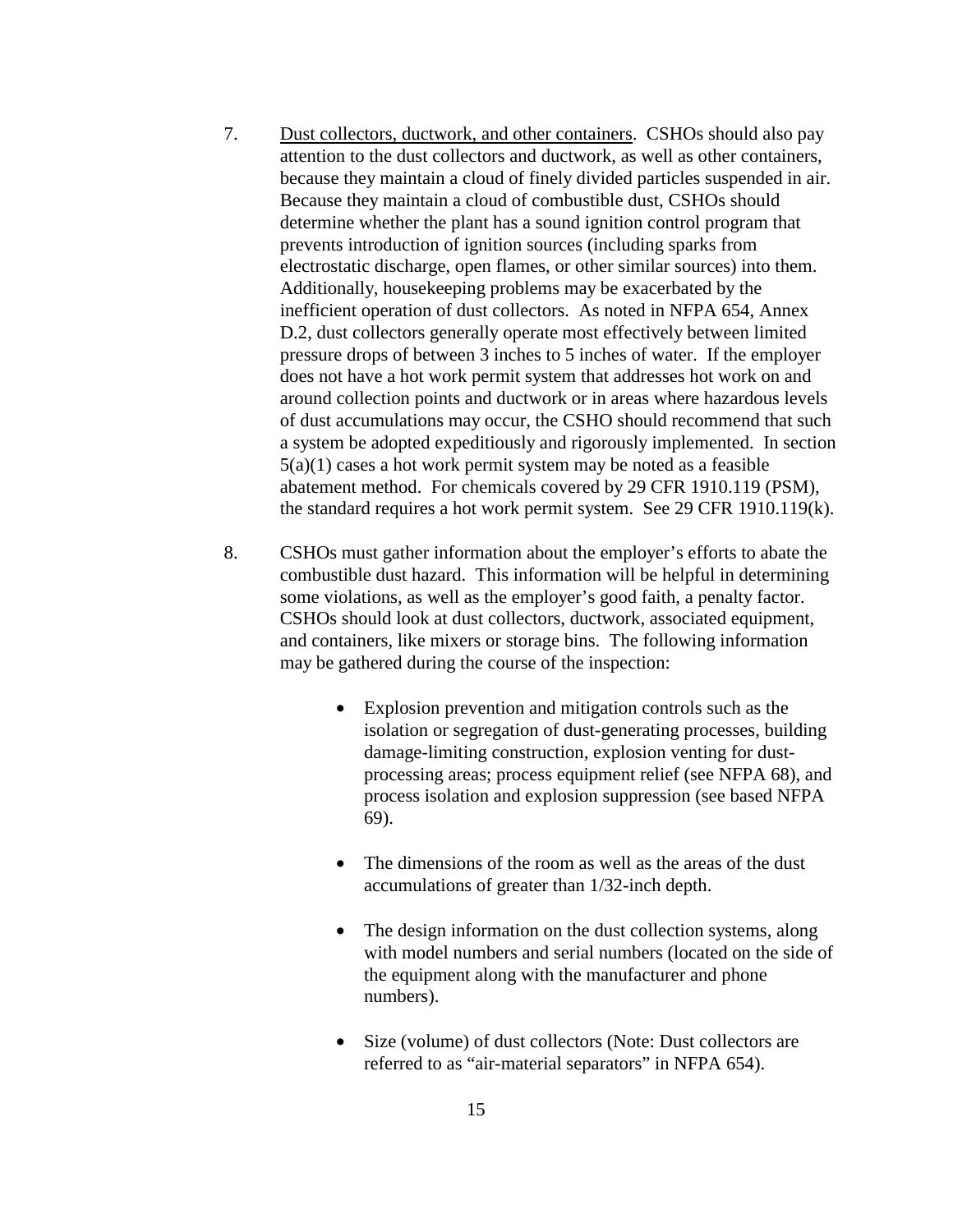- Warning signs or alerts on the equipment referencing combustible dust.
- Any sources of ignition in the area, such as welding, fork truck traffic, etc.
- Information on whether the electrical equipment in the area is designed for use in a hazardous (classified) location. (Note: Do not open electrical boxes or disconnect electrical cords. Opening them could cause an electrical arc, especially in an area with metal dust.)

 NOTE: Because of its spark-producing potential, no equipment, including cameras with electronic flashes or electrical equipment, shall be used in hazardous (classified) locations of the facilities, unless the equipment is intrinsically safe, approved, or safe, as defined in 29 CFR 1910.307(b), for use in these types of areas.

- 9. Citations.
	- a. Grain Handling Standard Violations. For violations at grain handling facilities, citations under 1910.272 shall be issued. (See OSHA Instruction CPL 02-01-004, Inspection of Grain Handling Facilities, 29 CFR 1910.272).
	- b. Ventilation Standard Violations. If the facility's operations are covered by 1910.94, *Ventilation*, then any violations of the standard shall be cited. Paragraph (a) of the standard covers abrasive blasting; paragraph (b), grinding, polishing, and buffing operations;
	- c. Housekeeping Violations. If the facility being inspected under this NEP is not a grain handling facility, the surface dust accumulations (**i.e**., **dust accumulations outside the dust collection system or other containers, such as mixers**) are over 1/32- inch deep, and such depth covers an area of at least 5% of the total area of the room, with an upper limit of 1000  $\text{ft}^2$ , then citations for violations of 29 CFR 1910.22 (housekeeping) shall be issued. The standard provides in pertinent part: "(a) *Housekeeping*. (1) All places of employment, passageways … and service rooms shall be kept clean… (2) The floor of every workroom shall be maintained in a clean…condition."
		- Citations for violations of  $1910.22(a)(1)$  shall be issued when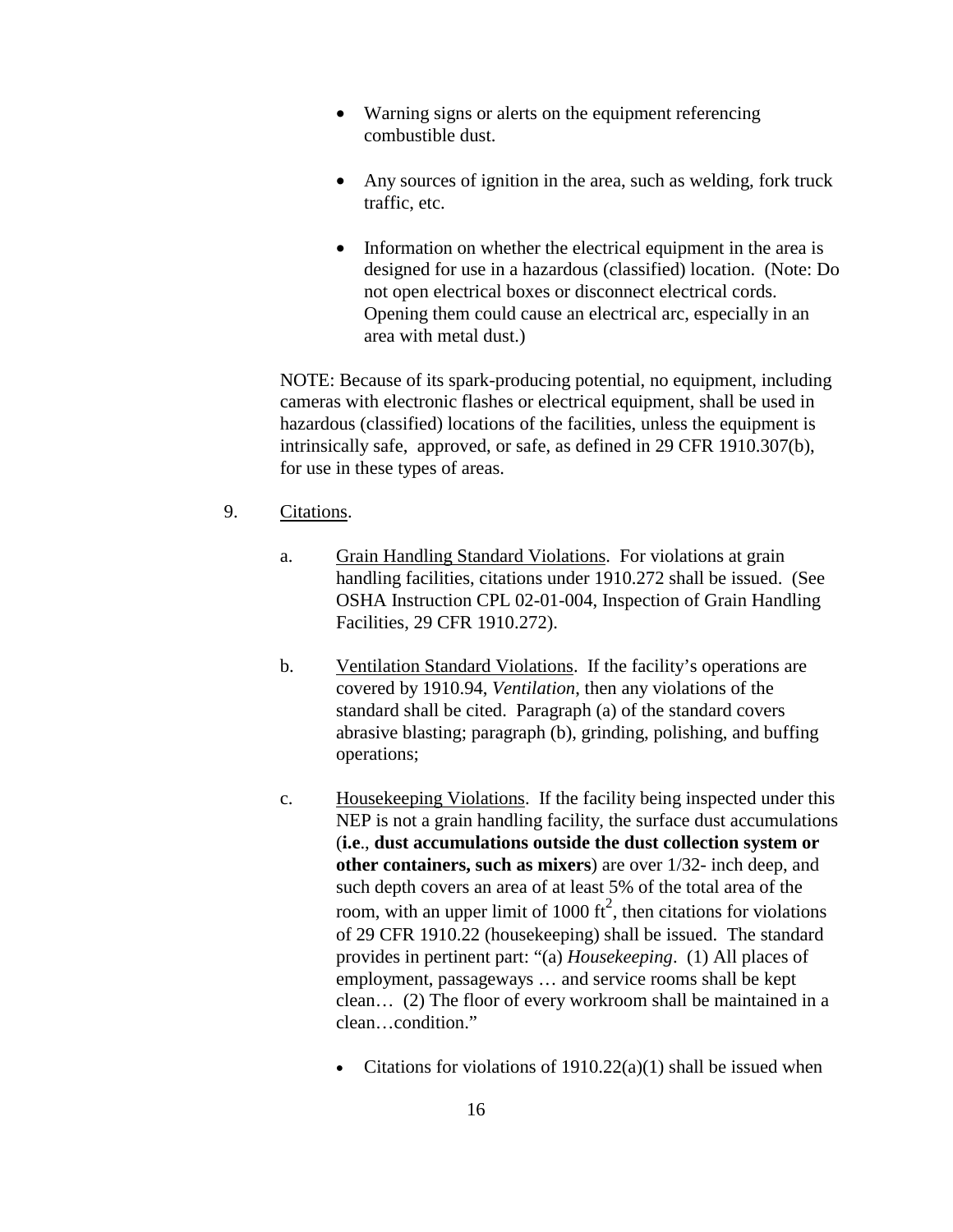the conditions as set forth in the first sentence of this subparagraph c. exist in places of employment (except floors of workrooms and storage areas), passageways, and service rooms.

• Citations for  $1910.22(a)(2)$  shall be issued when the conditions set forth in the first sentence of this subparagraph c. exist on the floors of workrooms.

However, small amounts of dust accumulations in isolated spots of the floor or other areas would not normally be classified as a violation of the housekeeping requirement under this NEP. In order to substantiate housekeeping violations, CSHOs shall take representative measurements. Thickness measurements must be made at several locations within the sampling area to determine whether the thickness is at least 1/32 inch in height. For a large area, a paint brush and dustpan can be used. For a small area, a high-volume pump pulling through a filtered cassette may be used to collect the sample. As a part of determining whether the housekeeping violation is serious, the CSHO should determine whether the dust is combustible or can cause deflagration by submitting the sample to SLTC and obtaining its analyses. In addition, the CSHO should also document the heat and ignition sources.

In coal-handling operations located in electric power generation, transmission, and distribution facilities, 29 CFR 1910.22 shall not be cited for coal dust accumulations; rather 29 CFR  $1910.269(v)(11)(vii)$  shall be cited. See subparagraph IX.E.9.f.

NOTE: This NEP should not be construed to interfere with the application of 1910.22 or other housekeeping standards to the uncleanliness of workplaces unrelated to the combustible dust hazard.

d. Housekeeping violations in storage areas. 1910.176(c) shall be cited for housekeeping violations in storage areas. The standard provides in pertinent part: "(c) *Housekeeping.* Storage areas shall be kept free from accumulation of materials that constitute hazards from …fire, explosion…" The criteria for the dust hazard applicable to 1910.22(a) violations under this NEP apply in determining 1910.176(c) violations. The CSHO must document whether a reasonable person would recognize a combustible dust hazard under the circumstances. NFPA standards may be relied upon in this regard. See, e.g., NFPA 654 (2006), Standard for the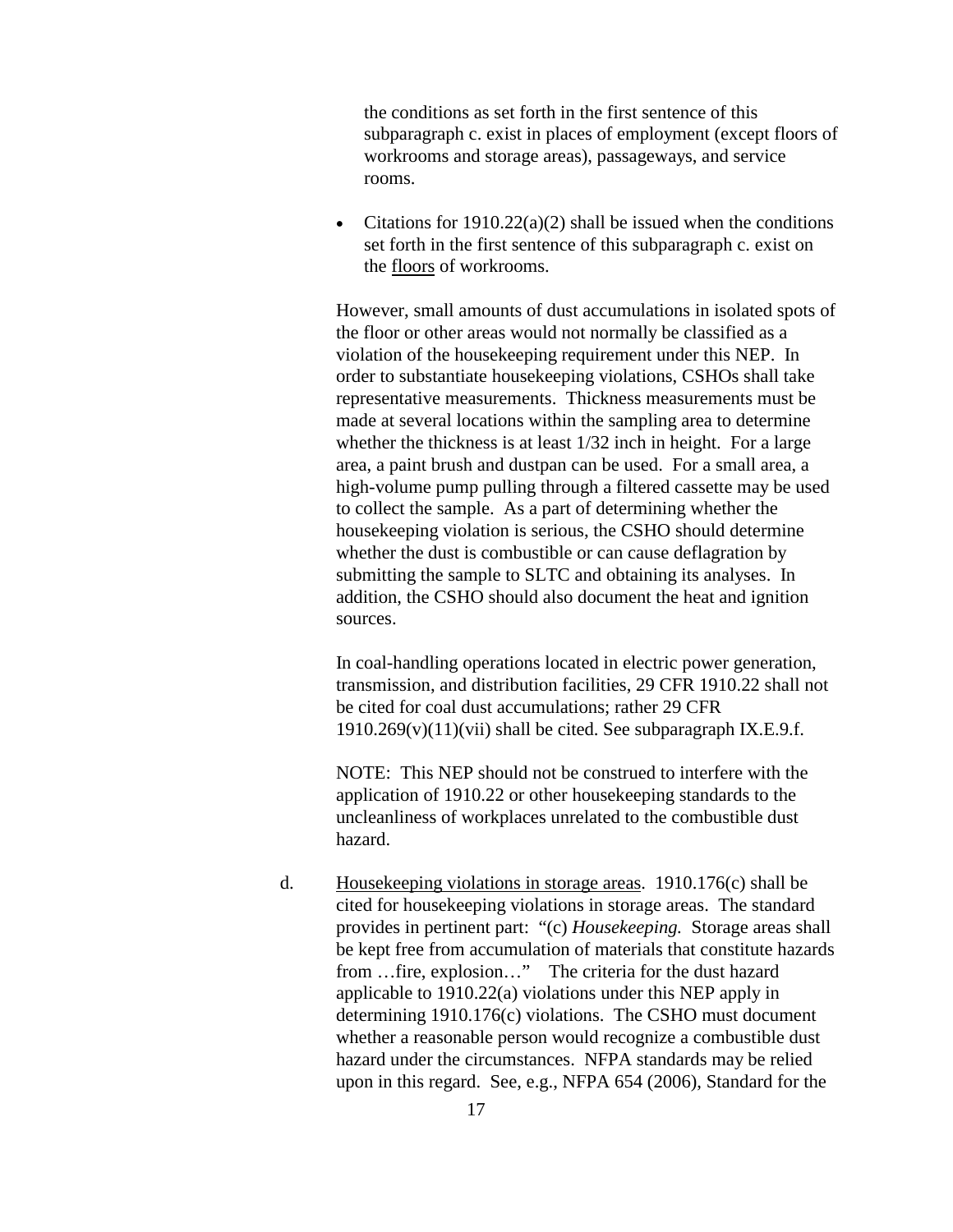Prevention of Fire and Dust Explosions from the Manufacturing, Processing, and Handling of Combustible Particulate Solids. The CSHO must also document feasible abatement methods. See, e.g., NFPA 654.

- e. Section  $5(a)(1)$  (general duty clause) violations. A citation under section  $5(a)(1)$  of the OSH Act (the general duty clause) may be issued for deflagration, explosion or other fire hazards that may be caused from combustible **dust within a dust collection system or other containers**, **such as mixers.** The NFPA standards, which represent the opinions of experts familiar with combustible dust hazards, are useful in providing evidence of industry recognition of the hazard. See, e.g., NFPA 654 (2006), Standard for the Prevention of Fire and Dust Explosions from the Manufacturing, Processing, and Handling of Combustible Particulate Solids. (See *Kelly Springfield Tire Co., Inc. v. Donovan, 729 F.21 317 (* $5<sup>th</sup> Cir$ *).* 1984) (recognition of combustible dust hazard based on testimony of expert employed by dust collection equipment manufacturer.) CSHOs should also search for articles dealing with the combustible dust hazard in publications dealing with the employer's industry. CSHOs shall also look at the employer's safety manuals or other instructions to determine whether there is employer recognition of the combustible dust hazard. However, if such articles or employer documents are unavailable, CSHOs may rely upon the NFPA standards for evidence of recognition of the hazard. For evidence of feasible means of abatement, CSHOs should consult relevant NFPA standards. The essence of a  $5(a)(1)$  citation is the hazard. A separate  $5(a)(1)$  citation shall not be issued for a failure to use a particular abatement method. The Regional Solicitor's Office should be consulted prior to issuing Section 5(a)(1) citations.
	- However, when inspecting bakery equipment in a bakery covered under 1910.263, general duty clause citations shall not be issued for fire and explosion hazards in connection with sugar and spice pulverizers, covered under  $1910.263(k)(2)$ .
	- Additionally, general duty clause citations shall not be issued with respect to explosion hazards from blower collection and exhaust systems in sawmill operations covered under 1910.265(c)(20)(i).

5(a)(1) citations may be issued for deflagration and explosion hazards if SLTC finds Kst values of the submitted dust sample to be greater than zero.  $5(a)(1)$  citations may also be issued for other fire hazards if SLTC determines that the dust is combustible. (See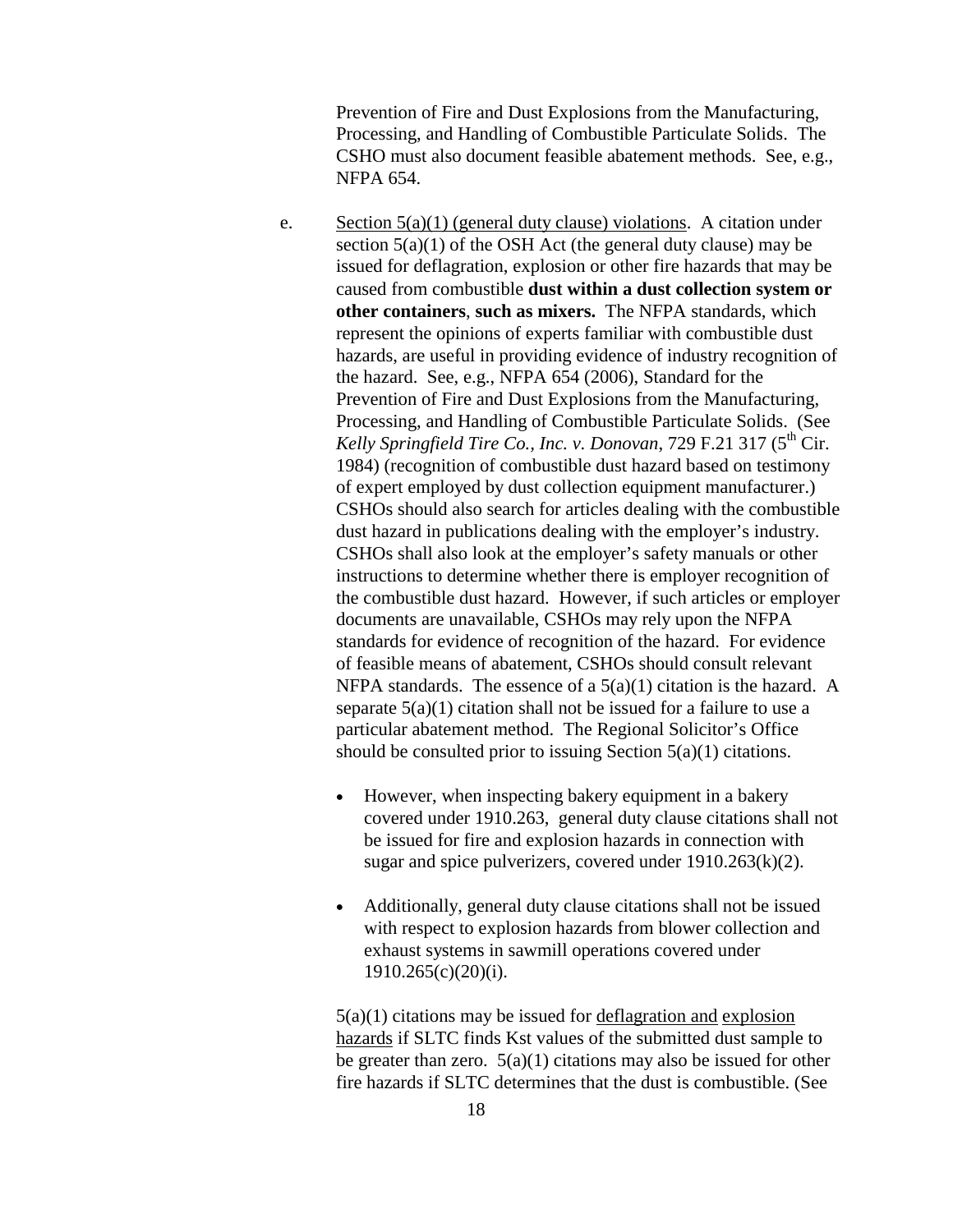Appendix E.5 for more details on combustible dust tests, including the Kst test and its associated values relative to degree of explosion). General duty clause citations can only be issued if all elements of a  $5(a)(1)$  violation can be documented. As a part of 5(a)(1) documentation, the CSHO should also document the heat and ignition sources.

The following are some conditions for which a general duty clause citation (See Appendix C for sample citations) may be issued:

- ° Problems related to dust collectors, e.g., dust collection equipment located inside the building (however, there are some exceptions) and dust collectors returning air back inside the building.
- ° Ductwork-related problems, e.g., the ductwork not being grounded and ductwork not constructed of metal.
- ° Improperly designed deflagration venting (venting to areas where employees are likely to be exposed to explosion/deflagration hazards).
- ° Processing and material handling equipment, such as, mixers, blenders, pulverizers, mills, dryers, ovens, filters, dust collectors, pneumatic conveyors, and screw conveyors, not protected by deflagration suppression systems .
- ° Equipment connected by pipes and ducts not protected by deflagration isolation systems, such as flame arresters, flame front diverters, spark detection, spark extinguishing equipment, and rotary valves.

(Note: If all the elements of a  $5(a)(1)$  violation cannot be documented for the hazards noted during an inspection, then a Hazard Alert letter shall be issued to the employer for such hazards.)

- f. Housekeeping violations at coal-handling operations covered under 1910.269. If violations of  $1910.269(v)(11)(xii)$  (sources of ignition not eliminated or controlled where coal-handling operations may produce a combustible atmosphere from fuel sources) are identified during an inspection of a coal-fired power plant, that provision shall be cited, not 1910.22 or section  $5(a)(1)$ .
- g. Personal Protective Equipment (PPE) Violations. Citations under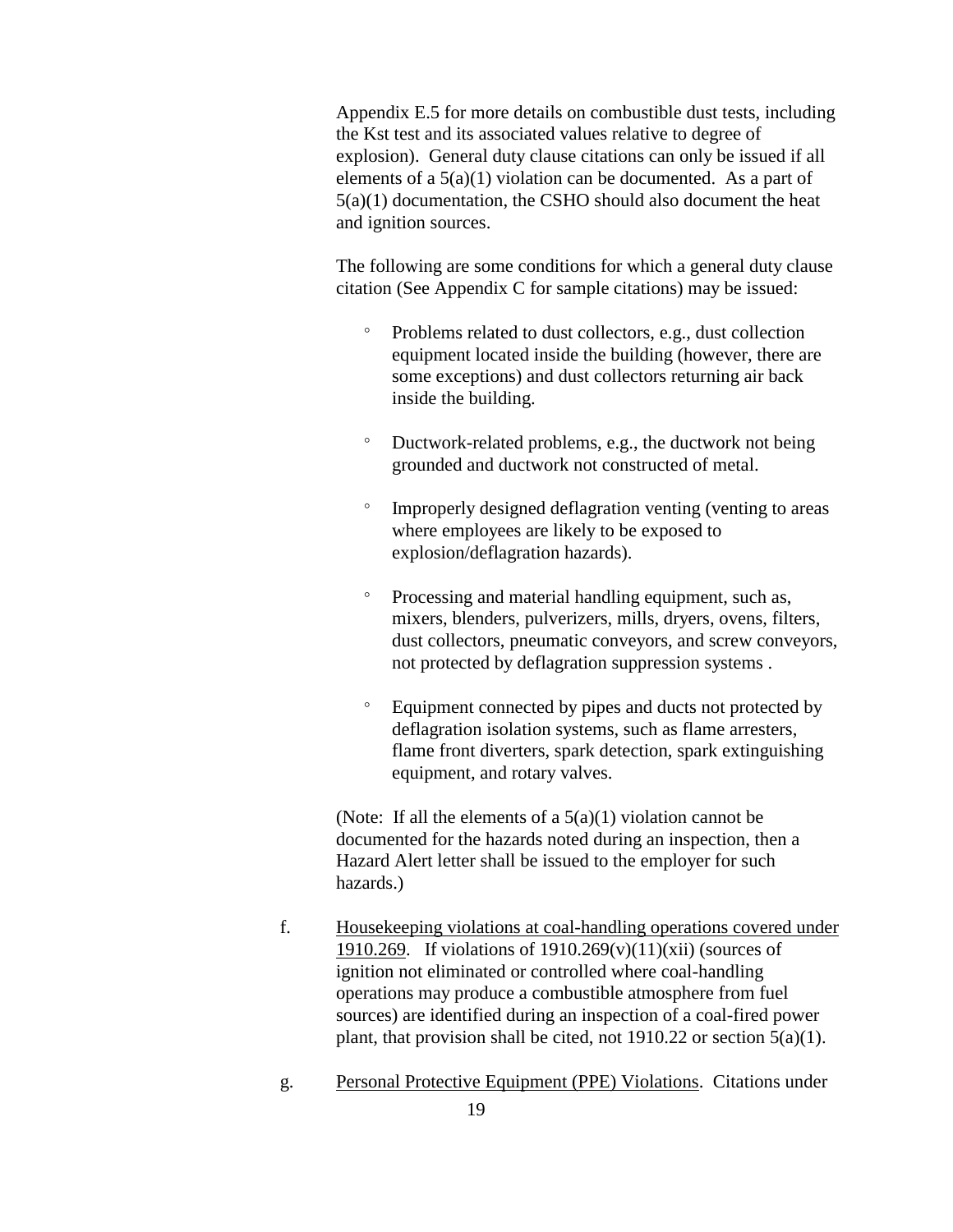1910.132(a) (the general requirement to provide and assure the use of protective equipment, including *protective clothing*) may be issued, if an employee exposure to potential burn injuries can be documented. For example, if employees are not wearing protective clothing, such as flame-resistant clothing, in areas of the plant (e.g., bagging areas) where employees may be exposed to potential flash fire hazards, then citations under 1910.132(a) may be issued. A citation may be issued whether or not an accident precipitated the inspection.

The CSHO shall document whether a reasonable person familiar with the circumstances would recognize hazards from combustible dust. NFPA standards may be used for this documentation. The CSHO shall also document whether there are feasible types of personal protective equipment to deal with these hazards. It has been recognized as industry practice to require flame-resistant clothing when employees may be exposed to flash fire hazards. National Fire Protection Association (NFPA) 2113, *Standard on Selection, Care, Use and Maintenance of Flame-Resistant Garments for Protection of Industrial Personnel Against Flash Fire* is a national consensus standard which applies to, among others, chemical, refining, and terminal facilities with flash fire hazards. Among other provisions, NFPA 2113 has requirements for when flame-resistant clothing must be used by industrial personnel exposed to flash fire hazards. See Chapter 4 of NFPA 1123 for a discussion on selection of flame-resistant clothing.

- h. Process Safety Management. If the dust in question appears on the list of Highly Hazardous Chemicals (Appendix A to 29 CFR 1910.119) and is present in quantities greater than or equal to the listed threshold quantity, the PSM standard will apply. Citations under 1910.119 shall be issued for PSM violations.
- i. Electrical Violations. If the laboratory analysis indicates that the submitted dust meets the criteria for Class II (See Class II Test methodology in Appendix E), and if the location where the dust was present falls under any of the Class II location definitions, then 29 CFR 1910.307 will apply. See the Class II definition in 29 CFR 1910.399. However, if violations involving Class I or III locations are found in the course of conducting an inspection under this NEP, citations shall be issued. See the Class I and III definitions in 29 CFR 1910.399.

 Equipment, wiring methods, and installations of equipment in hazardous (classified) locations shall be: 1) intrinsically safe, 2)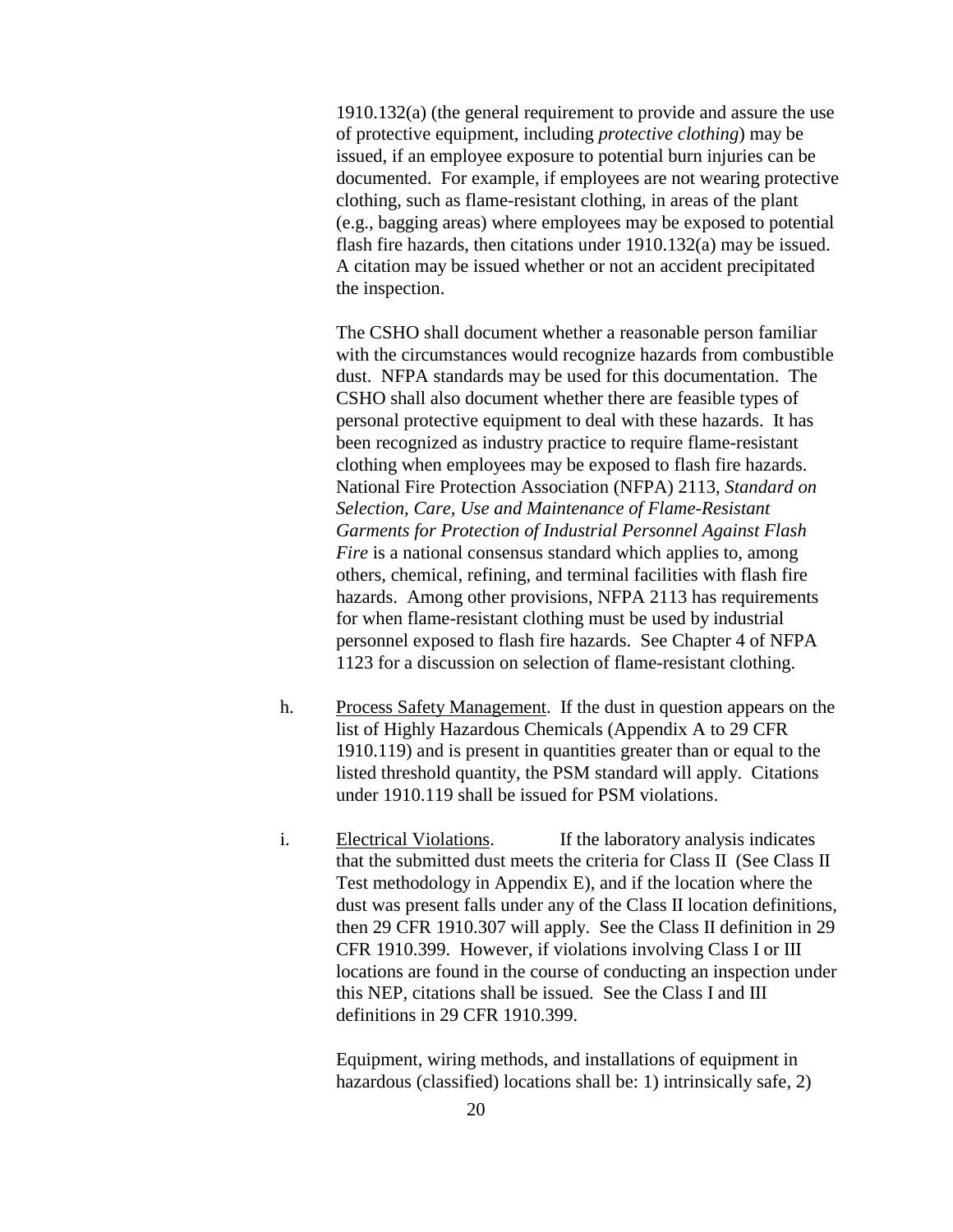approved for the hazardous (classified) location, or 3) safe for the hazardous (classified) location. The meaning of these terms is spelled out in 29 CFR 1910.307(b).

 If the employer chooses the third option of providing equipment that is "safe for the hazardous location," then the employer must demonstrate that the equipment is of a type and design that will provide protection from the hazards involved. Compliance with the guidelines contained in the National Electrical Code (NEC) constitutes one means, but not the only means, of demonstrating that the electrical equipment is safe for the hazardous location.

Citations issued for electrical violations must be adequately documented in the case file. Such documentation must include the location and type of potential electrical ignition sources, the type and condition of electrical equipment located in the area, and information indicating that the equipment is not approved or safe for the location. (See NEC and NFPA 499 for more details.)

- j. Powered Industrial Trucks. For powered industrial truck violations, citations shall be issued under  $1910.178(c)(2)(ii)$  and  $(vi)-(ix)$  and  $1910.178(m)(11)$ .
- k. Welding, cutting, and brazing. For violations involving welding, cutting, and brazing operations, 1910.252 (general welding and cutting) (see, in particular,  $(a)(2)(vi)(C)$ , prohibiting cutting and welding in explosive atmospheres, including mixtures of flammable dusts with air), 1910.253 (oxygen-fuel gas welding and cutting) (see, in particular,  $(c)(2)(ii)$  and  $(iv)$ , and  $(f)(5)(i)(B)$ ), and 1910.254 (arc welding) (see, in particular,  $(b)(2)(F)$ ) shall be used.
- l. Warning Sign Violations. If safety instruction signs are missing on equipment, or at the entrance to places where explosive atmospheres may occur, then citations under 29 CFR 1910.145(c)(3) shall be issued.
- m. Hazard communication violations. The hazard communication standard, 29 CFR 1910.1200, requires all employers to provide information to their employees about the hazardous chemicals to which they are exposed, by means of a hazard communication program, labels and other forms of warning, material safety data sheets, and information and training. See "hazardous chemicals" definition in 29 CFR 1910.1200(c), which addresses physical hazards. The definition of physical hazards includes flammable solids (see the definition in .1200 $(c)$ ), and employers who do not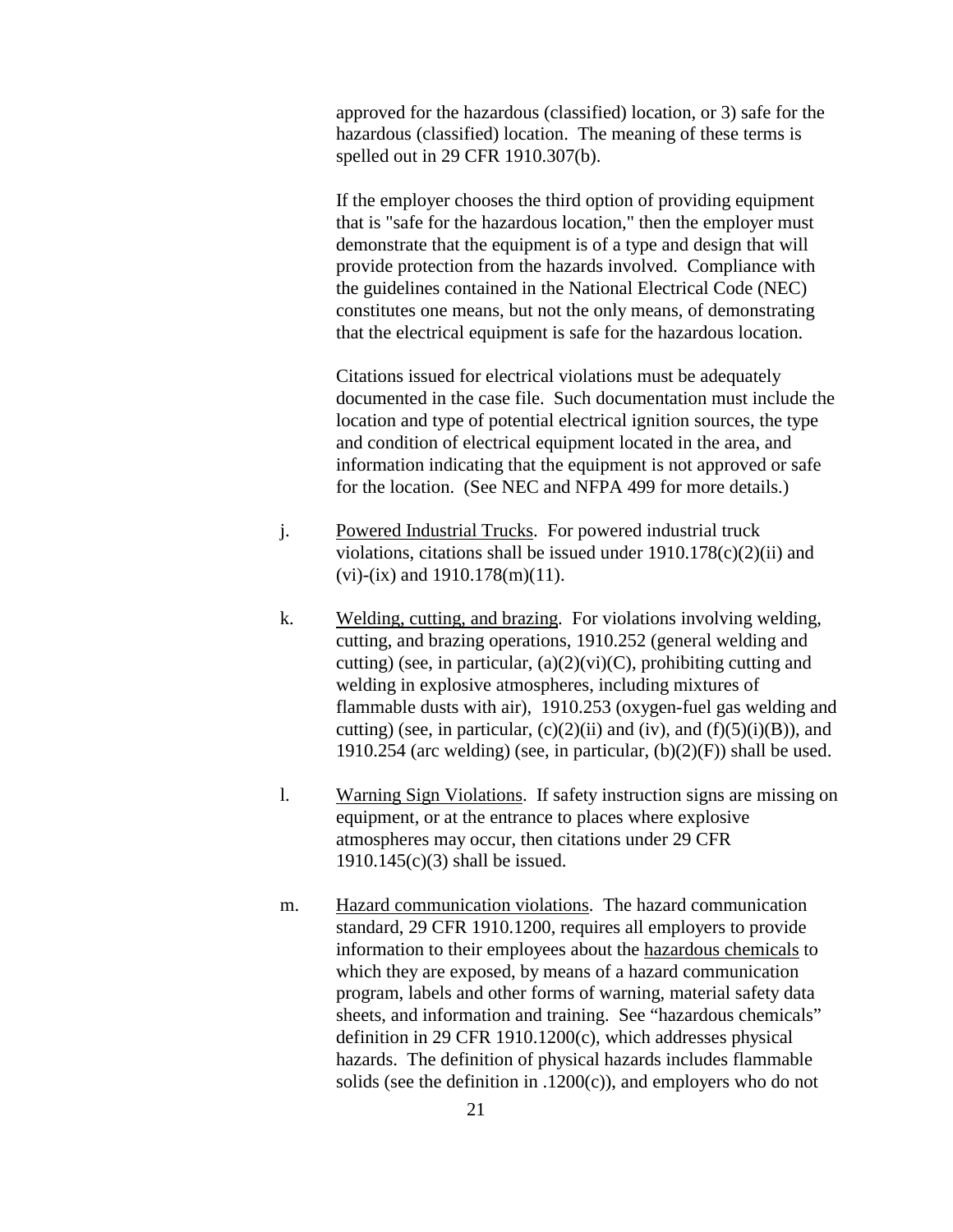follow the requirements of this standard shall be cited with respect to chemicals which in the course of normal conditions of use could become combustible dusts.

- n**.** Egress violations. Citations for violations of Subpart E –Means of Egress, Part 1910, particularly 29 CFR 1910.33-37, shall be issued where violations of these provisions are found.
- o**.** Fire protection violations. Citations for violations of 29 CFR 1910.156 (fire brigades) and 1910.157 (portable fire extinguishers) shall be issued where violations of these standards are found. 1910.156 only applies in the context of this NEP if the employer has a fire brigade or industrial fire department. The fire extinguisher provisions of 1910.157 do not apply where the employer requires the evacuation of employees in the event of fire, has an emergency action plan meeting the requirements of 1910.38, and has a fire prevention plan meeting the requirements of 1910.39.
- p. Bakery equipment violations. Citations for violations of 29 CFR  $1910.263(k)(2)$  shall be issued for fire and explosion hazards in sugar and spice pulverizers.
- q. Sawmill violations. Citations for violations of 29 CFR  $1910.265(c)(20)(i)$  shall be issued in connection with defects in the design, construction, and maintenance of blower collecting and exhaust systems.
- r. Agriculture. The only provisions discussed in this NEP which may be cited in connection with agricultural operations are the hazard communication standard (see 29 CFR 1928.21) and the general duty clause. Industries in SIC 0723, Crop Preparation Services for Market, Except Cotton Ginning, listed in Appendix D, are engaged in agricultural operations.

 Because 29 CFR 1910.22(a) and 29 CFR 1910.176(c) do not apply to agricultural operations, the general duty clause may apply to hazards associated with surface dust accumulations outside and within dust collection systems and other containers.

### F. Program Evaluation.

IMIS case files coded "DUSTEXPL" can be retrieved for program evaluation purposes by the Directorate of Evaluation and Analysis (DEA) based on agency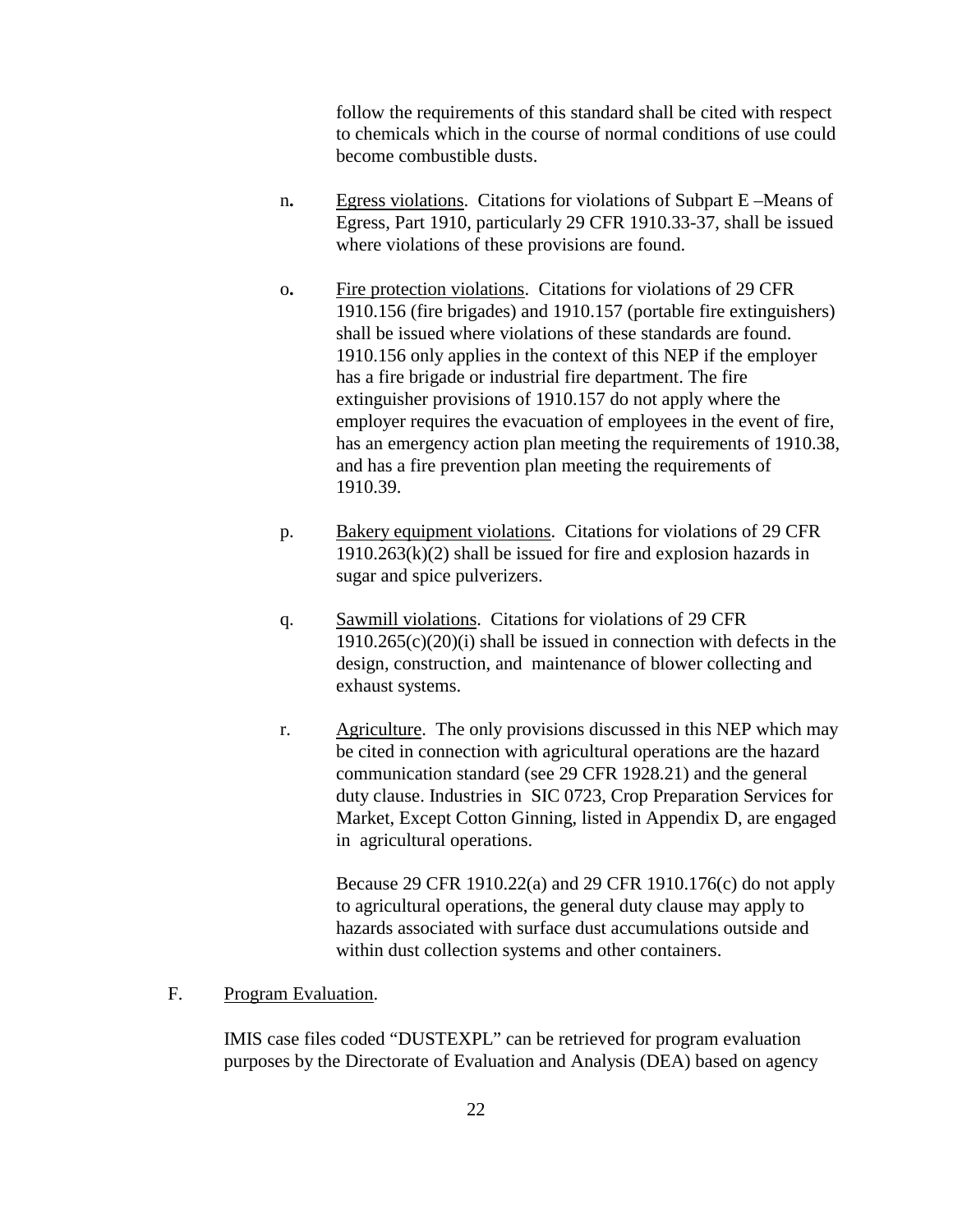evaluation priorities. Case files will be requested from the Areas Offices by DEA as needed.

### G. Outreach**.**

The Office of Communications and the OSHA Training Institute in conjunction with the Directorate of Enforcement Programs will develop combustible dust information and training materials. This information will be made available to the Regional Offices for distribution to the Area Offices, Consultation Program offices, and state plan offices. Area and Regional Offices are encouraged to develop outreach programs that will support their enforcement efforts. Suggested outreach products and activities include the following:

- 1. Letters and news releases announcing implementation of the Combustible Dust National Emphasis Program.
- 2. Seminars on combustible dust topics, tailored for specific audiences, such as employers, employee groups, local trade unions, apprentice programs, and equipment manufacturers. Local fire department staff may be invited to participate.
- 3. Partnerships and alliances, such as those involving employers within the same industry (e.g., foundries) to share successes and technical information concerning effective means of controlling or eliminating potential dust explosion hazards at their facilities.

### H. IMIS Coding Instructions.

- 1. All enforcement activities (inspections, complaints, accidents and referrals) and compliance assistance (OSHA 55) conducted under this NEP must be coded with the NEP code "DUSTEXPL" entered in the appropriate NEP field/item number on the respective forms.
- 2. All consultation activities (form 20, 30 and 66) conducted in response to this NEP must include "DUSTEXPL" in the National Emphasis Field on the forms as well.
- X. Appendices. The following appendices are provided as guidance for the inspection of facilities handling combustible dust.

Appendix A: NFPA Publications Relevant to Combustible Dust Hazard Controls.

Appendix B: Sample Questions.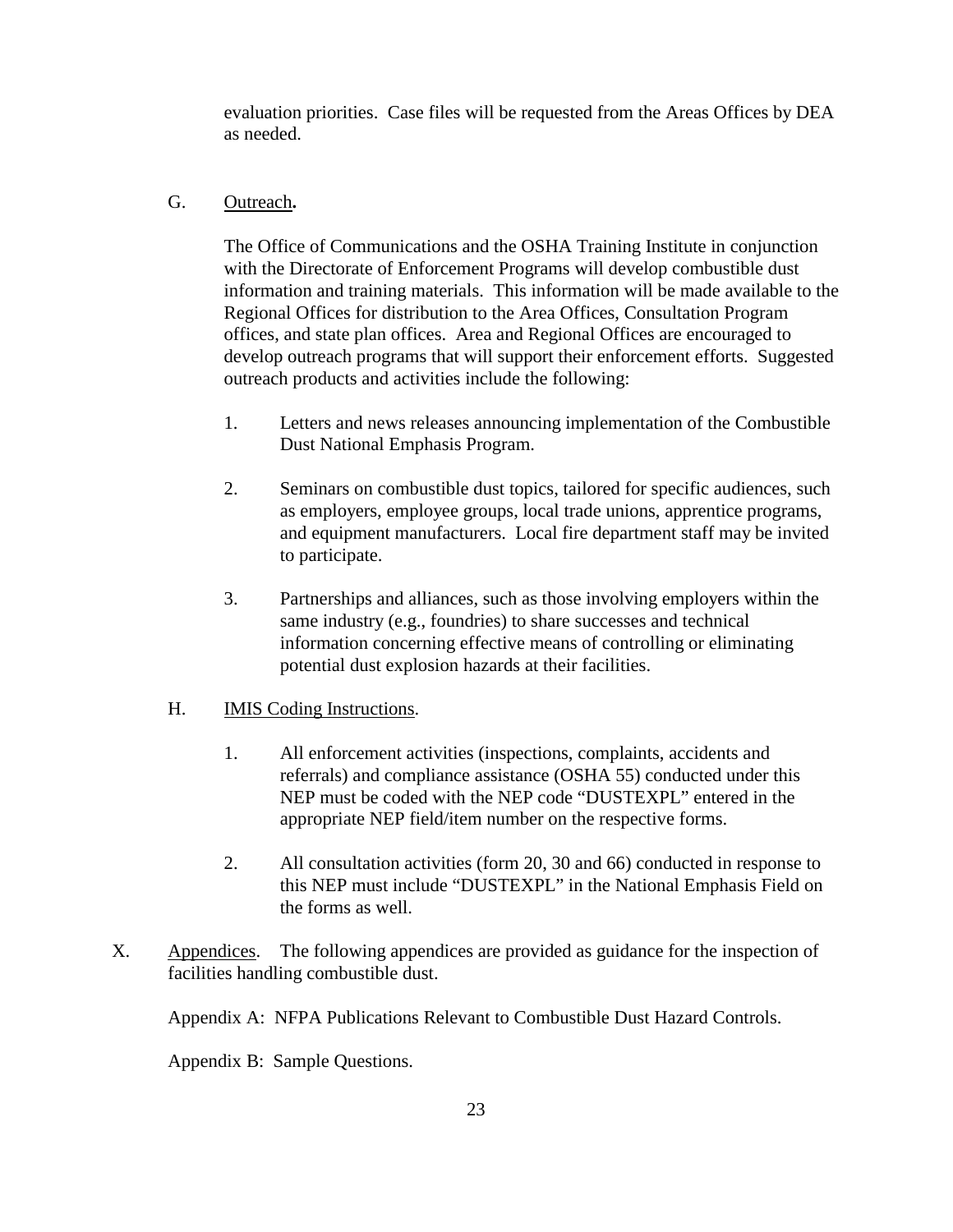Appendix C: Sample Citations.

- Appendix D: Industries that May have Combustible Dusts.
- Appendix E: Combustible Dust Tests Conducted at SLTC.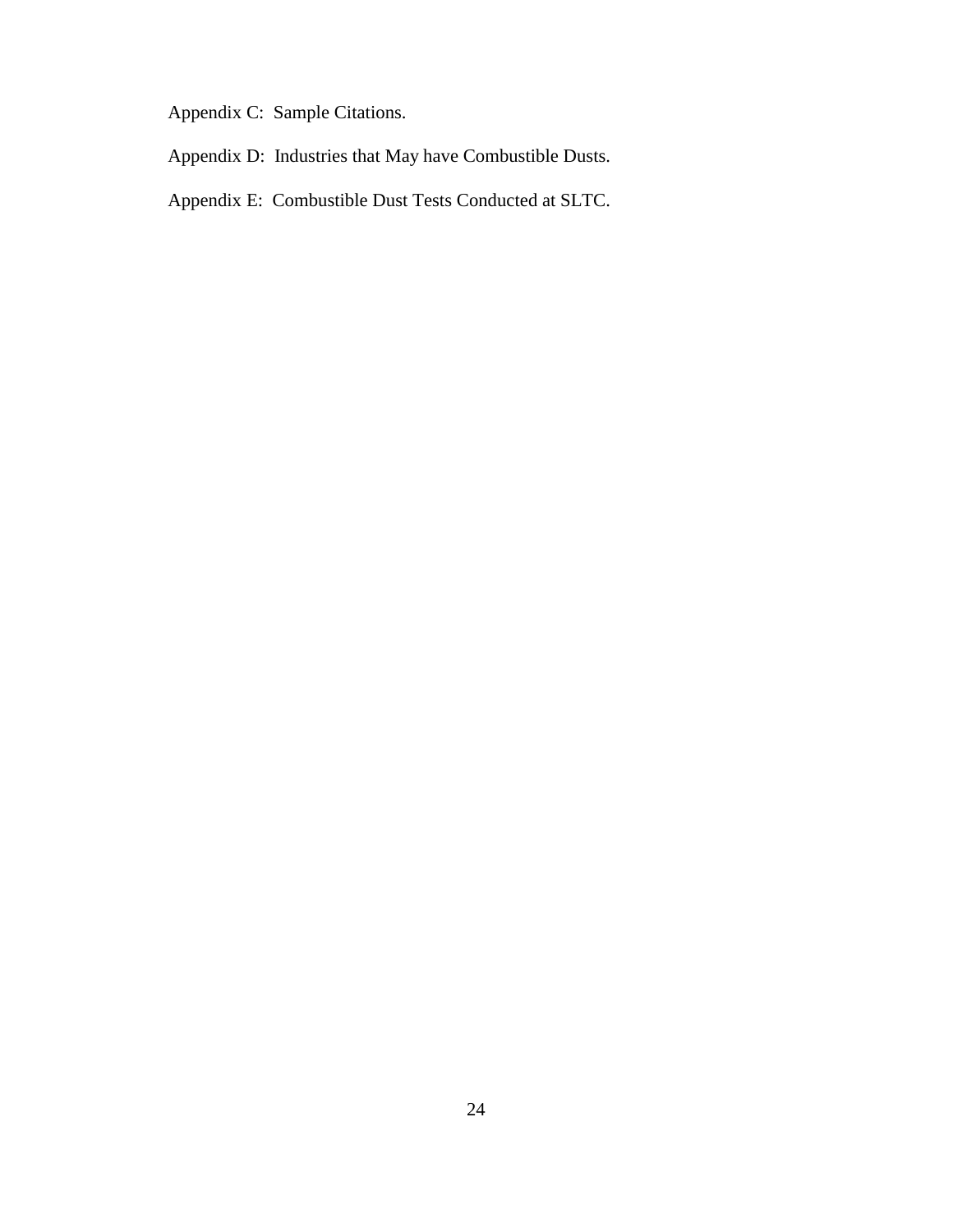**Appendix A NFPA Publications Relevant to Combustible Dust Hazard Controls** 

| <b>NFPA</b> | Title                                                                    | Current |
|-------------|--------------------------------------------------------------------------|---------|
| Number      |                                                                          | Edition |
| 61          | Standard for the Prevention of Fires and Dust Explosions in Agricultural | 2002    |
|             | and Food Processing Facilities                                           |         |
| 68          | Guide for Venting of Deflagrations                                       | 2002    |
| 69          | <b>Standard on Explosion Prevention Systems</b>                          | 2002    |
| 70          | <b>National Electrical Code</b>                                          | 2005    |
| 77          | Recommended Practice on Static Electricity                               | 2000    |
| 85          | Boiler and Combustion Systems Hazards Code                               | 2007    |
| 86          | <b>Standard for Ovens and Furnaces</b>                                   | 2007    |
| 91          | Standard for Exhaust Systems for Air Conveying of Vapors, Gases,         | 2004    |
|             | Mists, and Noncombustible Particulate Solids                             |         |
| 484         | <b>Standard for Combustible Metals</b>                                   | 2006    |
| 499         | Recommended Practice for the Classification of Combustible Dusts and     | 2004    |
|             | of Hazardous (Classified) Locations for Electrical Installations in      |         |
|             | <b>Chemical Process Areas</b>                                            |         |
| 654         | Standard for the Prevention of Fire and Dust Explosions from the         | 2006    |
|             | Manufacturing, Processing, and Handling of Combustible Particulate       |         |
|             | Solids                                                                   |         |
| 655         | Standard for Prevention of Sulfur Fires and Explosions                   | 2007    |
| 664         | Standard for the Prevention of Fires and Explosions in Wood Processing   | 2007    |
|             | and Woodworking Facilities                                               |         |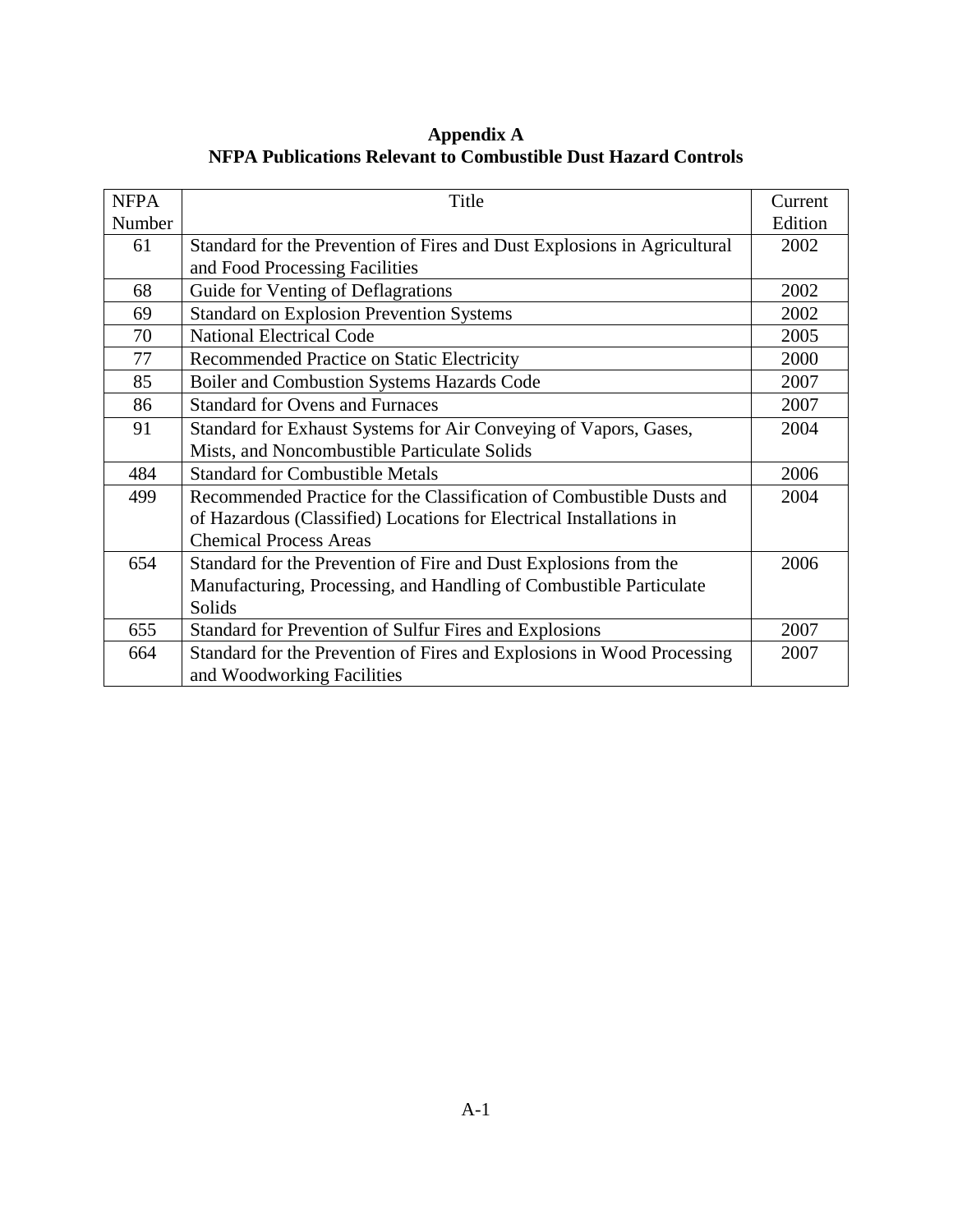# **Appendix B**

# **Sample questions CSHOs may use during the course of an inspection. (CSHOs may refer to appropriate NFPA standards in developing additional questions.)**

What types of combustible dust does the facility have?

(Note: Please see Table 4.5.2 of NFPA 499 and Table 1 in NMAB 353-3 for additional information on the various types of dust along with their properties)

Does the facility have a housekeeping program with regular cleaning frequencies established for floors and horizontal surfaces, such as ducts, pipes, hoods, ledges, and beams, to minimize dust accumulations within operating areas of the facility? Under the housekeeping program, is the dust on floors, structural members, and other surfaces removed concurrently with operations? Is there dust accumulation of 1/32 inch thick, or greater? For housekeeping violations, what are the dimensions of the room and the dimensions of the area covered with the dust?

Are the dust-containing systems (ducts and dust collectors) designed in a manner that fugitive dusts are not allowed to accumulate in the work area?

Are dust collectors greater than 8 cubic feet in volume located inside of buildings?

If dust explosion hazards exist in rooms, buildings, or other enclosures, do such areas have explosion relief venting distributed over the exterior walls of buildings and enclosures? Is such venting directed to a safe location away from employees?

Does the facility have isolation devices to prevent deflagration propagation between pieces of equipment connected by ductwork?

Does the facility have an ignition control program, such as grounding and bonding and other methods, for dissipating any electrostatic charge that could be generated while transporting the dust through the ductwork?

Does the facility have separator devices to remove foreign materials capable of igniting combustible dusts?

Are electrically- powered cleaning devices, such as sweepers or vacuum cleaners used in dusty areas, approved for the hazard classification, as required under 1910.307(b)?

Is smoking permitted only in safe designated areas?

Are areas where smoking is prohibited posted with "No Smoking" signs?

Is the exhaust from the dust collectors recycled?

Does the dust collector system have spark detection and explosion/deflagration suppression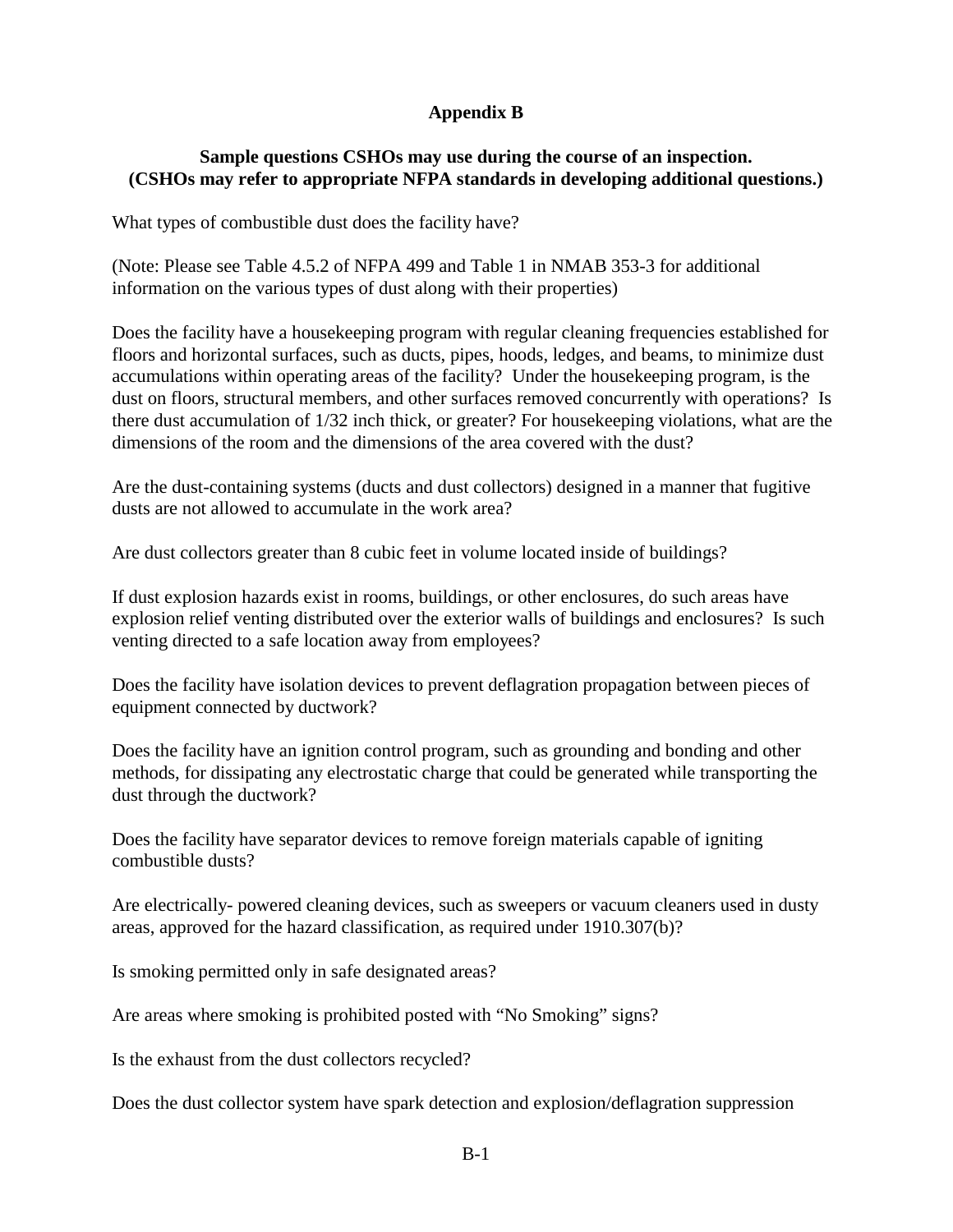systems? (There are other alternative measures.)

Are all components of the dust collection system constructed of noncombustible materials?

Are ducts designed to maintain sufficient velocity to ensure the transport of both coarse and fine particles?

Are duct systems, dust collectors, and dust-producing machinery bonded and grounded to minimize accumulation of static electrical charge?

Is metal ductwork used?

In areas where a hazardous quantity of dust accumulates or is present in suspension in the air, does all electrical wiring and equipment comply with 1910.307(b) requirements?

Does the facility allow hot work only in safe, designated areas?

Are bulk storage containers constructed of noncombustible materials?

Does the company use methods to dissipate static electricity, such as by bonding and grounding?

Are employees who are involved in operating, maintaining, and supervising facilities that handle combustible dust trained in the hazards of the combustible dust?

Are MSDSs for the chemicals which could become combustible dust under normal operations available to employees?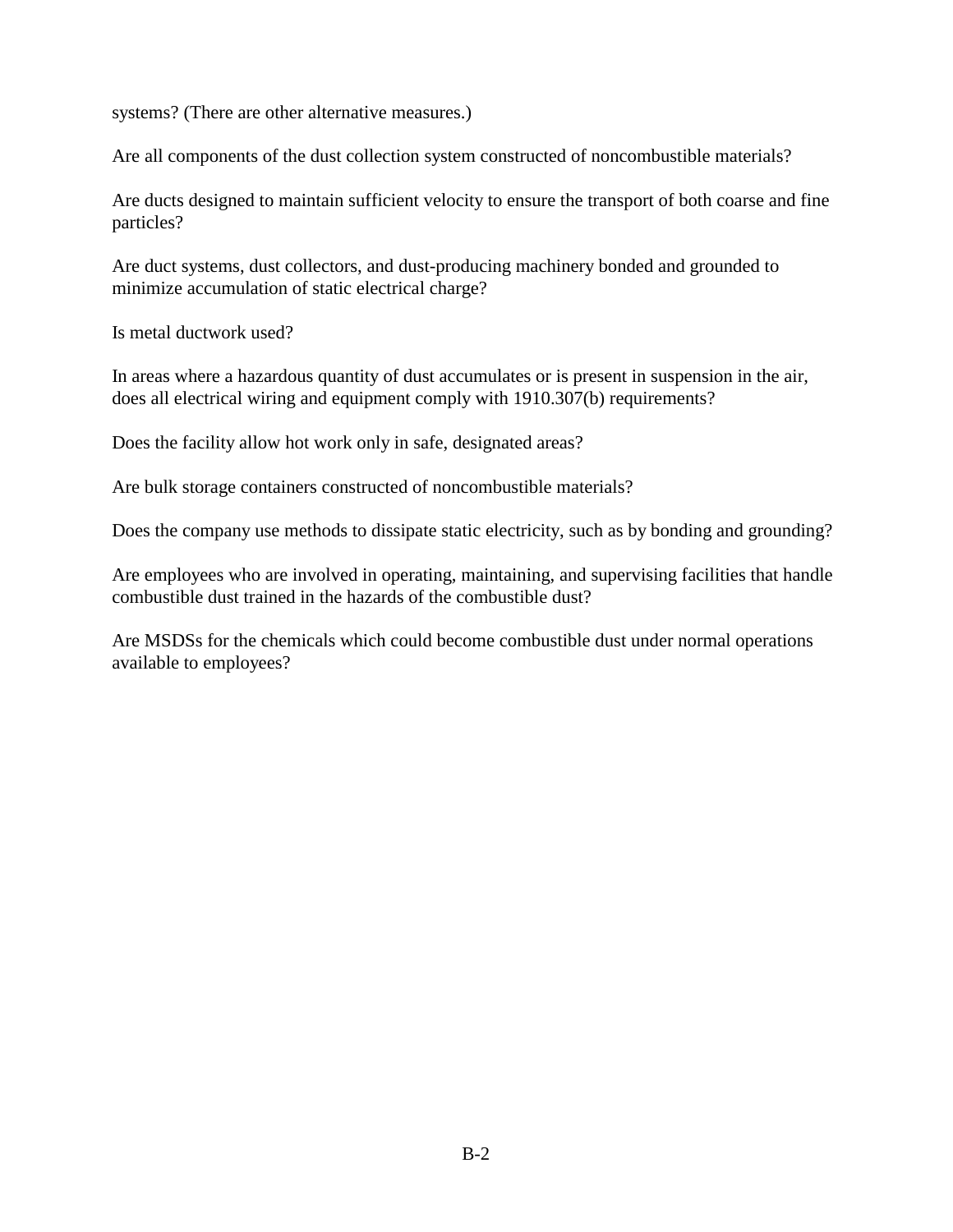# **Appendix C Sample Citations**

### **The General Duty Clause Violations**

Section 5(a)(1) of the Occupational Safety and Health Act of 1970: The employer did not furnish employment and a place of employment which were free from recognized hazards that were causing or likely to cause death or serious physical harm, including severe burns, to employees in that employees were exposed to dust explosion, deflagration, or other fire hazards from dust collectors being located inside a building .

- (a) SMK Building There was a dust collector located at the number 1 conveyor system which was located inside the SMK building.
- (b) Day Bin Building There was a large dust collector system located in the Day Bin Building that collected dust from the day bins.

AMONG OTHER METHODS, A FEASIBLE ABATEMENT METHOD TO CORRECT THIS HAZARD IS TO RELOCATE THE DUST COLLECTION SYSTEMS OUTSIDE THE BUILDINGS.

### **Housekeeping Violations**

- 1) 29 CFR 1910.22(a)(l): Place(s) of employment were not kept clean
	- (a) Grinding and Polishing Area The area where aluminum polishing and grinding were performed had explosive aluminum dust located on the pipes in the ceiling, the roof structure, and masonry walls on or about December 17, 200X.
- 2) 29 CFR 1910.22(a)(2): The floor of a workroom was not maintained in a clean condition.
	- (a) Grinding and Polishing Area Explosive dust was on floor of the area where aluminum polishing and grinding were performed on or about May 7, 200X.

### **Electrical Violations**

- 1) 29 CFR 1910.307(b): Electrical equipment in hazardous (classified) locations was not intrinsically safe, approved for the hazardous (classified) location, or safe for the hazardous (classified) location:
	- (a) Robot Polishing and Grinding Area Open motor fans, electrical outlet boxes, breaker panels, disconnect switches, normal lighting snap switches, overhead lighting, robot control panels, stand belt grinders, and portable radios in a Class II, Division 1 location, were not intrinsically safe, approved for a Class II, Division I, location, or safe for a Class II, Division I, location, on or about December 24, 200X.
	- (b) Half Round Area Electrical equipment including, but not limited to, overhead lights, circuit breaker panels, disconnect switches and outlets, in Class II, Division I locations, was not intrinsically safe, approved for a Class II, Division I, or safe for a Class II, Division I, location, on or about January 11, 200X.
- 2) 29 CFR 1910.307(b): Electrical equipment in a hazardous (classified) location was not intrinsically safe, approved for the hazardous (classified) location, or safe for the hazardous (classified) location:
	- (a) Mixing Department A vacuum used in a Class II, Division 1 location was not intrinsically safe,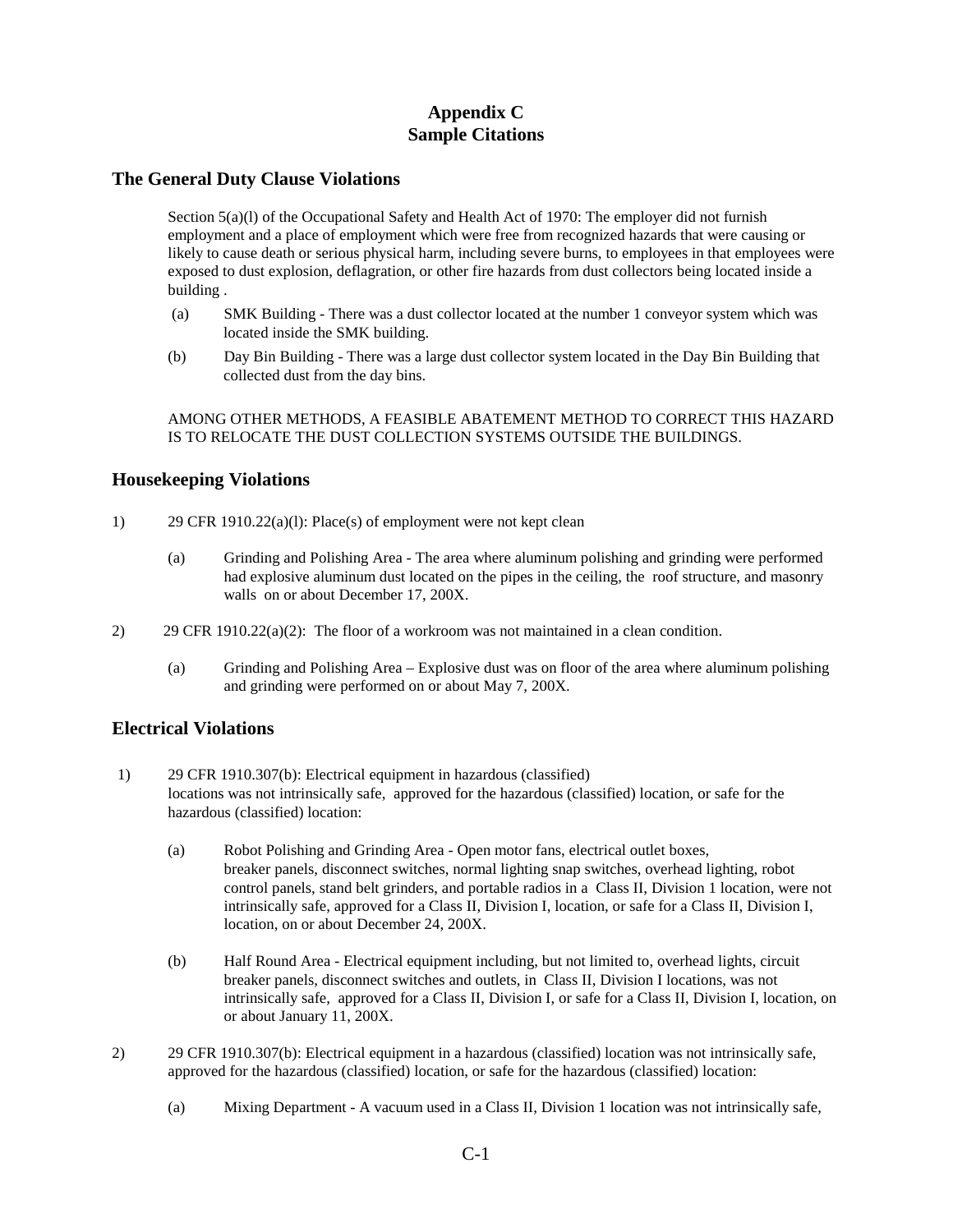approved for a Class II, Division I, location, or safe for a Class II, Division 1, location.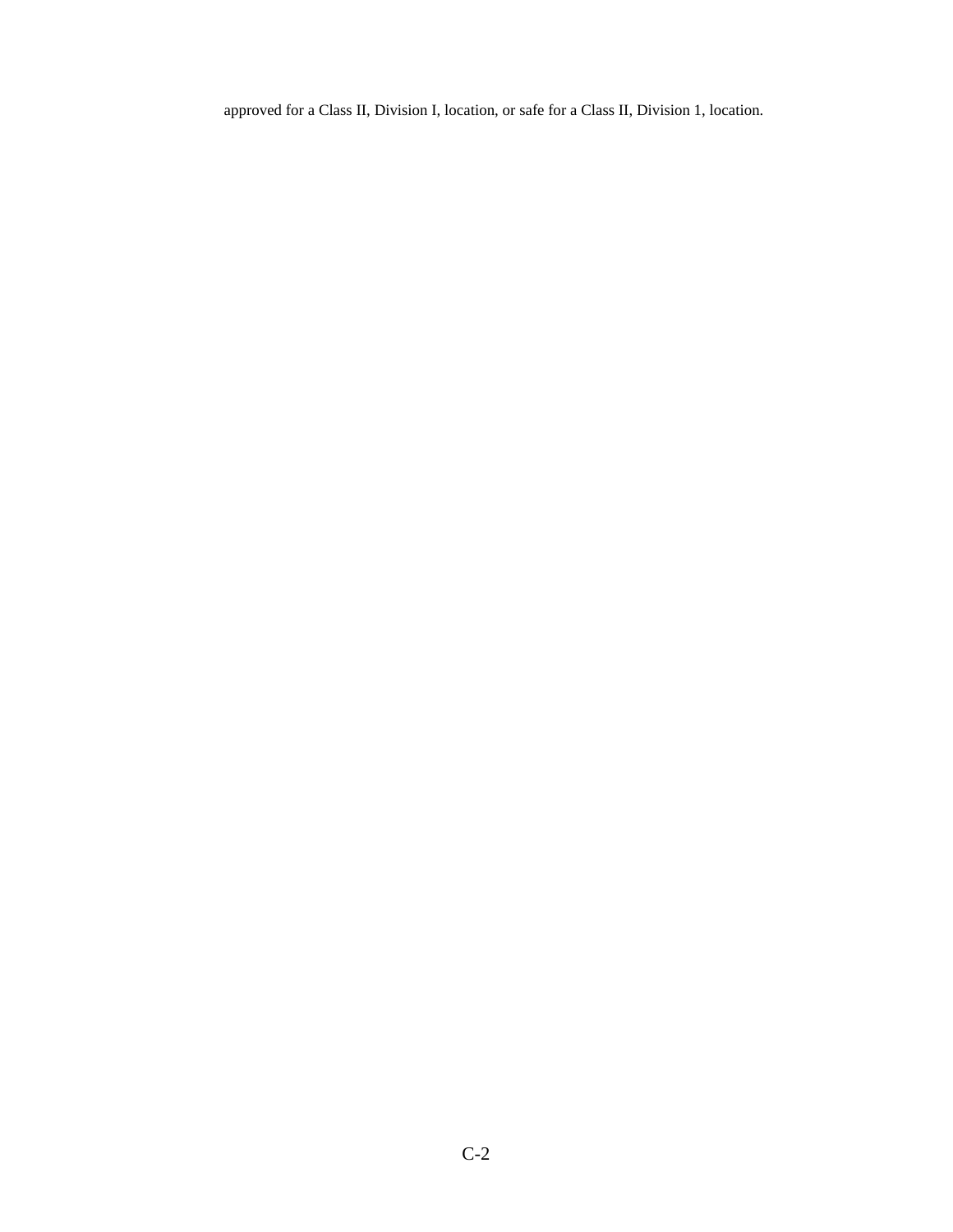# **Appendix C (Contd.)**

### **Personal Protective Equipment Violations**

29 CFR 1910.132(a): Protective equipment was not used when necessary when a hazard of processes or environment capable of causing injury or impairment of the body through physical contact was encountered:

(a) Aluminum Grinding and Polishing Area - Employees did not wear easily removable flameretardant and non-static-generating clothing in an area where combustible aluminum dust was present on or about November 16, 200X.

AMONG OTHER METHODS, ONE FEASIBLE ABATEMENT METHOD TO CORRECT THIS HAZARD IS TO REQUIRE EMPLOYEES TO WEAR FLAME- RESISTANT, NON-STATIC-GENERATING CLOTHING, INCLUDING SAFETY SHOES THAT ARE STATIC-DISSIPATING, IN THIS AREA.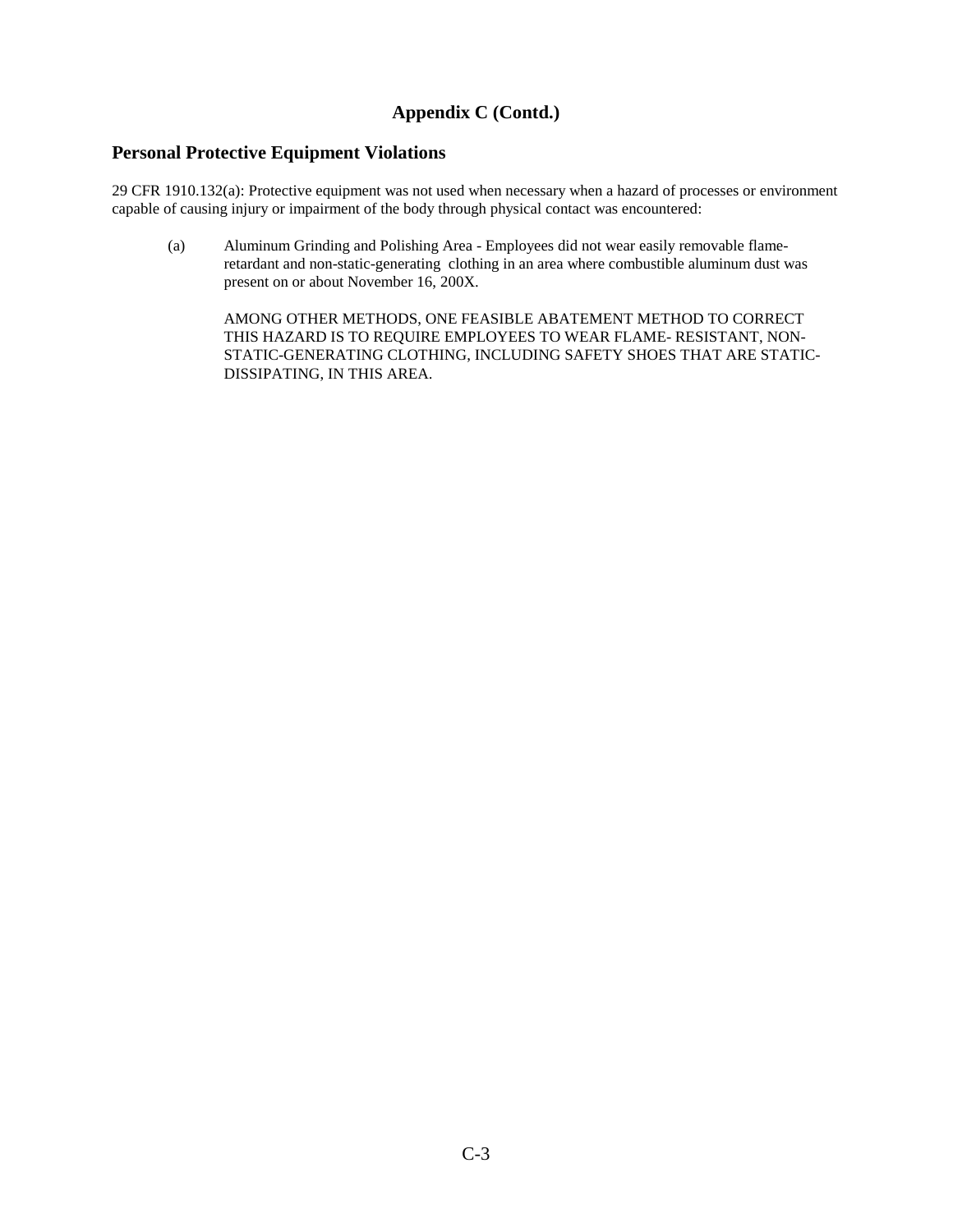# **Appendix D**

# **Industries that May have Combustible Dusts**

| <b>SICS</b> | <b>Industry</b>                                                                            | <b>NAICS</b>              |
|-------------|--------------------------------------------------------------------------------------------|---------------------------|
| 0723        | Crop Preparation Services for Market,<br><b>Except Cotton Ginning</b>                      | 115114, 115111            |
| 2052        | Fresh cookies, crackers, pretzels, and<br>similar "dry" bakery products.                   | 311821                    |
| 2062        | Refining purchased raw cane sugar<br>and sugar syrup.                                      | 311312                    |
| 2087        | Flavoring extracts, syrups, powders,<br>and related products, not elsewhere<br>classified. | 311930                    |
| 2099        | Prepared foods and miscellaneous<br>food specialties, not elsewhere<br>classified.         | 311212                    |
| 2221        | Broadwoven Fabric Mills, Manmade<br>Fiber and Silk                                         | 313210                    |
| 2262        | Finishers of Broadwoven Fabrics of<br>Manmade Fiber and Silk                               | 313311                    |
| 2299        | Textile Goods, Not Elsewhere<br>Classified                                                 | 313111                    |
| 2421        | Sawmills and Planing Mills, General                                                        | 321113                    |
| 2431        | Millwork                                                                                   | 321911                    |
| 2434        | Wood Kitchen Cabinets                                                                      | 33711                     |
| 2439        | <b>Structural Wood Members, Not</b><br><b>Elsewhere Classified</b>                         | 321213,321214             |
| 2452        | Prefabricated Wood Buildings and<br>Components                                             | 321992                    |
| 2493        | <b>Reconstituted Wood Products</b>                                                         | 321219                    |
| 2499        | Wood Products, Not Elsewhere<br>Classified                                                 | 321920, 321219            |
| 2511        | Wood Household Furniture, Except<br>Upholstered                                            | 337122                    |
| 2591        | Drapery Hardware and Window<br><b>Blinds and Shades</b>                                    | 337920                    |
| 2819        | Industrial Inorganic Chemicals, Not<br><b>Elsewhere Classified</b>                         | 325188, 325998,<br>331311 |
| 2821        | Plastic Materials, Synthetic Resins,<br>and Nonvulcanizable Elastomers                     | 325211                    |
| 2823        | <b>Cellulosic Manmade Fibers</b>                                                           | 325221                    |
| 2834        | <b>Pharmaceutical Preparations</b>                                                         | 325412                    |
| 2841        | Soap and Other Detergents, Except<br><b>Specialty Cleaners</b>                             | 325611                    |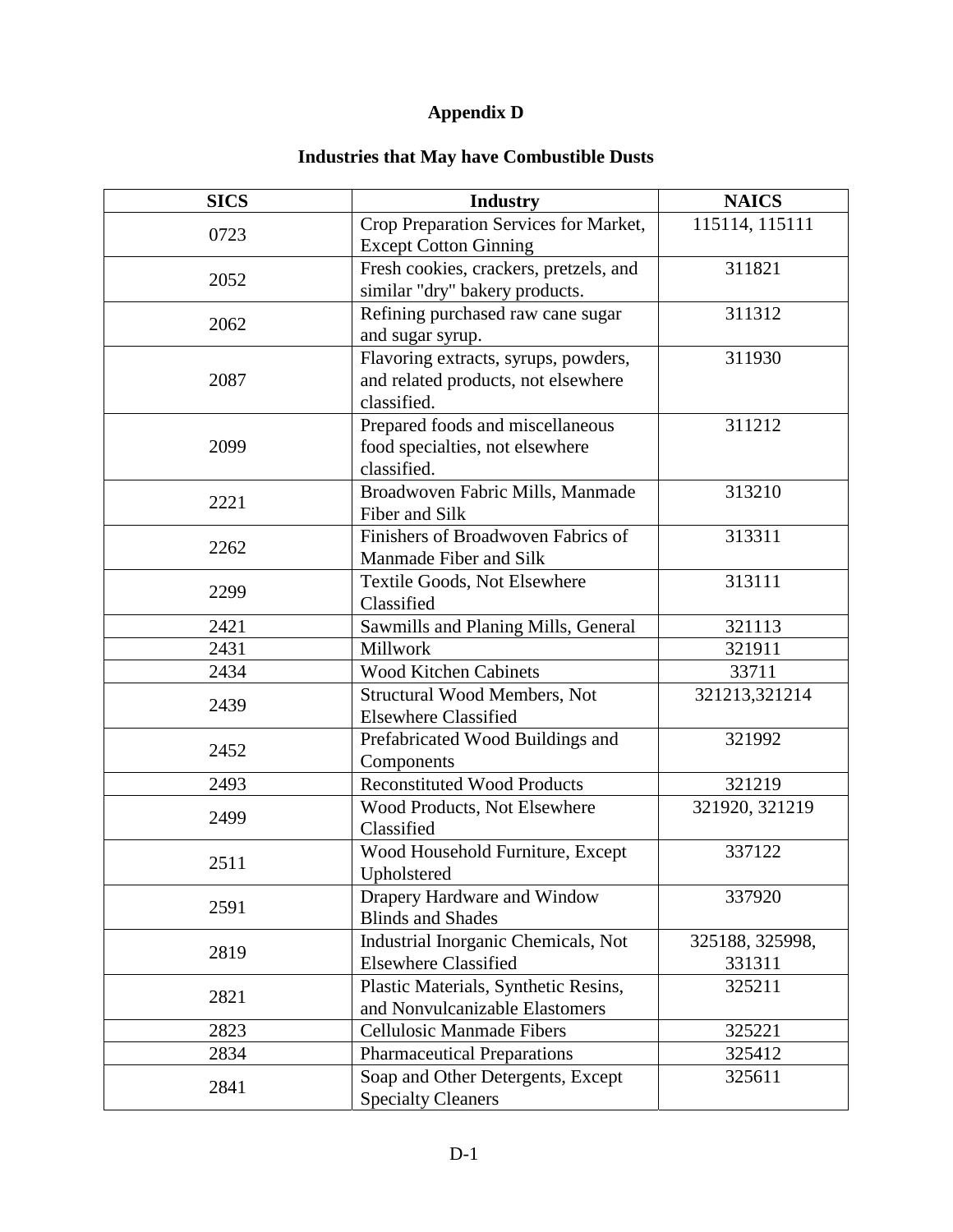| <b>SICS</b> | <b>Industry</b>                            | <b>NAICS</b>   |
|-------------|--------------------------------------------|----------------|
|             |                                            |                |
| 2851        | Paints, Varnishes, Lacquers, Enamels,      | 32551          |
|             | and Allied Products                        |                |
| 2861        | <b>Gum and Wood Chemicals</b>              | 325191         |
| 2899        | Chemicals and Chemical Preparations,       | 325510, 325998 |
|             | Not Elsewhere Classified                   |                |
| 3011        | <b>Tires And Inner Tubes</b>               | 326211         |
| 3061        | Molded, Extruded, and Lathe-Cut            | 326291         |
|             | <b>Mechanical Rubber Goods</b>             |                |
| 3069        | Fabricated Rubber Products, Not            | 326299         |
|             | <b>Elsewhere Classified</b>                |                |
| 3081        | <b>Unsupported Plastics Film and Sheet</b> | 326113         |
| 3082        | <b>Unsupported Plastics Profile Shapes</b> | 326121         |
| 3086        | <b>Plastics Foam Products</b>              | 326140, 326150 |
| 3087        | <b>Custom Compounding of Purchased</b>     | 325991         |
|             | <b>Plastics Resins</b>                     |                |
| 3089        | Plastics Products, Not Elsewhere           | 326199         |
|             | Classified                                 |                |
| 3291        | <b>Abrasive Products</b>                   | 327910         |
| 3313        | Alumina and Aluminum Production            | 331312         |
|             | and Processing                             |                |
| 3334        | Primary Production of Aluminum             | 331312         |
| 3341        | Secondary Smelting and Refining of         | 331314         |
|             | Nonferrous Metals                          |                |
| 3354        | <b>Aluminum Extruded Products</b>          | 331316         |
| 3363        | <b>Aluminum Die-Castings</b>               | 331521         |
| 3365        | <b>Aluminum Foundries</b>                  | 331524         |
| 3369        | Nonferrous Foundries, Except               | 331528         |
|             | Aluminum and Copper                        |                |
| 3398        | <b>Metal Heat Treating</b>                 | 332811         |
| 3441        | <b>Metal Cans</b>                          | 332431         |
| 3469        | Metal Stampings, Not Elsewhere             | 332116         |
|             | Classified                                 |                |
| 3471        | Electroplating, Plating, Polishing,        | 332813         |
|             | Anodizing, and Coloring                    |                |
| 3479        | Coating, Engraving, and Allied             | 332812         |
|             | Services, Not Elsewhere Classified         |                |
| 3496        | Miscellaneous Fabricated Wire              | 332618         |
|             | Products                                   |                |
| 3499        | Fabricated Metal Products, Not             | 332999         |
|             | <b>Elsewhere Classified</b>                |                |
| 3548        | Lighting Equipment, Not Elsewhere          | 335129         |
|             | Classified                                 |                |
| 3644        | Noncurrent-Carrying Wiring Devices         | 335932         |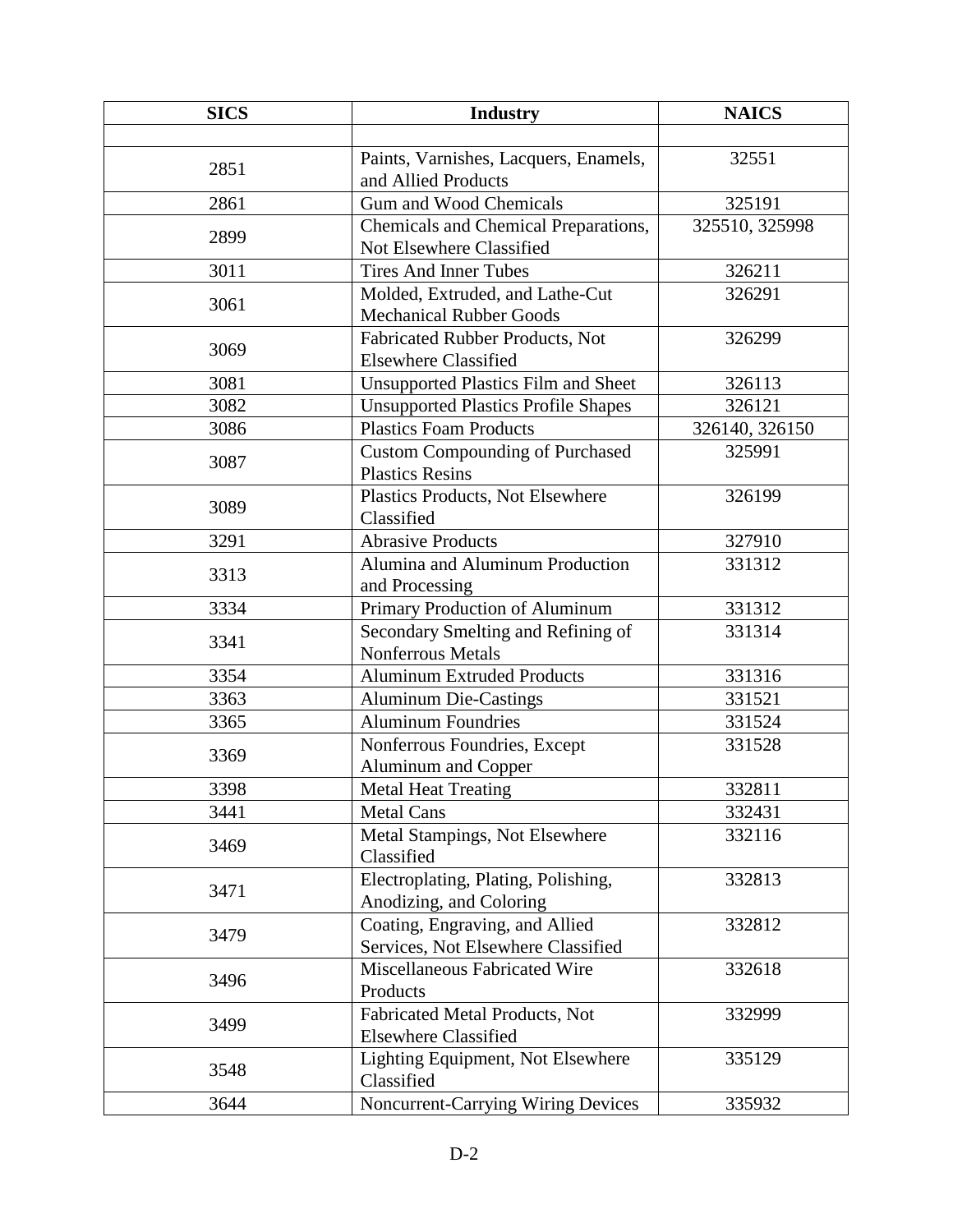| <b>SICS</b> | <b>Industry</b>                         | <b>NAICS</b>    |
|-------------|-----------------------------------------|-----------------|
| 3714        | Motor Vehicle Parts and Accessories     | 336322          |
| 3761        | Guided Missiles and Space Vehicles      | 336414          |
|             | <b>Transportation Equipment, Not</b>    | 333924          |
| 3799        | <b>Elsewhere Classified</b>             |                 |
| 3995        | <b>Burial Caskets</b>                   | 339995          |
| 3999        | Manufacturing Industries, Not           | 321999, 325998, |
|             | <b>Elsewhere Classified</b>             | 326199          |
| 4221        | Farm product warehousing and            | 493130          |
|             | storage                                 |                 |
|             | <b>Electric Services Establishments</b> | 221112          |
| 4911        | engaged in the generation,              |                 |
|             | transmission, and/or distribution of    |                 |
|             | electric energy for sale.               |                 |
| 4952        | Sanitary treatment facilities.          | 221320          |
| 4953        | <b>Refuse Systems</b>                   | 562920          |
| 5093        | Scrap and waste materials               | 423930          |
|             | Plastics materials and basic forms and  | 424610          |
| 5162        | shapes                                  |                 |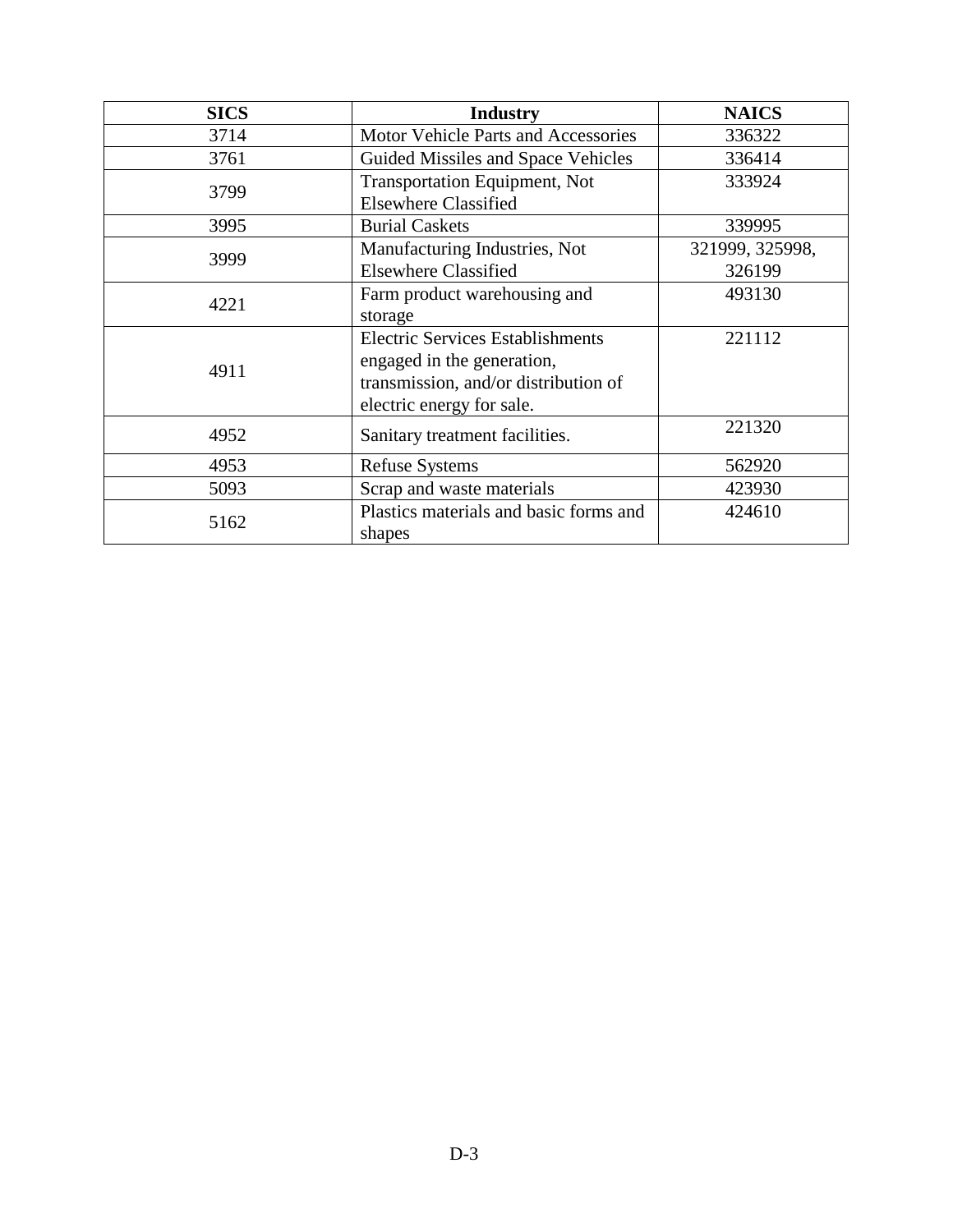## **Appendix E**

### **Combustible Dust Tests Conducted at SLTC**

- **1. Percent through 40 Mesh**. An aliquot of the "as received" material is sieved through a  $40$  mesh ( $425 \mu m$ ) US Standard Testing Sieve. The percent which goes through the sieve is determined using the following steps:
	- a. Weigh a dust aliquot; sieve through 40 mesh.
	- b. Weigh the material passed through the 40 mesh sieve.
	- c. Calculate the percentage that passes through a 40 mesh via:

% through 40 mesh  $=$   $\frac{Gramsthrought}{Total''$  as received"aliquot weight

- **2. Percent Moisture Content**. Moisture content is another factor which may have an effect on dust explosibility and is an initial determination made on an aliquot of all dust samples that are received at the OSHA Salt Lake Technical Center laboratory. Moisture in dust particles raises the ignition temperature. Dusts having more than 5% moisture are dried prior to performing explosibility tests. Drying sample materials to (or less than) the 5% moisture content level is a standardized test protocol. The moisture content of the sieved material is determined by measuring the weight loss after drying. This test method must be modified when the materials being tested would be degraded at 75ºC. Percent moisture content is determined as follows.
	- a. Weigh crucibles and aliquots of material which passed through a 40 mesh sieve.
	- b. Dry for twenty-four hours in a drying oven set at 75ºC. Then reweigh the material.
	- c. Calculate the moisture content as:

$$
\% MoistureContent = \frac{(Wet SampleWeight - DrySampleWeight)(100)}{Wet SampleWeight}
$$

Note: "Moisture in dust particles raises the ignition temperature of the dust because of the heat absorbed during heating and vaporization of the moisture. The moisture in the air surrounding a dust particle has no significant effect on the course of a deflagration once ignition has occurred. There is however, a direct relationship between moisture content and minimum energy required for ignition, minimum explosive concentration, maximum pressure, and maximum rate of pressure rise. For example, the ignition temperature of cornstarch may increase as much as  $122^{\circ}$ F, with an increase of moisture content from 1.6 percent to 12.5 percent. As a practical matter, however, moisture content cannot be considered an effective explosion preventive, since most ignition sources provide more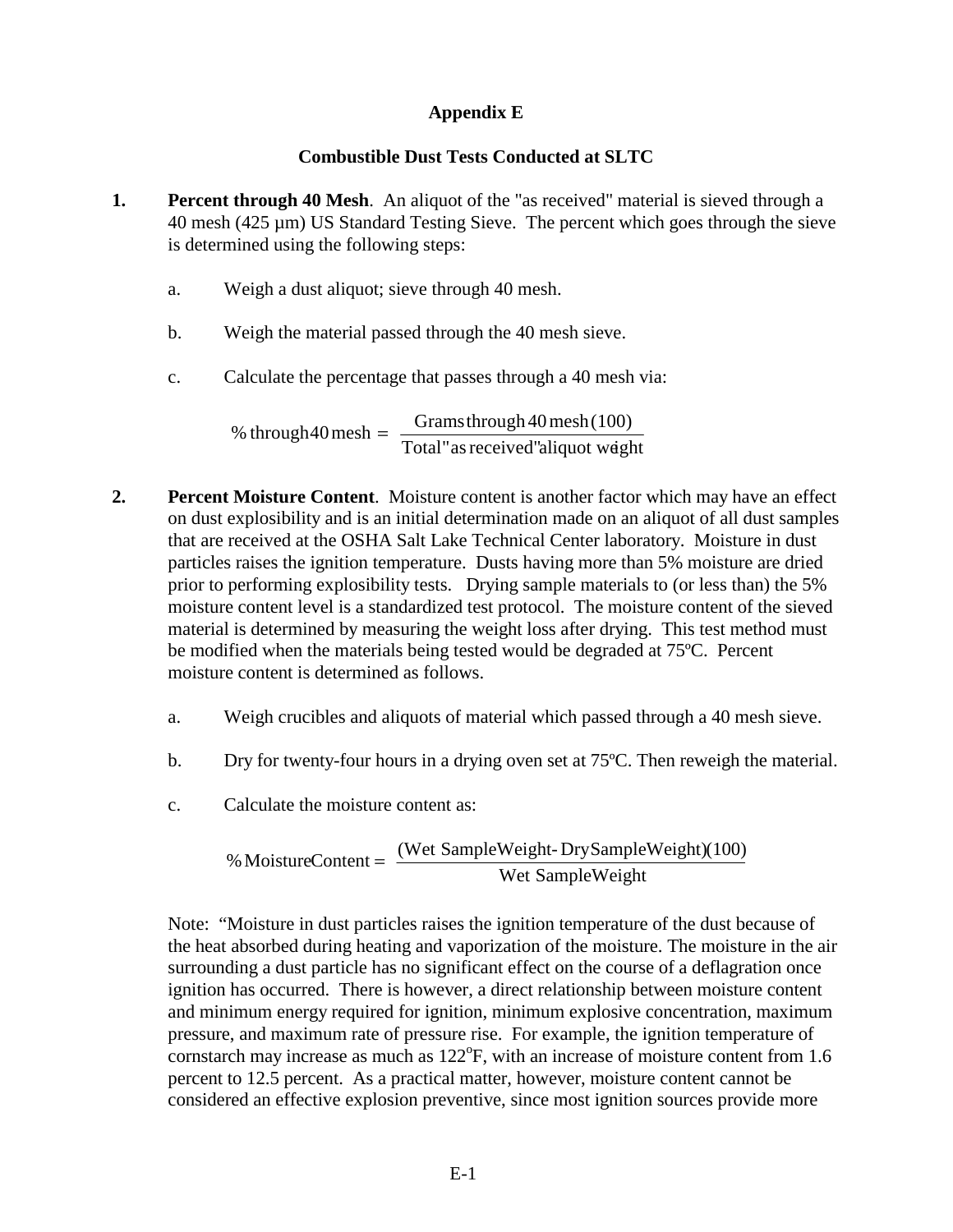than enough heat to vaporize the moisture and to ignite the dust. In order for moisture to prevent ignition of dust by common sources, the dust would have to be so damp that a cloud could not be formed." (Source: Fire Protection Handbook, 19<sup>th</sup> Edition).

- **3. Percent Combustible Material.** Percent combustible material is determined as follows:
	- a. Weigh crucibles and aliquots of material which passed through a 40 mesh sieve.
	- b. Place ash samples, uncovered, for one hour at 600ºC in a muffle furnace. Then reweigh the residue.
	- c. Calculate the combustible material as:

% Combustible Material= $\frac{\text{(Wet SampleWeight-Ash Weight}}{\text{Wet SampleWeight}}$ 

**4.** Percent Combustible Dust. Percent combustible dust is the product of the percent of material which went through a 40 mesh sieve and the percent combustible material. This is calculated as follows:

% combustible dust= (% through 40 mesh)(% combustible material)

(Be aware of the distinction between combustible material and combustible dust.)

# **5. Maximum Normalized Rate of Pressure rise (dP/dt) – Kst test**

Kst is the Deflagration Index for dusts, and the  $K_{st}$  test results provide an indication of the severity of a dust explosion. The larger the value for  $K_{st}$ , the more severe is the explosion (See Table below). Kst is essentially the maximum rate of pressure rise generated when dust is tested in a confined enclosure. Kst provides the best "single number" estimate of the anticipated behavior of a dust deflagration.

| Dust explosion<br>class | $Kst$ (bar.m/s)       | <b>Characteristic</b> |
|-------------------------|-----------------------|-----------------------|
| St <sub>0</sub>         |                       | No explosion          |
| St <sub>1</sub>         | $>0$ and $\leq$ = 200 | Weak explosion        |
| St 2                    | $>200$ and $\leq 300$ | Strong explosion      |
| St <sub>3</sub>         | >300                  | Very strong explosion |

Approximately 300 grams of "as received" sample material are needed for the  $K_{st}$  test. In this test, dust is suspended in the 20-liter explosibility testing chamber (shown in Figure 1) and is ignited using a chemical igniter. The 20-liter explosibility testing chamber determines maximum pressure and rate of pressure rise if the sample explodes. These parameters are used to determine the maximum normalized rate of pressure rise (Kst). Kst is calculated with the following formula: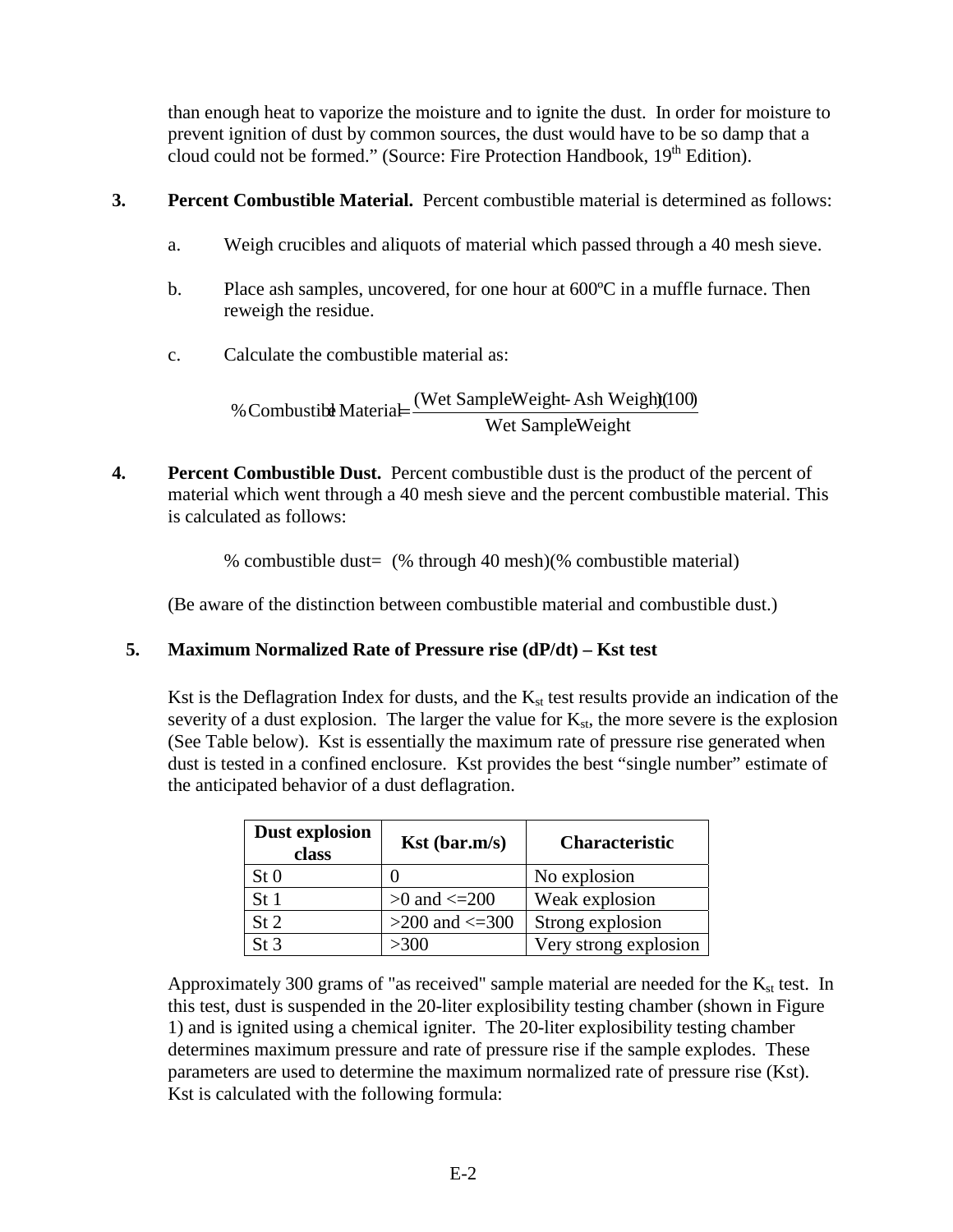$Kst = (dP/dt)max \ V^{1/3}$ 

where:

 $(dP/dt)$  <sub>max</sub> = the maximum rate of pressure rise

 $V =$  the volume of the testing chamber:

The test involves the following steps:

- a) The sample dust is suspended in a 20-liter explosion chamber. (Use 2500 J Sobbe igniters if using the Bureau of Mines test chamber.)
- b) The dust is tested "as received" (except drying, if the moisture content is greater than 5%).
- c) Test at three to five dust concentrations, from 500 g/m3 to about 2500 g/m3, plotting the found maximum normalized dp/dt values versus dust concentration, and reporting the highest value from the plateau of the plot.
- **6. Minimum Explosible Concentration.** Minimum explosible concentration (MEC) of the sample is determined by suspending the sample in a 20-liter explosibility testing chamber and ignited with a 2500-joule chemical igniter. MEC is the lower concentration limit of explosibility for the dust. This limit is determined using test material that has been sieved through a 40-mesh sieve (425 µm particle size), dried, suspended in a 20-liter explosibility testing chamber. Approximately 200 grams of material with a particle size of 425 µm or less are needed for the MEC tests. Some analytical details include:
	- a. Use test material that has been sieved through 40-mesh screen.
	- b. Use material which has been either dried in an oven at 75ºC overnight (if the moisture content is greater than 5%) or kept in a desiccator.
	- c. Use 2500 J igniters.
	- d. Plot both the dp/dt and pressure ratio verses concentration. The minimum explosible concentration is where the Kst is greater than or equal to 1.5 and the pressure ratio is greater than or equal to 2.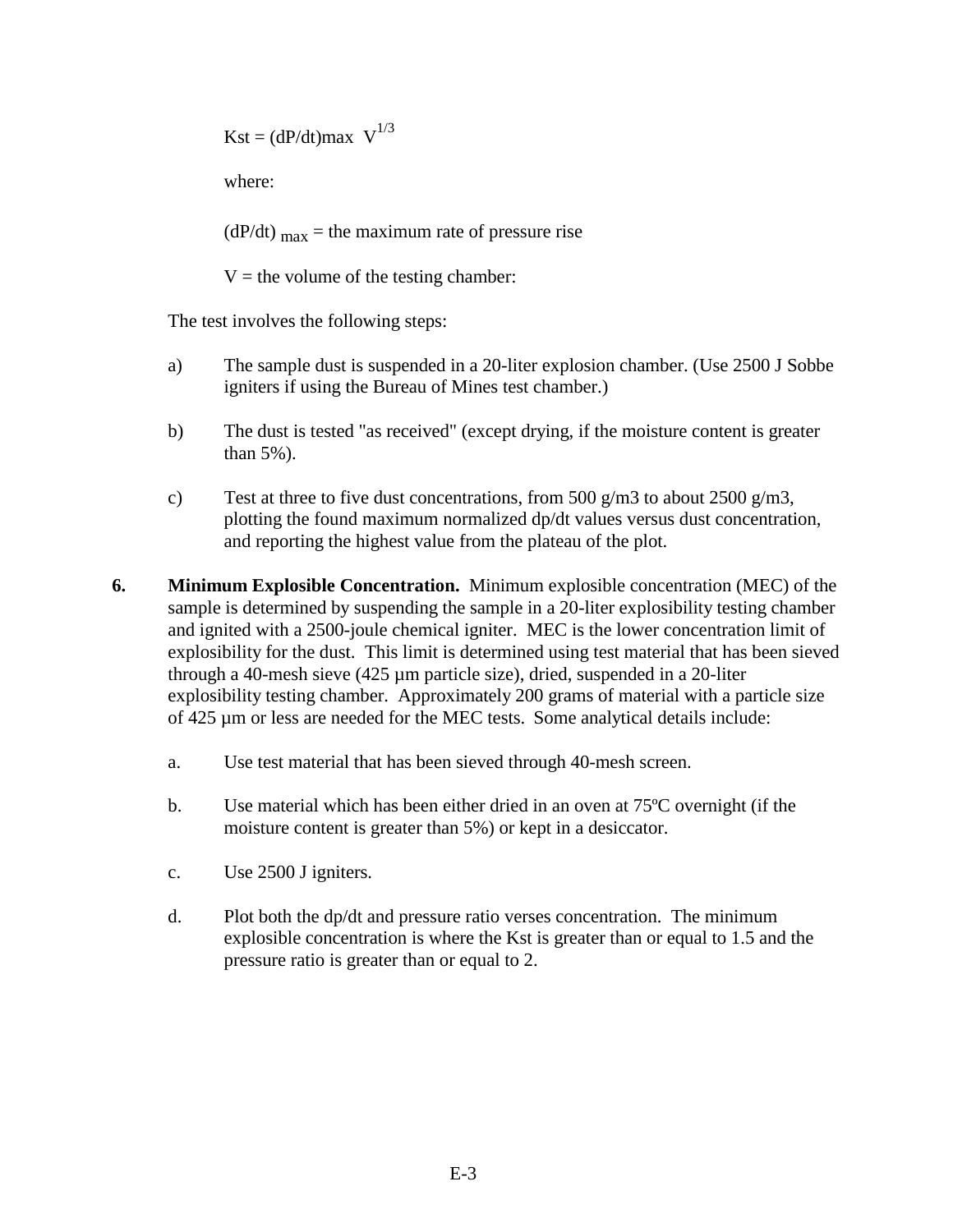

**Figure 1: 20-Liter Explosibility Test Chamber** 

### **7. Class II Test**

National Materials Advisory Board (NMAB) 353-3-80, *Classification of Combustible Dusts in Accordance with the National Electrical Code*, defines dusts having Ignition Sensitivity (IS) greater than or equal to 0.2 or Explosion Severity (ES) greater than or equal to 0.5 to be appreciable explosion hazards requiring electrical equipment suitable for Class II locations. This document is listed as a reference document in Appendix A to Subpart S of 29 CFR 1910. Dusts whose explosibility parameters fall below these limits are generally considered to be weak explosion hazards and need only general purpose electrical equipment.

Approximately 1 liter bulk volume with particle size less than 75 μm (200 mesh) are necessary to determine the Class II dust classification*.* SLTC will only characterize a sample sufficiently to prove (or disprove) that the sample meets the definition for Class II dusts, based on results of the E.S or the I.S.

E.S. tests are made by suspending dust in a Hartmann stainless steel explosion chamber and igniting it with an electrical spark. If the sample explodes, the maximum pressure and rate of pressure rise developed by the explosion are recorded. ES is the product of the maximum explosion pressure and the maximum rate of pressure rise, normalized to Pittsburgh coal dust. Mathematically it is defined as:

$$
E.S. = \frac{(PXR) Sample}{(PXR) Pittsburgh\,Coal}
$$

Where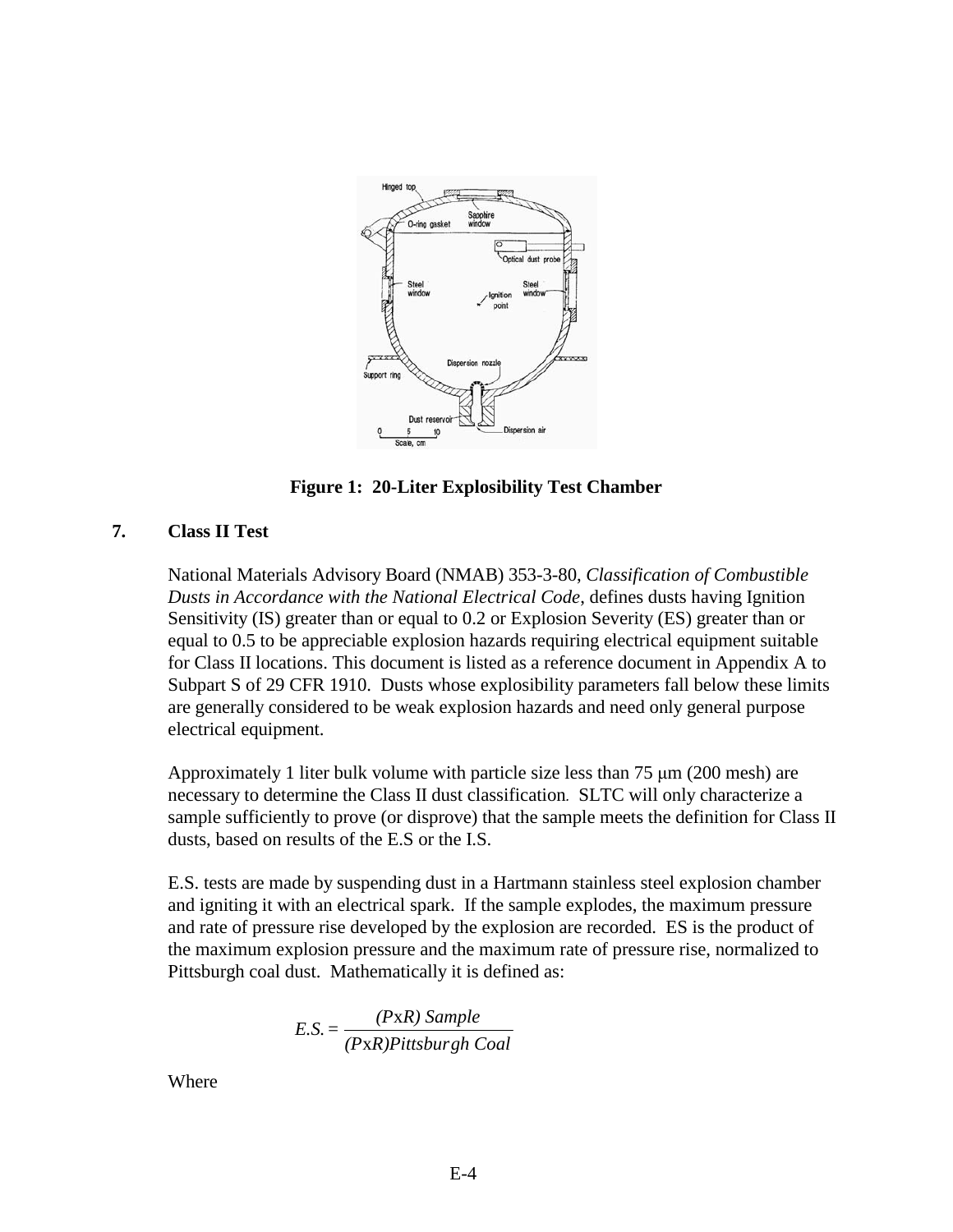$P =$ Maximum Explosion Pressure

 $R =$ Maximum Rate of Pressure Rise

The I.S. is the product of the minimum ignition temperature, minimum ignition energy, and the minimum explosion concentration normalized to Pittsburgh coal dust. It is expressed mathematically as:

$$
I.S. = \frac{(TxExC)Pittsburgh\text{ }Coal}{(TxExC)\text{ }Sample}
$$

Where  $T =$  Minimum Ignition Temperature  $E =$  Minimum Ignition Energy  $C =$ Minimum

If E.S. is greater than or equal to 0.5 further tests are suspended and the sample is reported to be a Class II dust. If no explosion occurs the Class II dust testing will be terminated.

### **8. Resistivity.**

The resistivity or specific resistance is defined as the electrical resistance of a material of unit cross section and of unit length. Resistivity must be measured under conditions comparable to those to which the dust is present in the workplace. The test for resistivity must be conducted at the highest voltage to which the dust is exposed, to assure that high resistivity surface coatings don't break down when subjected to a voltage gradient in the equipment that may be higher than that used in these analyses. If the sample is combustible and conductive, then a Class II, Division 1 location is specified.

Based on the classification of dusts using the NMAB 353-3-80 resistivity guidelines, explosible dusts are classified into Groups E, F, and G through the values of electrical resistivity as follows:

Group E,  $\rho \leq 10^2$  ohm-cm Group F,  $10^2 < \rho \leq 10^8$ ohm-cm Group G,  $\rho > 10^{-8}$ ohm-cm

According to the definition for a Class II, Division 1 location as found in 1910.399, the electrical conductive nature of the dust is one of the criteria to determine if it is necessary that equipment in a dust location be approved for Class II, Division 1 location. Where group E dusts are present in hazardous quantities, there are only Division 1 locations. The NEC does not recognize any Division 2 locations for such dusts. (See NFPA 499 or NEC).